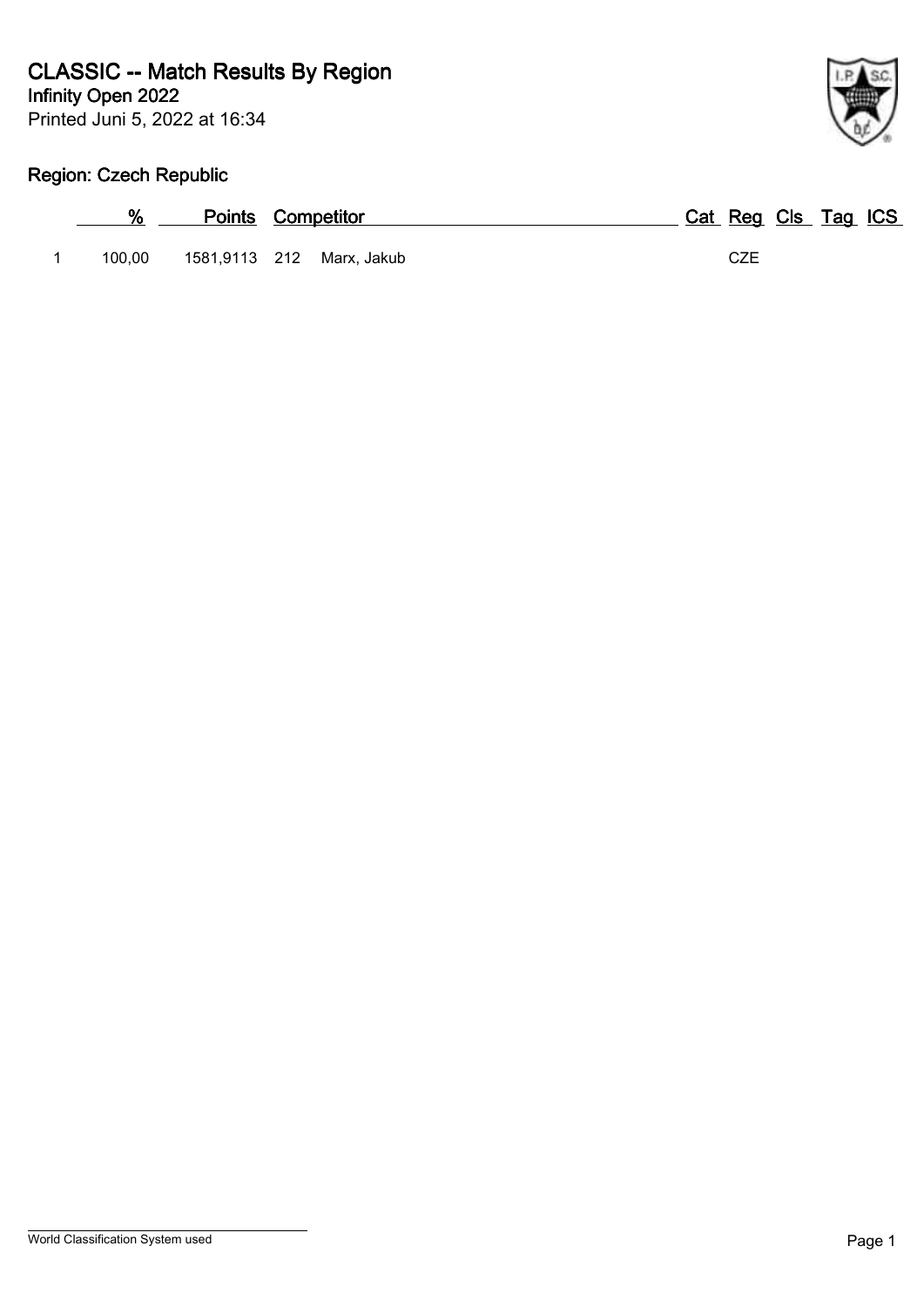**CLASSIC -- Match Results By Region**

**Infinity Open 2022**

Printed Juni 5, 2022 at 16:34

# **Region: France**



|   | $\frac{9}{6}$ | <b>Points</b> |     | Competitor        |   | Cat Reg Cls Tag ICS |  |  |
|---|---------------|---------------|-----|-------------------|---|---------------------|--|--|
|   | 100,00        | 1525.2540     | 154 | Boit, Julien      |   | <b>FRA</b>          |  |  |
| 2 | 89,12         | 1359,3368     | 155 | Nestolat, Michel  | S | <b>FRA</b>          |  |  |
| 3 | 81,73         | 1246,5899     | 70  | Altuna, Denis     | S | <b>FRA</b>          |  |  |
| 4 | 76,17         | 1161.7621     | 156 | Nestolat, Vincent |   | <b>FRA</b>          |  |  |
| 5 | 72,27         | 1102.3330     | 445 | Rouge, Philippe   | S | <b>FRA</b>          |  |  |
| 6 | 66,44         | 1013.3795     | 592 | Thomas, Henry     |   | <b>FRA</b>          |  |  |
| 7 | 65,64         | 1001.2155     | 157 | Gerard, Joel      | S | <b>FRA</b>          |  |  |
| 8 | 50,14         | 764,8290      | 509 | Gresteau, Julien  |   | <b>FRA</b>          |  |  |
|   |               |               |     |                   |   |                     |  |  |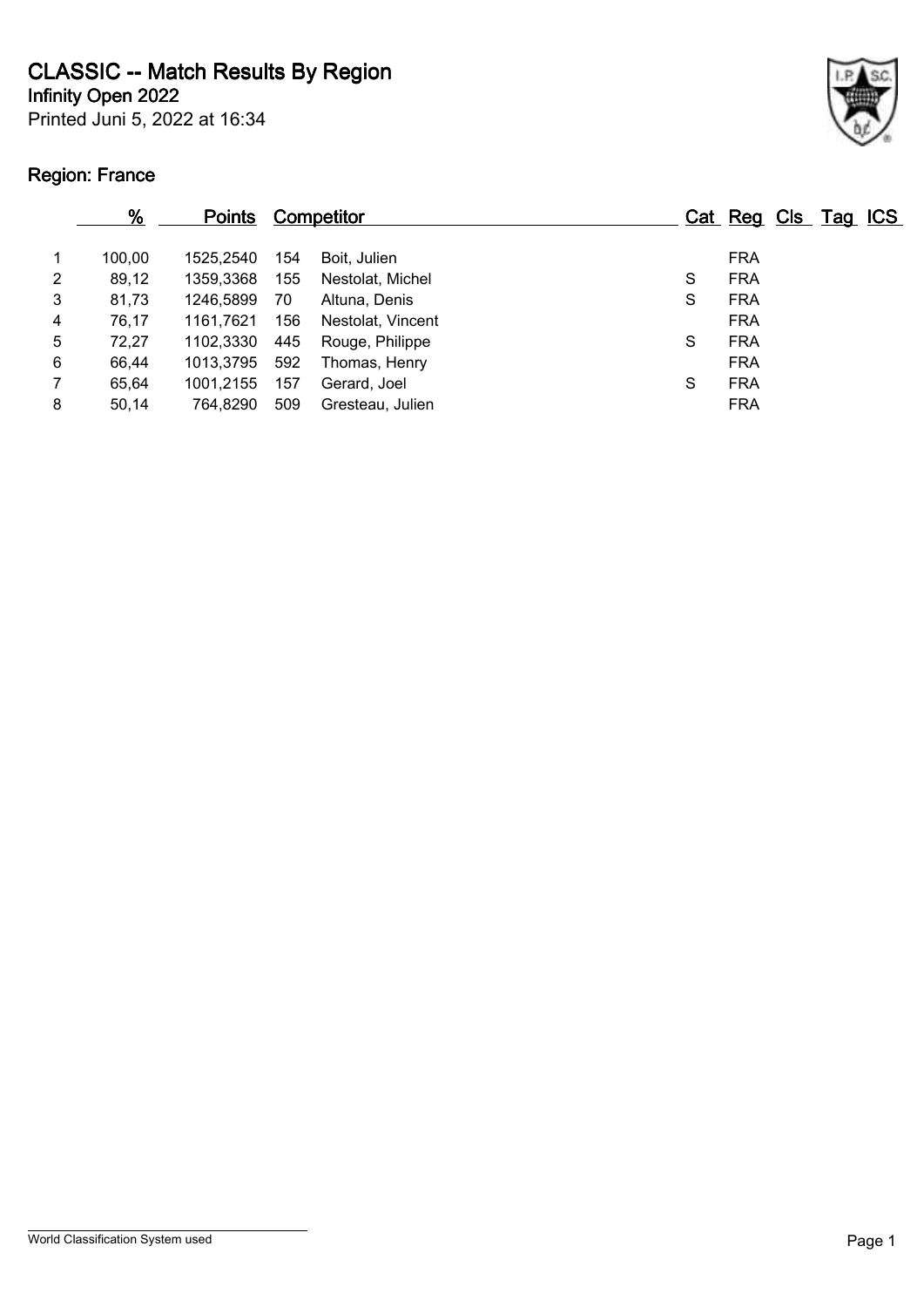**CLASSIC -- Match Results By Region**

**Infinity Open 2022**

Printed Juni 5, 2022 at 16:34

# **Region: Germany**



|    | $\frac{9}{6}$ | <b>Points</b> |     | <b>Competitor</b> |   | Cat Reg Cls Tag |  | <u>ICS</u> |
|----|---------------|---------------|-----|-------------------|---|-----------------|--|------------|
| 1  | 100,00        | 1470,1374     | 33  | Kummer, Patrick   |   | <b>GER</b>      |  |            |
| 2  | 97,08         | 1427,2501     | 44  | Kummer, Steven    |   | <b>GER</b>      |  |            |
| 3  | 95,54         | 1404,5760     | 673 | Hoiss, Michael    |   | <b>GER</b>      |  |            |
| 4  | 94,66         | 1391,7018     | 598 | Wessels, Philipp  |   | <b>GER</b>      |  |            |
| 5  | 90,25         | 1326,7897     | 569 | Melehov, Vitalij  |   | <b>GER</b>      |  |            |
| 6  | 88,39         | 1299,3908     | 39  | Graner, Arno      | S | <b>GER</b>      |  |            |
|    | 81,05         | 1191,5585     | 587 | Schürmann, Heinz  | S | <b>GER</b>      |  |            |
| 8  | 78,74         | 1157,5622     | 45  | Lohmann, Michael  |   | <b>GER</b>      |  |            |
| 9  | 64,32         | 945,6540      | 145 | Schilling, Thomas | S | <b>GER</b>      |  |            |
| 10 | 60,15         | 884,2759      | 323 | Königsdorf, Jens  | S | <b>GER</b>      |  |            |
| 11 | 58,10         | 854,1544      | 839 | Albrecht, Max     | S | <b>GER</b>      |  |            |
| 12 | 52,62         | 773,6348      | 825 | Rappold, Ronny    |   | <b>GER</b>      |  |            |
| 13 | 48,58         | 714,2210      | 79  | Fösser, Andreas   | S | <b>GER</b>      |  |            |
| 14 | 48,12         | 707,4876      | 197 | Fessler, Gunnar   | S | <b>GER</b>      |  |            |
|    |               |               |     |                   |   |                 |  |            |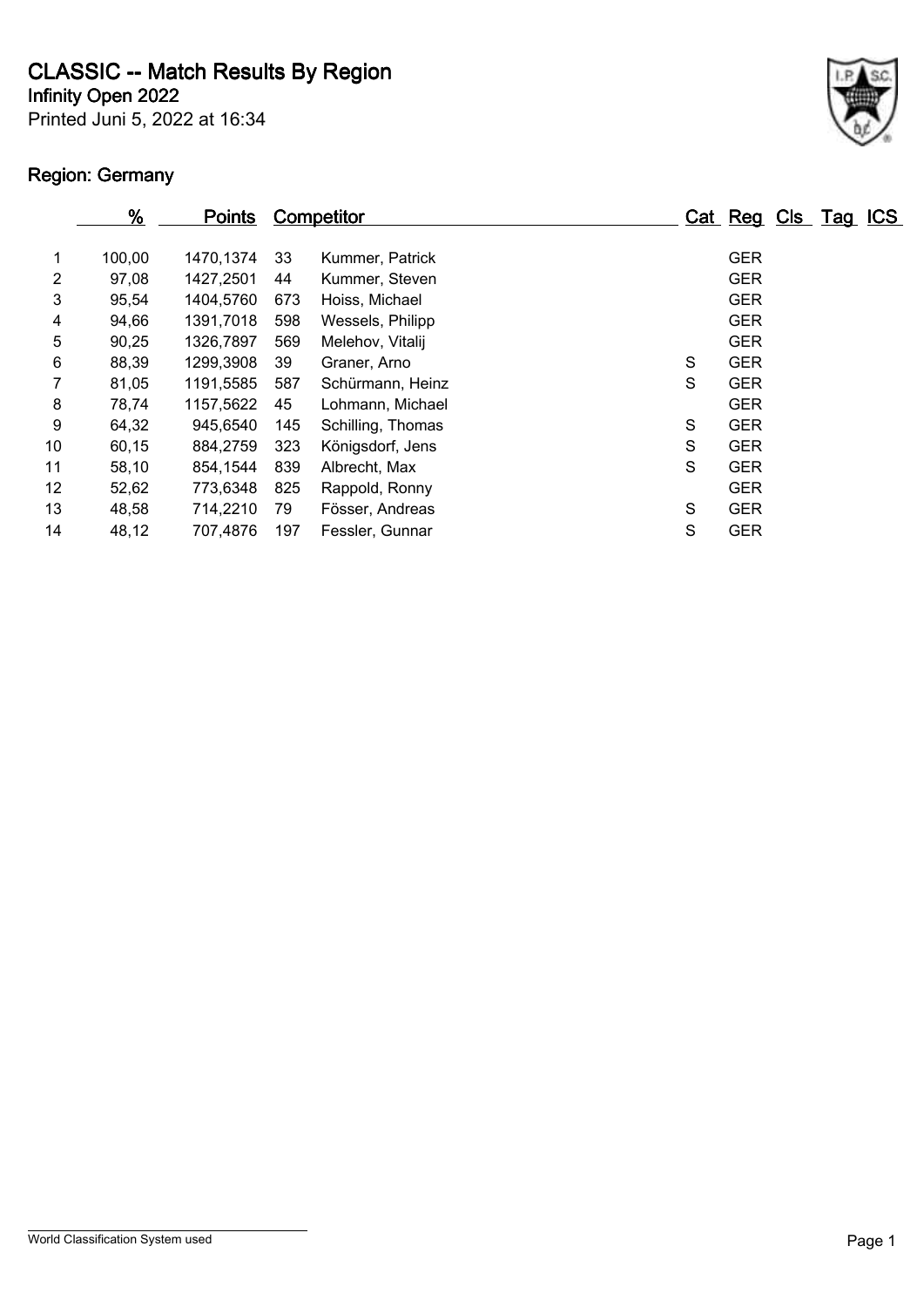Printed Juni 5, 2022 at 16:34

# **Region: Italy**



|   | %      | <b>Points Competitor</b> |     |                     |   | Cat Reg Cls Tag ICS |  |  |
|---|--------|--------------------------|-----|---------------------|---|---------------------|--|--|
|   | 100.00 | 1469,0832                | 240 | Grassi, Luca        |   | ITA                 |  |  |
| 2 | 96.86  | 1423,0061 48             |     | Peruccacci, Filippo |   | ITA                 |  |  |
| 3 | 90.38  | 1327,6978 51             |     | Antonelli, Andrea   | S | <b>ITA</b>          |  |  |
| 4 | 76.40  | 1122,3650                | 87  | Aletta, Andrea      |   | ITA                 |  |  |
|   |        |                          |     |                     |   |                     |  |  |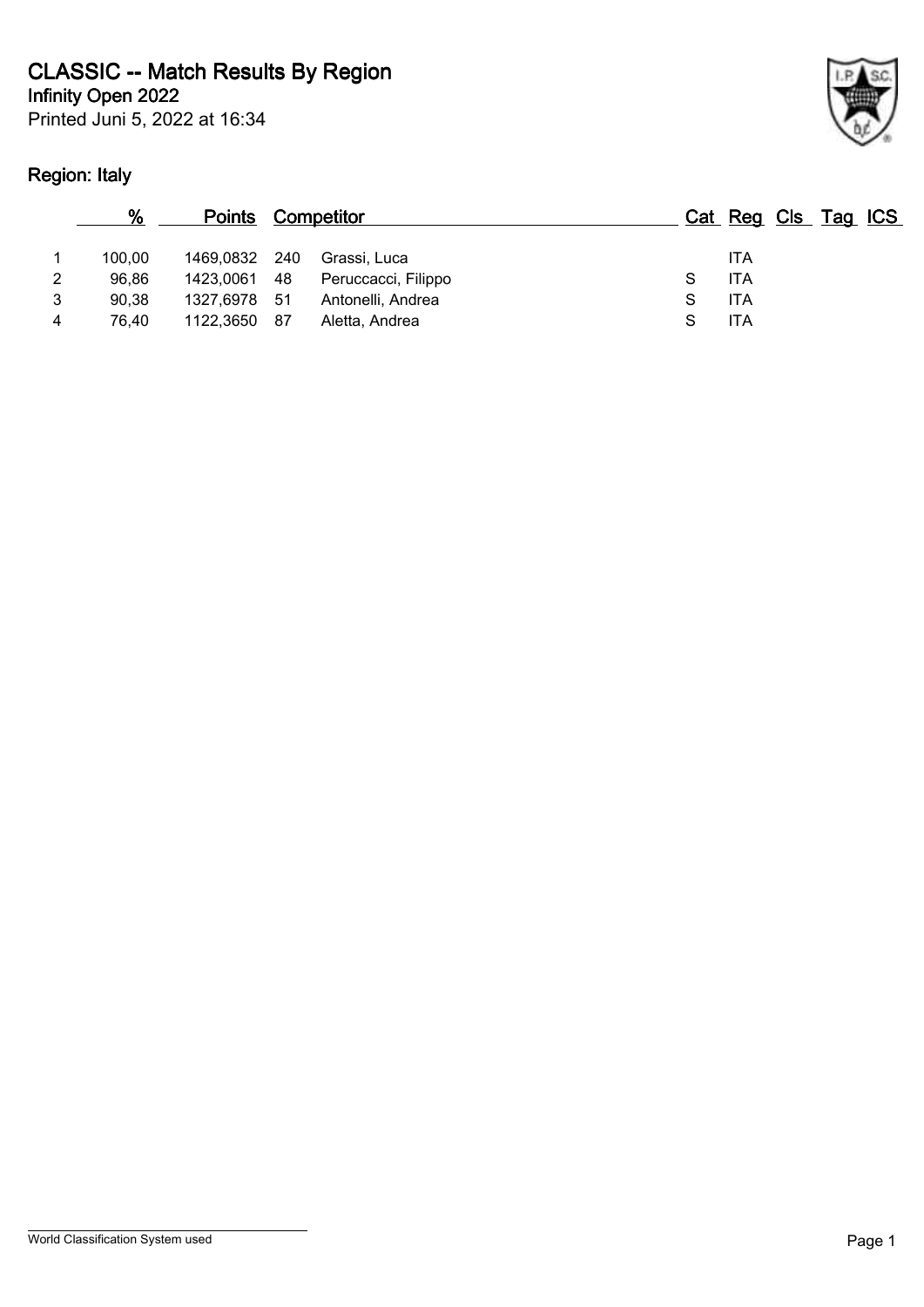Printed Juni 5, 2022 at 16:34

# **Region: Netherlands**

| %      | <b>Points Competitor</b> |                              |  | Cat Reg Cls Tag ICS |  |  |
|--------|--------------------------|------------------------------|--|---------------------|--|--|
| 100.00 |                          | 1098,7089 252 Schmitz, Henny |  | <b>NED</b>          |  |  |

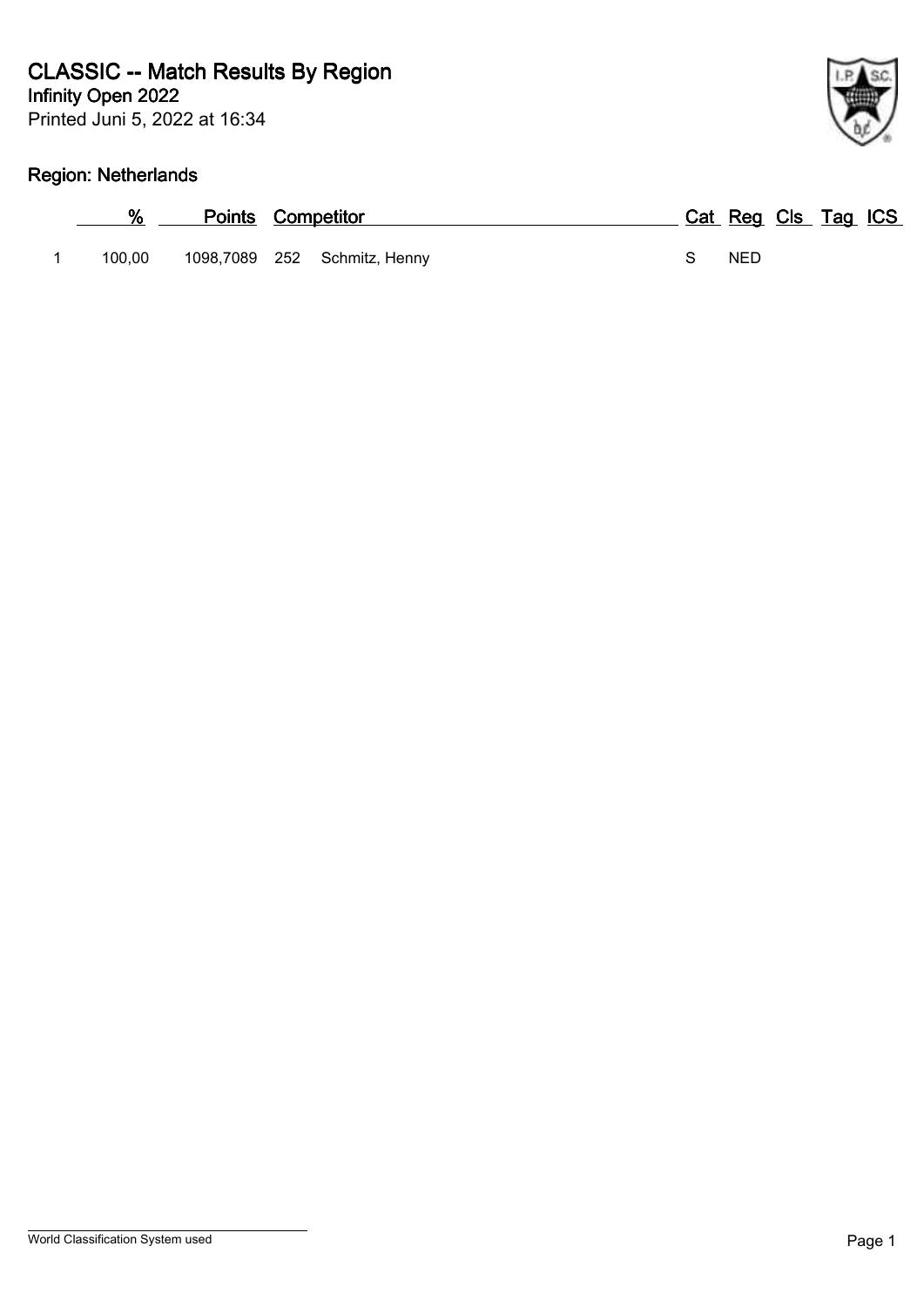Printed Juni 5, 2022 at 16:34

# **Region: Slovenia**

| %               |               | Points Competitor                                | Cat Reg Cls Tag ICS      |
|-----------------|---------------|--------------------------------------------------|--------------------------|
| 100.00<br>77.28 | 1232,0547 771 | 1594,2889 770 Cernigoj, Robert<br>Hozjan, Matjaz | <b>SLO</b><br><b>SLO</b> |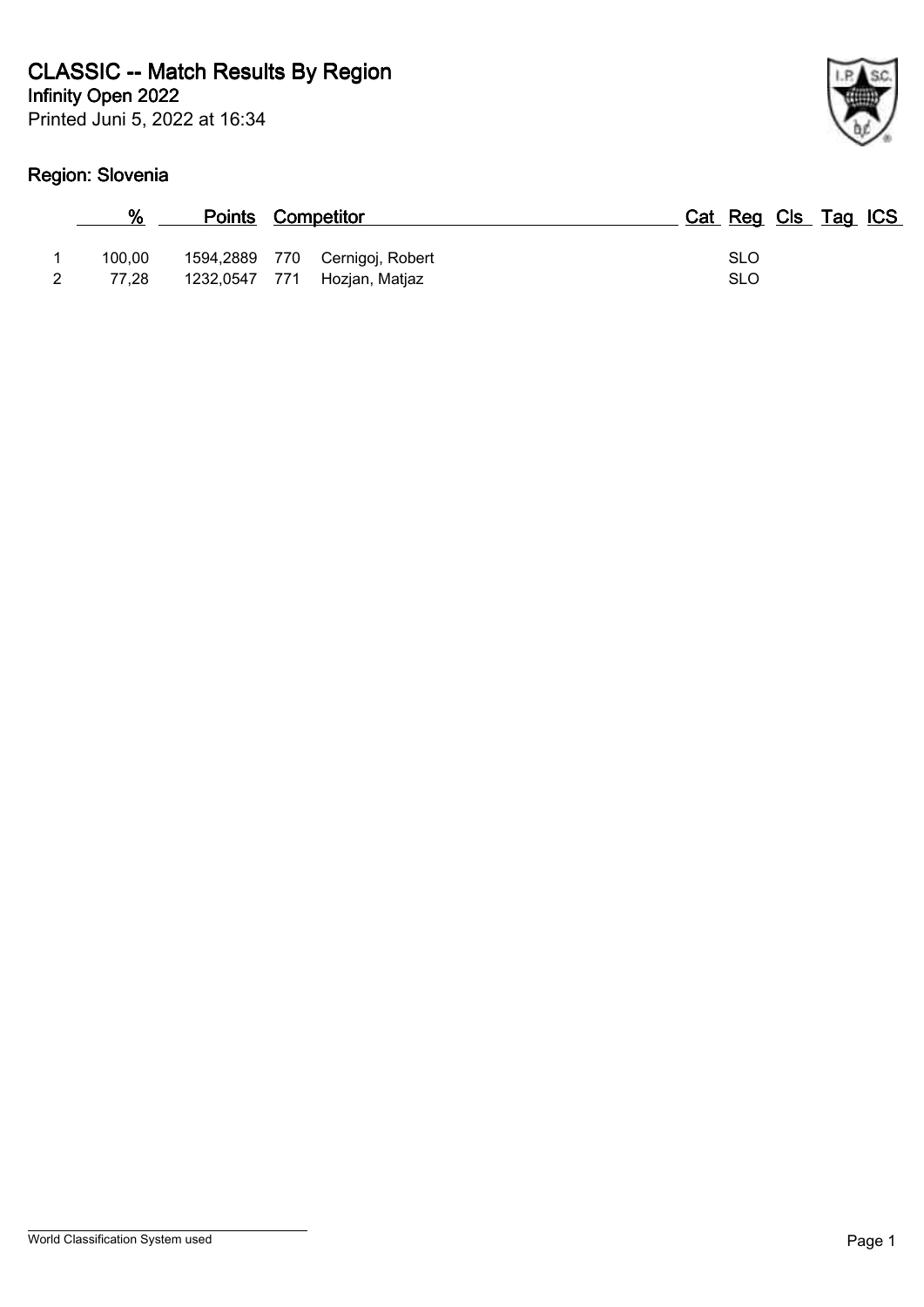Printed Juni 5, 2022 at 16:34

# **Region: Switzerland**

|        | <b>Points Competitor</b> |                             |  | Cat Reg Cls Tag ICS |  |  |
|--------|--------------------------|-----------------------------|--|---------------------|--|--|
| 100.00 |                          | 1276,0271 103 Brosch, Hampi |  | <b>SUI</b>          |  |  |

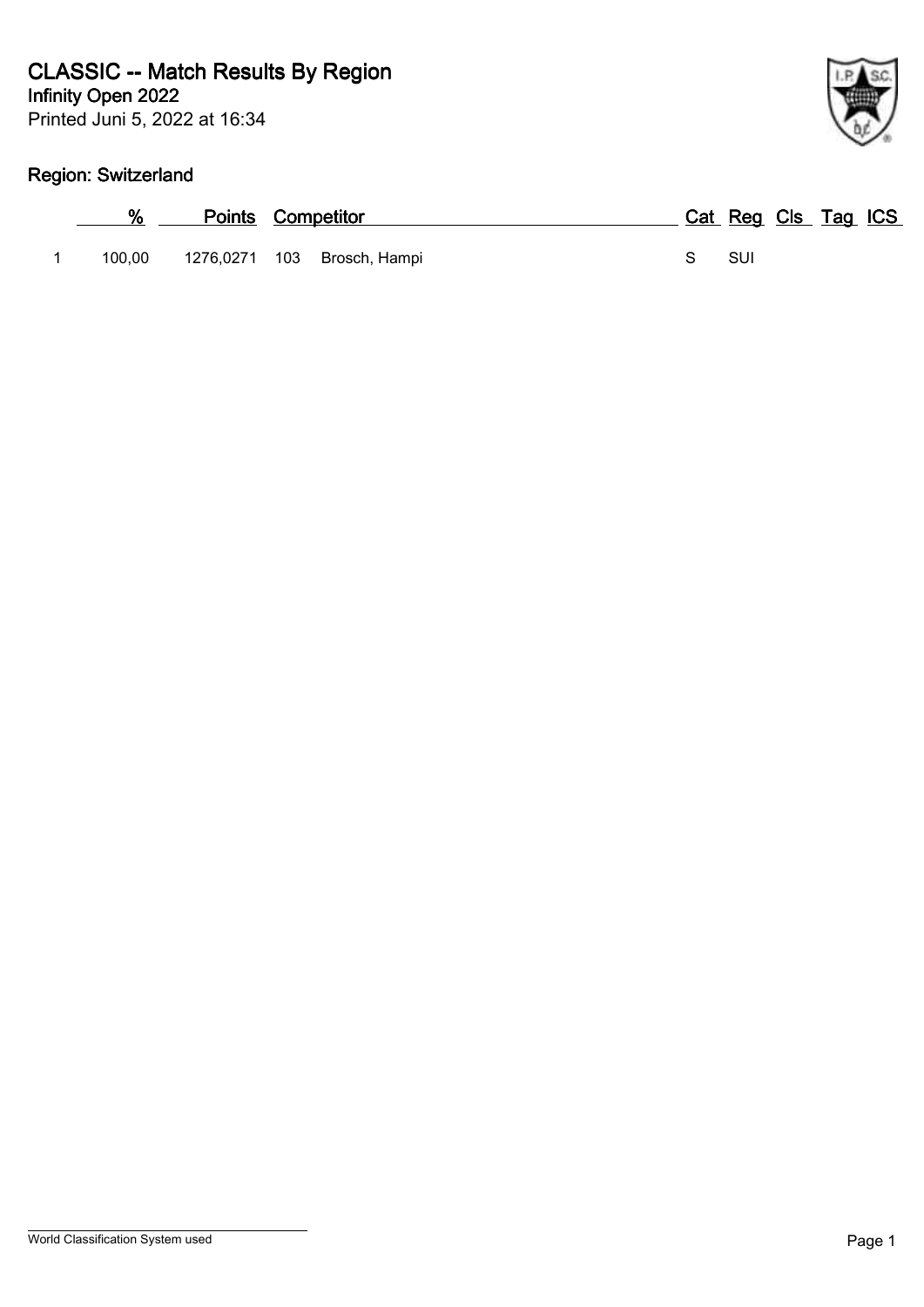**Infinity Open 2022**

Printed Juni 5, 2022 at 16:34

# **Region: Belgium**



|   | %      | <b>Points</b> |     | <b>Competitor</b> |    | Cat Reg Cls Tag ICS |  |  |
|---|--------|---------------|-----|-------------------|----|---------------------|--|--|
|   | 100.00 | 1330.4419     | 139 | Witters, Frank    |    | <b>BEL</b>          |  |  |
| 2 | 91,33  | 1215.0828     | 285 | Lauwers, Marc     |    | <b>BEL</b>          |  |  |
| 3 | 74.87  | 996,0685 256  |     | Defgnee, Alphonse | SS | <b>BEL</b>          |  |  |
| 4 | 71.11  | 946.1404      | 138 | Bus, Marcel       | SS | <b>BEL</b>          |  |  |
| 5 | 68.99  | 917,9232      | 136 | Singh, Kulwant    |    | <b>BEL</b>          |  |  |
|   |        |               |     |                   |    |                     |  |  |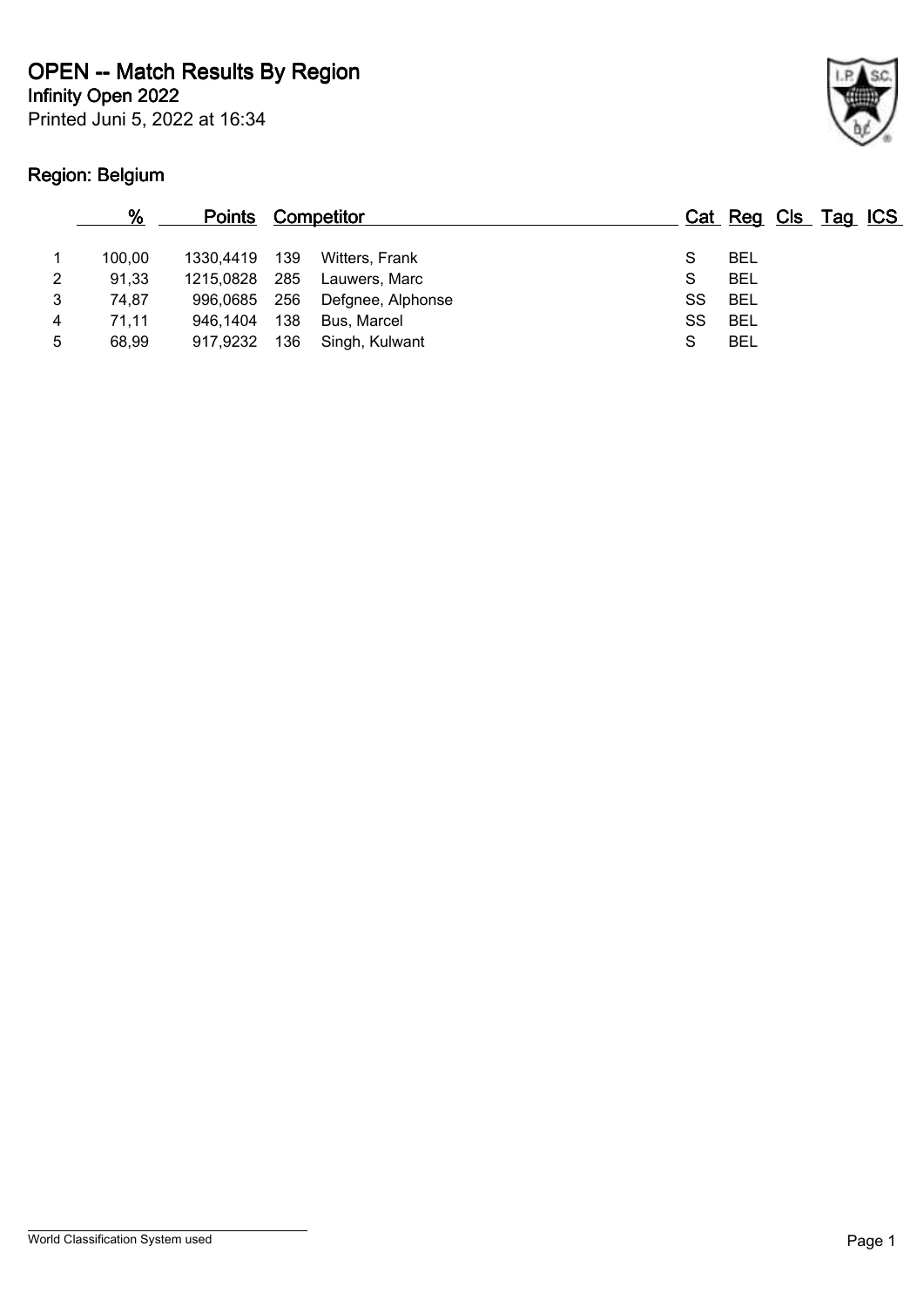**Infinity Open 2022**

Printed Juni 5, 2022 at 16:34



# **Region: Czech Republic**

|   | %      | <b>Points Competitor</b> |                                  |   | Cat Reg Cls Tag ICS |  |
|---|--------|--------------------------|----------------------------------|---|---------------------|--|
|   | 100.00 | 1684,9226 680            | Šebo, Robin                      |   | <b>CZE</b>          |  |
| 2 | 91.07  |                          | 1534,4339 681 Havlíček, Miroslav |   | <b>CZE</b>          |  |
| 3 | 76.87  | 1295,1495 682            | Sera, Martina                    |   | <b>CZE</b>          |  |
| 4 | 69.64  | 1173,4552 71             | Horejsi, Lenka                   |   | <b>CZE</b>          |  |
| 5 | 53.40  | 899,7116 855             | Lazorik, Maros                   | S | <b>CZE</b>          |  |
|   |        |                          |                                  |   |                     |  |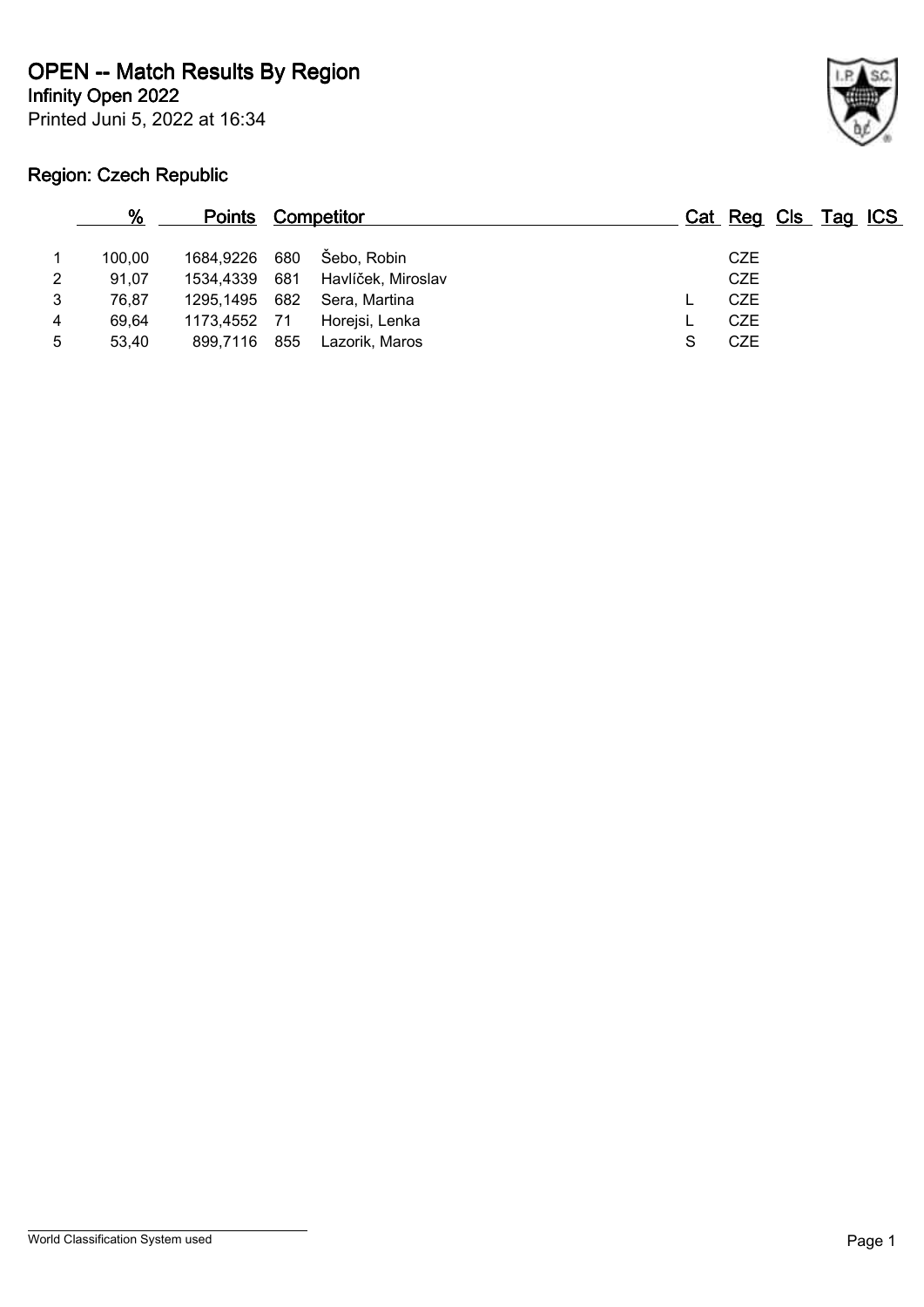**Infinity Open 2022**

Printed Juni 5, 2022 at 16:34

# **Region: France**



| $\frac{9}{6}$ | <b>Points</b> |     |                       |                   |               |  | <u>ICS</u>      |
|---------------|---------------|-----|-----------------------|-------------------|---------------|--|-----------------|
| 100,00        | 1713,3780     | 167 | Obriot, Emile         |                   | <b>FRA</b>    |  |                 |
| 94,81         | 1624,5022     | 779 | Piget, Manu           |                   | <b>FRA</b>    |  |                 |
| 83,75         | 1434,9325     | 778 | Loore, Adrien         |                   | <b>FRA</b>    |  |                 |
| 83,72         | 1434,4352     | 810 | Renaud, Patrick       |                   | <b>FRA</b>    |  |                 |
| 78,28         | 1341,1899     | 777 | Christ, Yannick       |                   | <b>FRA</b>    |  |                 |
| 74,74         | 1280,5929     | 97  | Egret, Sebastian      |                   | <b>FRA</b>    |  |                 |
| 71,65         | 1227,5701     | 382 | Obriot, Thierry       |                   | <b>FRA</b>    |  |                 |
| 67,27         | 1152,5750     | 833 | Erath, Loic           |                   | <b>FRA</b>    |  |                 |
| 60,99         | 1045,0274     | 299 | Gibert, Philippe      |                   | <b>FRA</b>    |  |                 |
| 60,35         | 1033,9569     | 451 | Rigaudy, Cédric       |                   | <b>FRA</b>    |  |                 |
| 59,64         | 1021,8308     | 246 | Seguin, Nicolas       |                   | <b>FRA</b>    |  |                 |
| 52,16         | 893,7300      | 360 | Hernandez, Christophe |                   | <b>FRA</b>    |  |                 |
|               |               |     |                       | <b>Competitor</b> | SS<br>SS<br>S |  | Cat Reg Cls Tag |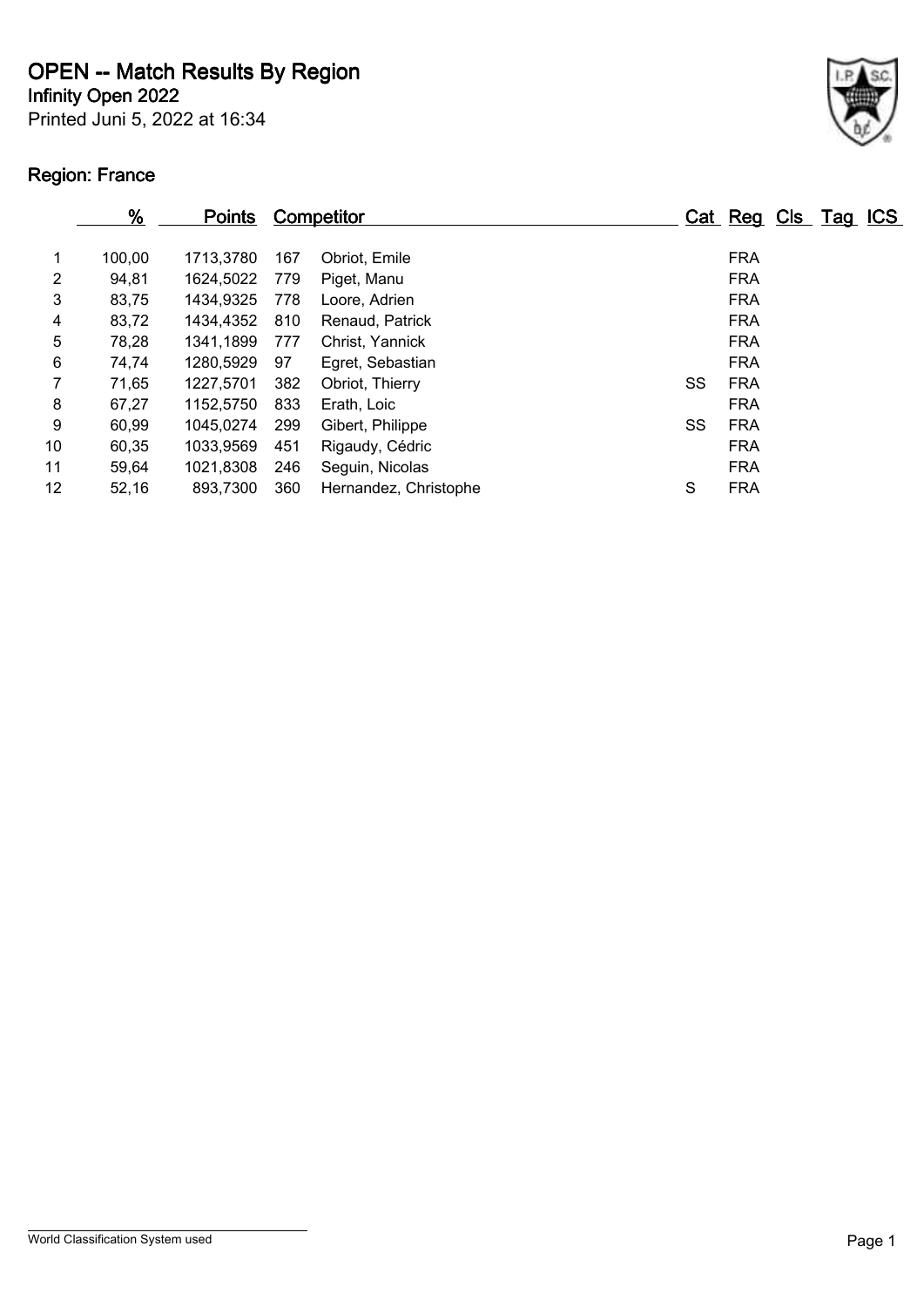Printed Juni 5, 2022 at 16:34 **Infinity Open 2022**

# **Region: Germany**



|                         | %      | <u>Points</u> |     | Competitor            |               | Cat Reg Cls Tag ICS |  |  |
|-------------------------|--------|---------------|-----|-----------------------|---------------|---------------------|--|--|
|                         |        |               |     |                       |               |                     |  |  |
| 1                       | 100,00 | 1520,8495     | 607 | Pfeiffer, Andreas     |               | <b>GER</b>          |  |  |
| $\mathbf{2}$            | 96,52  | 1467,8811     | 363 | Ehrhardt, Luis        |               | <b>GER</b>          |  |  |
| 3                       | 90,60  | 1377,9646     | 359 | Winter, Thomas        | ${\mathsf S}$ | <b>GER</b>          |  |  |
| $\overline{\mathbf{4}}$ | 78,66  | 1196,3613     | 397 | von Borries, Roland   | S             | <b>GER</b>          |  |  |
| 5                       | 74,59  | 1134,4233     | 837 | Winkler, Oliver       | SS            | <b>GER</b>          |  |  |
| 6                       | 73,02  | 1110,5176     | 196 | Kühn, Wolfgang        | S             | <b>GER</b>          |  |  |
| $\boldsymbol{7}$        | 70,66  | 1074,6940     | 342 | Schultheiß, Alexander |               | <b>GER</b>          |  |  |
| $\bf 8$                 | 70,20  | 1067,6355     | 788 | Weinbrecht, Manuel    |               | <b>GER</b>          |  |  |
| 9                       | 69,57  | 1058,0533     | 709 | Weiss, Andre          |               | <b>GER</b>          |  |  |
| 10                      | 69,31  | 1054,1208     | 609 | Dörr, Christian       |               | <b>GER</b>          |  |  |
| 11                      | 67,29  | 1023,3592     | 433 | Lippert, Ralf         | S             | <b>GER</b>          |  |  |
| 12                      | 66,80  | 1015,9399     | 461 | Platte, Dr. Jost      | SS            | <b>GER</b>          |  |  |
| 13                      | 64,26  | 977,3428      | 345 | Reineck, Gregor       |               | <b>GER</b>          |  |  |
| 14                      | 63,70  | 968,7285      | 255 | Oelte, Reimar         | ${\mathsf S}$ | <b>GER</b>          |  |  |
| 15                      | 63,12  | 959,9971      | 355 | Reifferscheidt, Frank |               | <b>GER</b>          |  |  |
| 16                      | 61,91  | 941,5707      | 666 | Schmelew, Dmitrij     | $\mathsf S$   | <b>GER</b>          |  |  |
| 17                      | 60,96  | 927,0928      | 608 | Ebenhöh, Günter       | SS            | <b>GER</b>          |  |  |
| 18                      | 60,23  | 915,9604      | 42  | Düz, Volkan           |               | <b>GER</b>          |  |  |
| 19                      | 59,55  | 905,6944      | 517 | Mariack-Kraft, Lisa   | L             | <b>GER</b>          |  |  |
| 20                      | 57,12  | 868,6557      | 640 | Metzler, Alexander    | ${\mathsf S}$ | <b>GER</b>          |  |  |
| 21                      | 56,87  | 864,9189      | 641 | Knobloch, Swenja      | L             | <b>GER</b>          |  |  |
| 22                      | 56,51  | 859,4171      | 842 | Gonsior, Gordon       |               | <b>GER</b>          |  |  |
| 23                      | 54,37  | 826,8938      | 288 | Ehrhardt, Reiner      | SS            | <b>GER</b>          |  |  |
| 24                      | 53,16  | 808,4949      | 34  | Wurster, Sabine       | L.            | <b>GER</b>          |  |  |
| 25                      | 52,14  | 792,9238      | 69  | Barucha, Rudolf       | SS            | <b>GER</b>          |  |  |
| 26                      | 51,59  | 784,5786      | 412 | Otto, Dominic         |               | <b>GER</b>          |  |  |
| 27                      | 49,73  | 756,2684      | 740 | Kalt, Michael         | $\mathbf S$   | <b>GER</b>          |  |  |
| 28                      | 48,13  | 731,9326      | 198 | Klein, Matthias       |               | <b>GER</b>          |  |  |
| 29                      | 39,10  | 594,6586      | 659 | Woeller, Ulrich       | SS            | <b>GER</b>          |  |  |
| 30                      | 33,95  | 516,2940      | 622 | Buchholz, Katja       | L             | <b>GER</b>          |  |  |
| 31                      | 0,00   | 0,0000        | 784 | Gnoth, Guido          | S             | <b>GER</b>          |  |  |
|                         |        |               |     |                       |               |                     |  |  |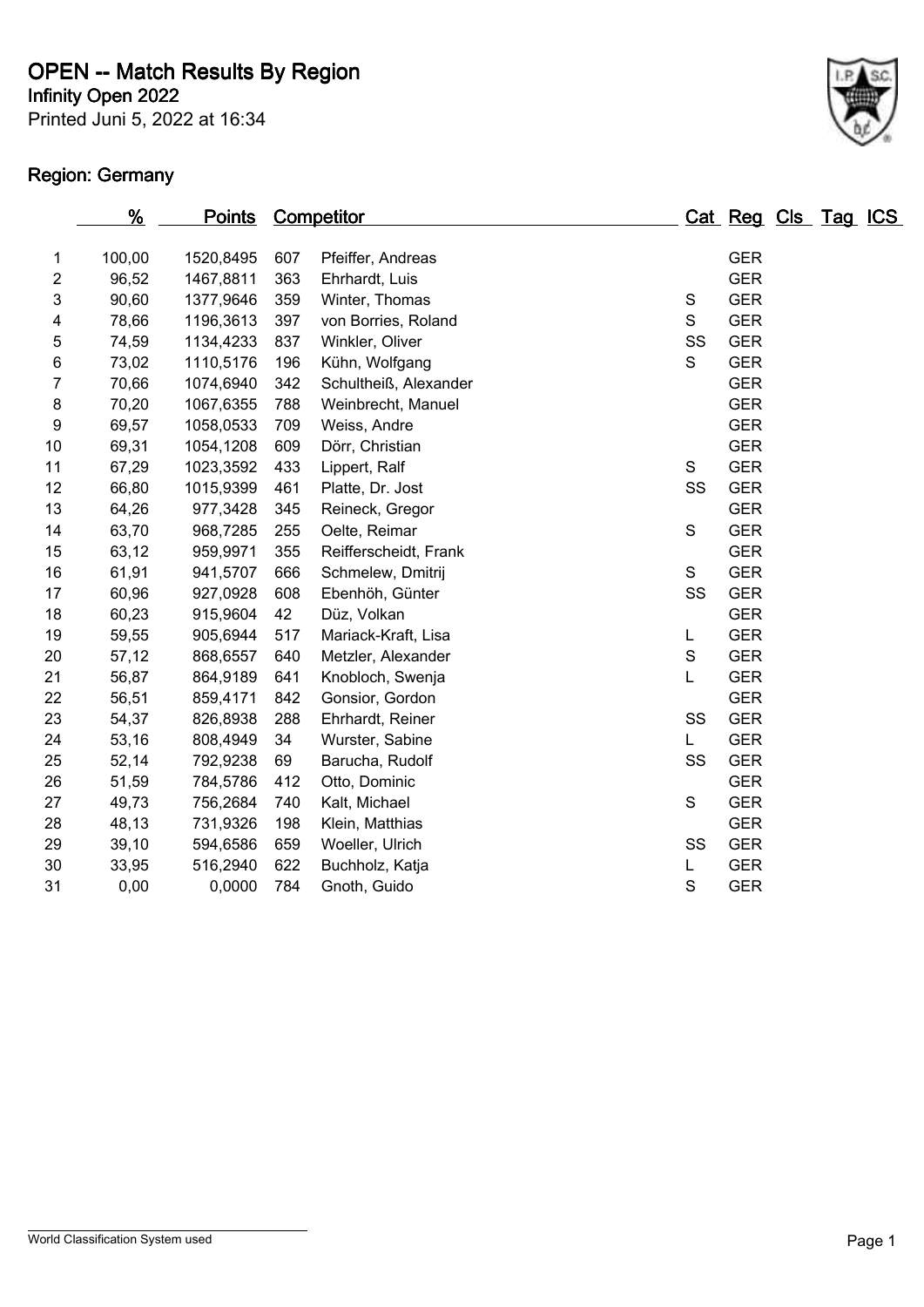Printed Juni 5, 2022 at 16:34 **Infinity Open 2022**

# **Region: Indonesia**



| %      | <b>Points Competitor</b> |                                  |    | Cat Reg Cls Tag ICS |  |  |
|--------|--------------------------|----------------------------------|----|---------------------|--|--|
| 100.00 |                          | 1313,6332 781 Ayu Tamaela, Sarah |    | INA                 |  |  |
| 93.80  | 1232,2263 860            | Wangsanegara, Zaenac Arief       |    | INA                 |  |  |
| 81.51  | 1070,7155 782            | Lukito, Ronny                    | SS | INA                 |  |  |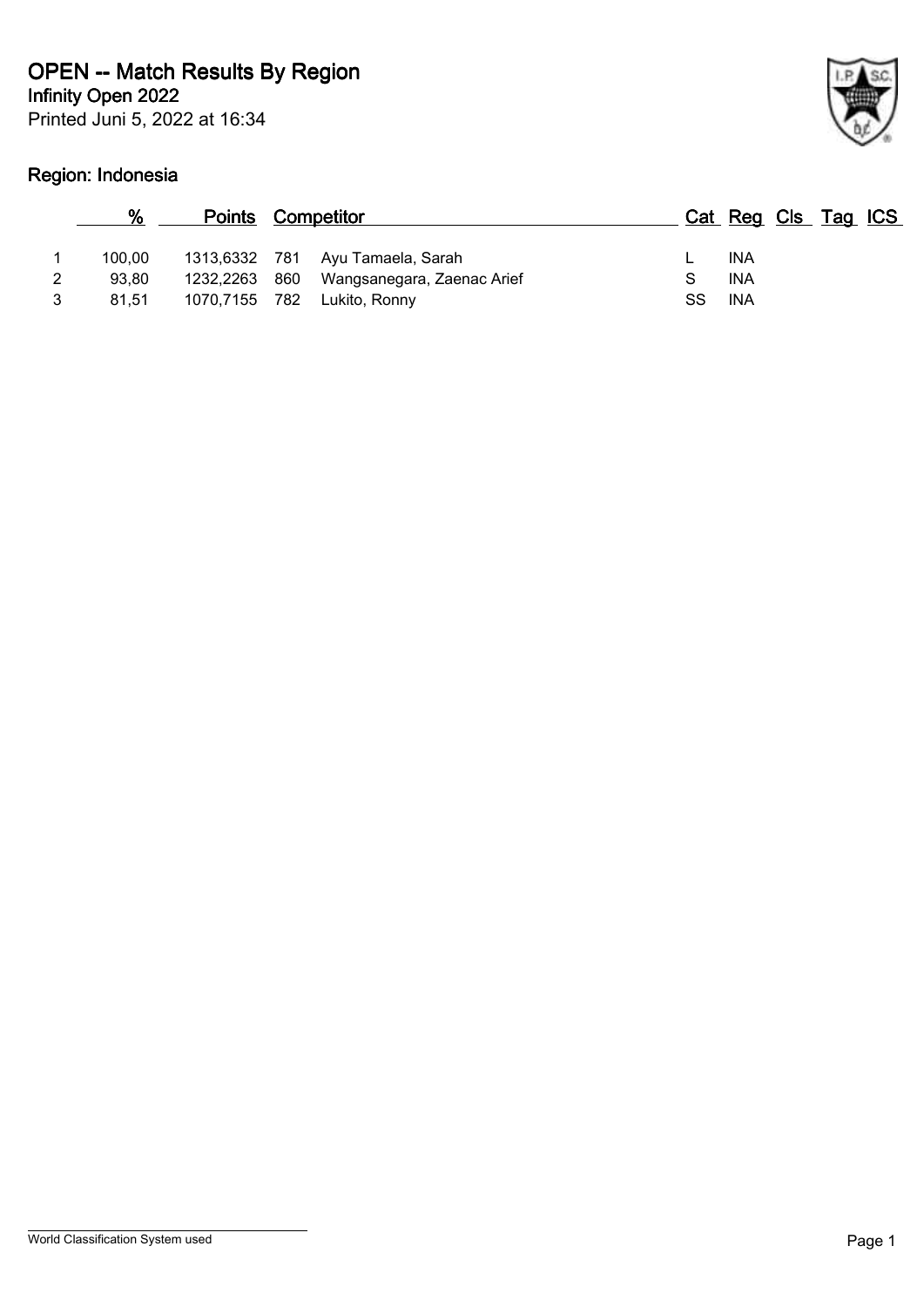# **Region: Israel**

| %      |              | <b>Points Competitor</b> |            | Cat Reg Cls Tag ICS |
|--------|--------------|--------------------------|------------|---------------------|
| 100.00 | 1145,6259 90 | Dagan, Yael              | <b>ISR</b> |                     |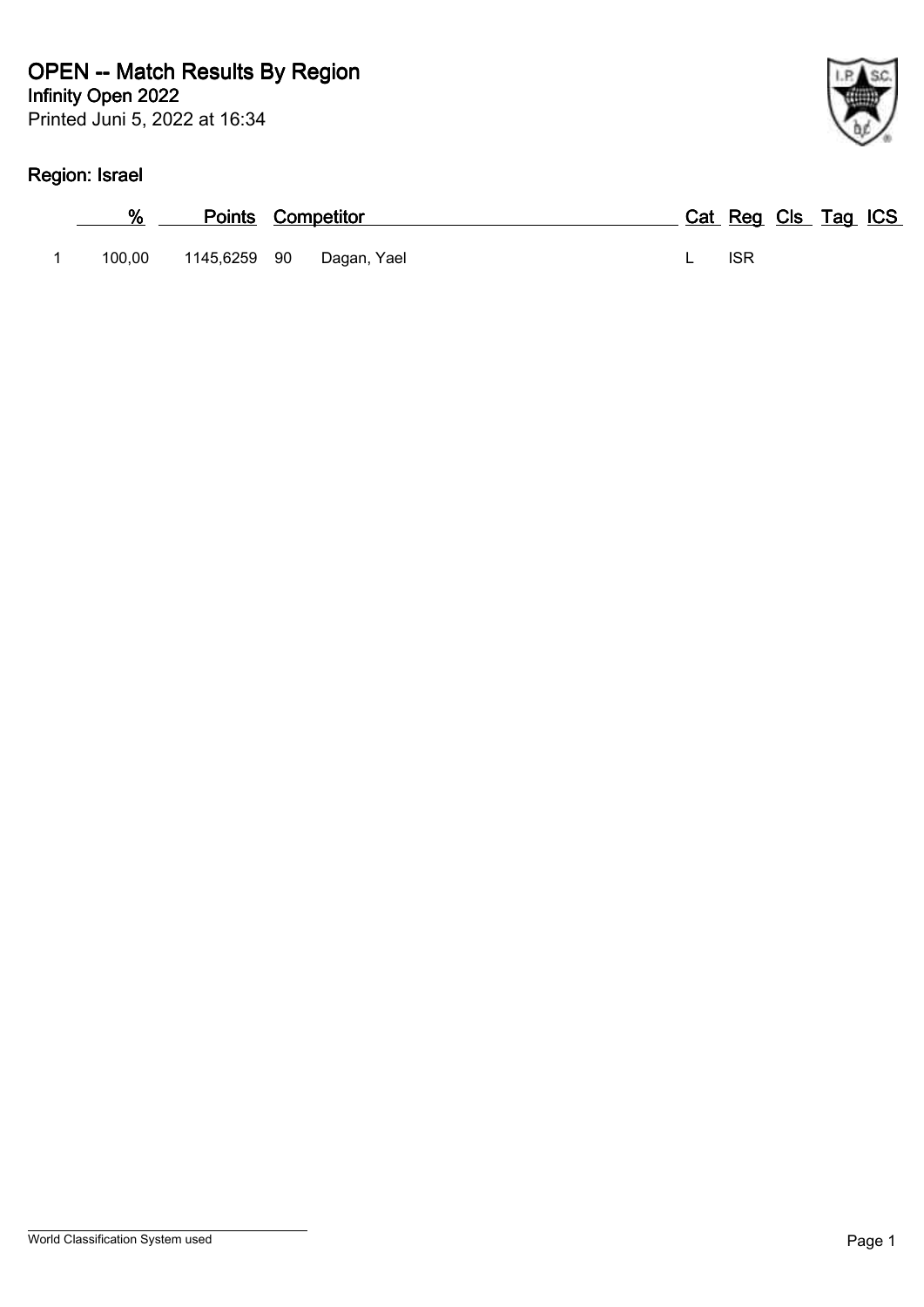Printed Juni 5, 2022 at 16:34

# **Region: Italy**



|   | %      | <b>Points Competitor</b> |     |                                  |     | Cat Reg Cls Tag ICS |  |  |
|---|--------|--------------------------|-----|----------------------------------|-----|---------------------|--|--|
|   | 100.00 |                          |     | 1417,0323 846 Scorsone, Gabriele |     | <b>ITA</b>          |  |  |
| 2 | 78.57  | 1113,3647 845            |     | Borraccia, Roberta               |     | ITA                 |  |  |
| 3 | 74.65  | 1057,7834 82             |     | Rampoldi, Daniele                |     | ITA                 |  |  |
| 4 | 71.03  | 1006,5068                | 765 | Sensi, Franco                    | SS. | <b>ITA</b>          |  |  |
|   |        |                          |     |                                  |     |                     |  |  |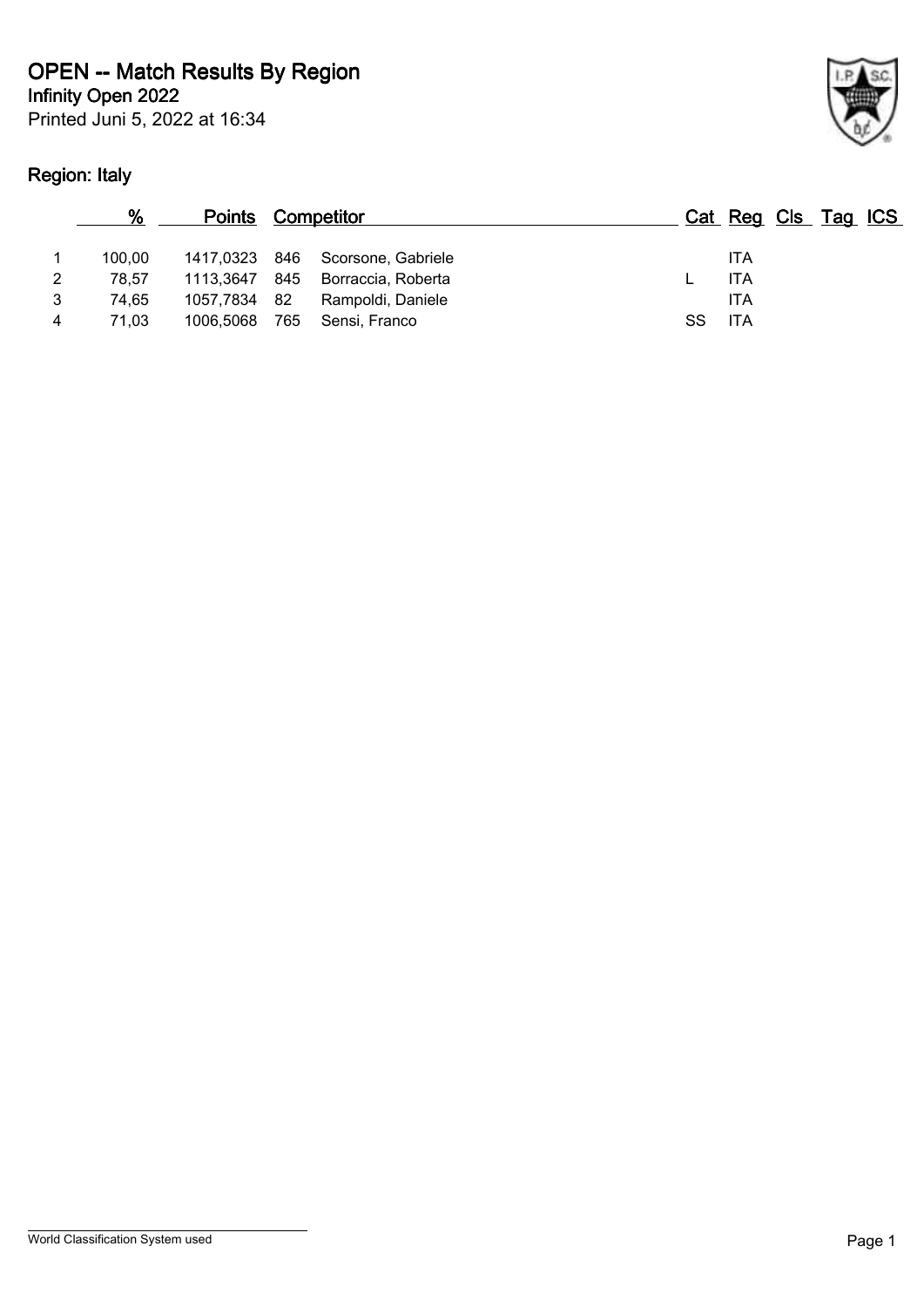Printed Juni 5, 2022 at 16:34 **Infinity Open 2022**

# **Region: Netherlands**

| %               | <b>Points Competitor</b> |                                                               | Cat Reg Cls Tag ICS      |  |  |
|-----------------|--------------------------|---------------------------------------------------------------|--------------------------|--|--|
| 100.00<br>64.39 |                          | 1440,7958 723 Keppel, Dylan<br>927,7555 356 van Der Slot, Leo | <b>NED</b><br><b>NED</b> |  |  |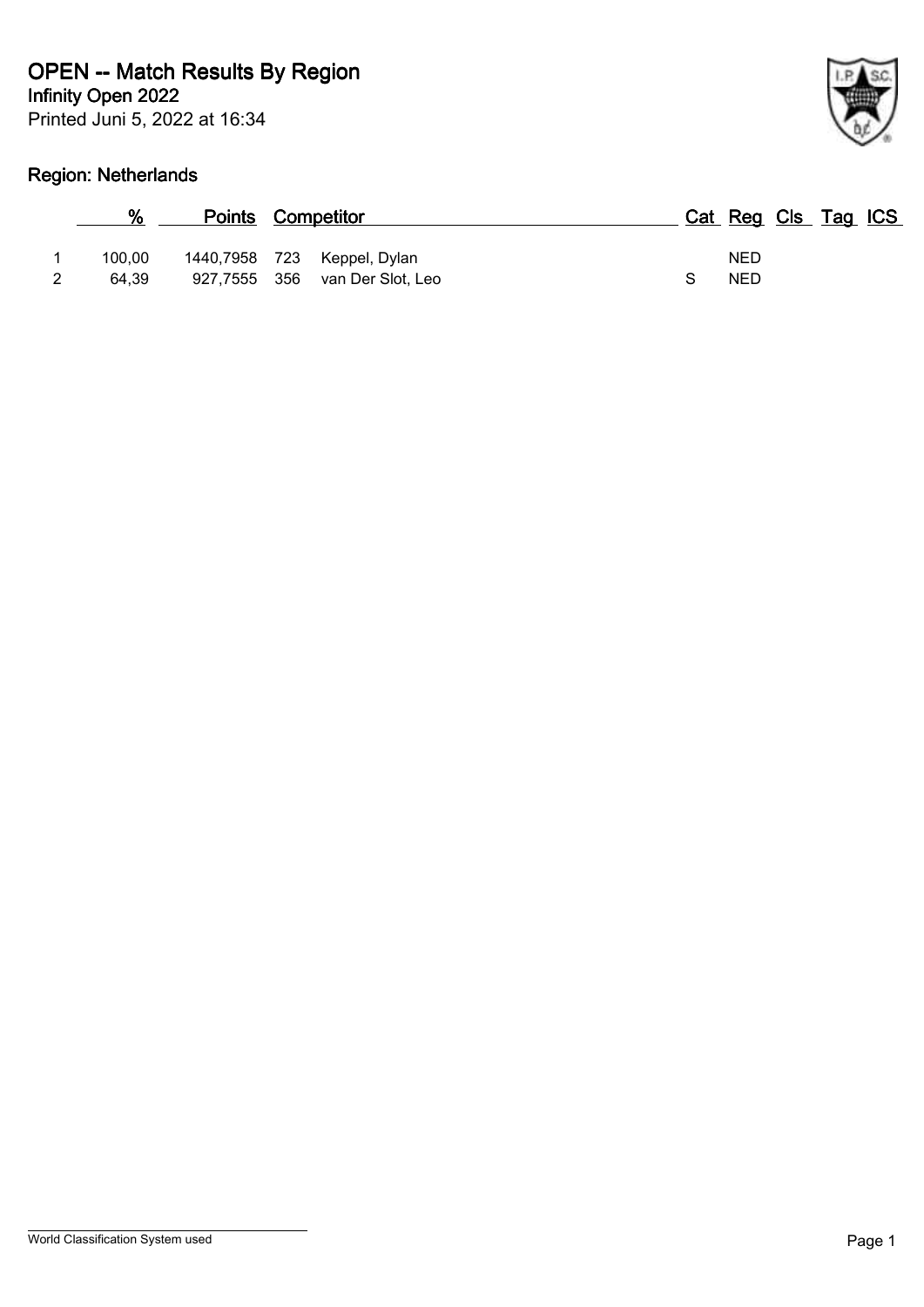Printed Juni 5, 2022 at 16:34

# **Region: Sweden**

| %               | <b>Points Competitor</b>      |                                   |  |                      | Cat Reg Cls Tag ICS |  |
|-----------------|-------------------------------|-----------------------------------|--|----------------------|---------------------|--|
| 100.00<br>58.41 | 1045,6958 634<br>610,7475 635 | Persson, Daniel<br>Jansson, Göran |  | <b>SWE</b><br>SS SWE |                     |  |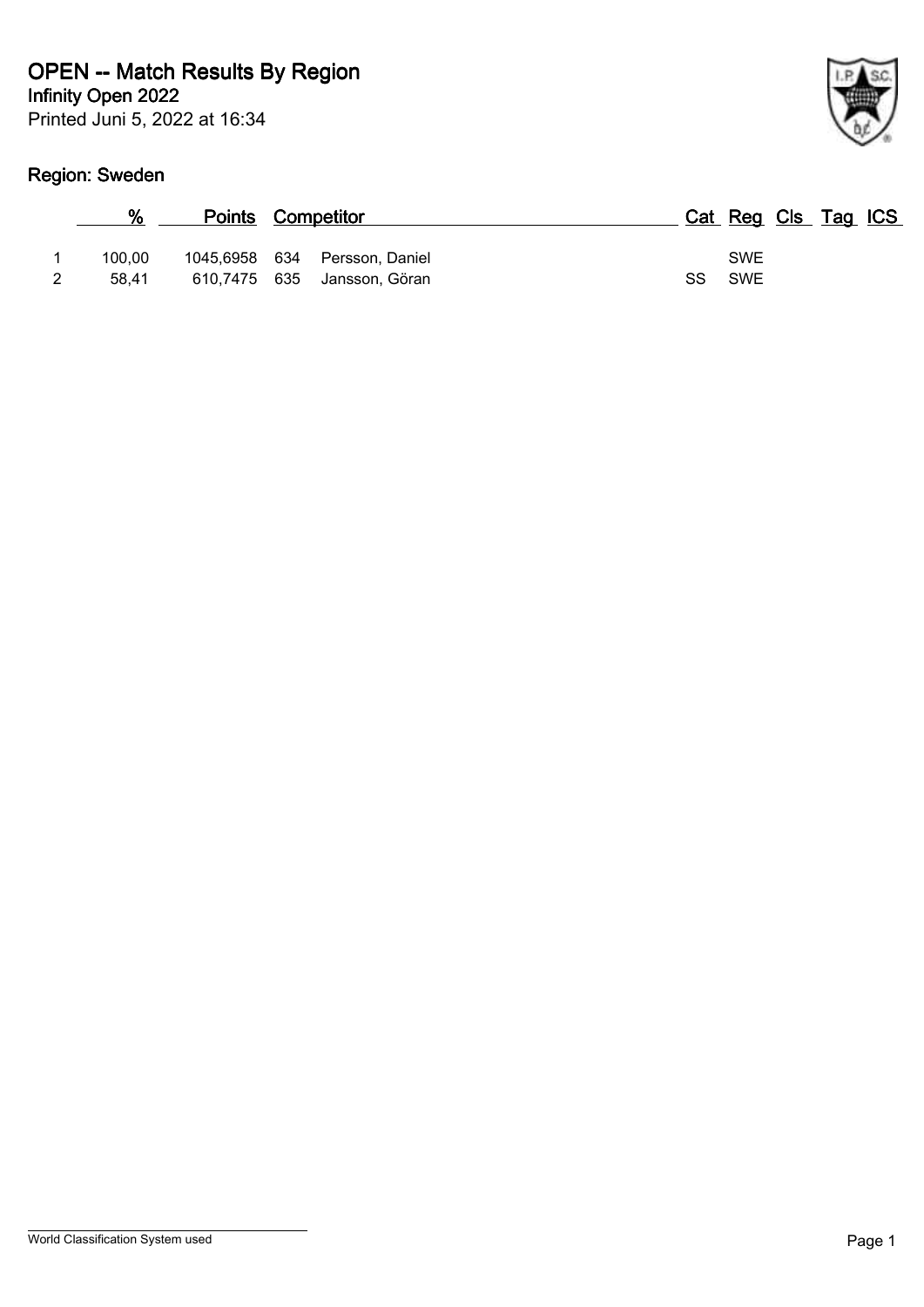**Infinity Open 2022**

Printed Juni 5, 2022 at 16:34

# **Region: Switzerland**



|   | <u>%</u> | <u>Points</u> |      | <b>Competitor</b> |        | Cat Reg Cls Tag ICS |  |  |
|---|----------|---------------|------|-------------------|--------|---------------------|--|--|
|   | 100.00   | 1338.9171     | 105  | Schneider, Patrik | SS     | – SUI               |  |  |
| 2 | 98,21    | 1314,9033     | - 59 | Meier, Dominic    | S      | SUI                 |  |  |
| 3 | 95,17    | 1274,2574     | - 83 | Ryant, Erol       |        | SUI                 |  |  |
| 4 | 80,06    | 1071,9889     | 498  | Telese, Enzo      | SS     | – SUI               |  |  |
| 5 | 75,12    | 1005.7698     | 420  | Schett, Robert    | SS     | – SUI               |  |  |
| 6 | 72,73    | 973.7902      | 108  | Betschart, Bruno  | SS SUI |                     |  |  |
|   |          |               |      |                   |        |                     |  |  |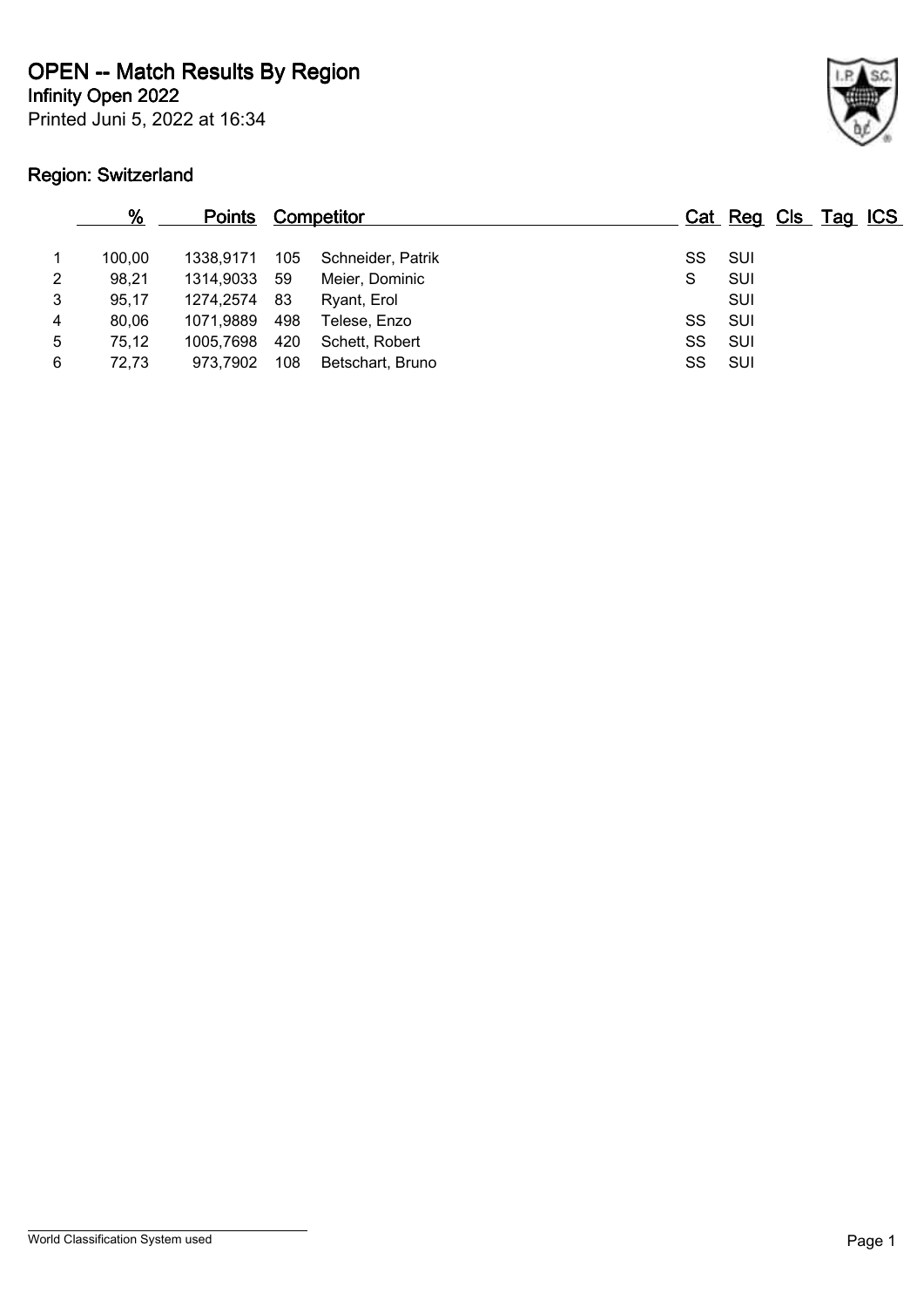**Infinity Open 2022**

Printed Juni 5, 2022 at 16:34

# **Region: Belgium**



|   | %      | <b>Points</b> |     | <b>Competitor</b>   |   | Cat Reg Cls Tag ICS |  |  |
|---|--------|---------------|-----|---------------------|---|---------------------|--|--|
|   | 100.00 | 1226.2990     | 140 | Vanreusel, Philippe |   | <b>BEL</b>          |  |  |
| 2 | 96.28  | 1180.6557     | 141 | Desmedt, Mike       |   | <b>BEL</b>          |  |  |
| 3 | 94.47  | 1158.4541     | 391 | Lamber, Cédric      |   | <b>BEL</b>          |  |  |
| 4 | 76.68  | 940.3730      | 250 | Ketelaers, Johan    |   | <b>BEL</b>          |  |  |
| 5 | 70.89  | 869.3124      | 243 | Duro, Jérémie       | S | <b>BEL</b>          |  |  |
|   |        |               |     |                     |   |                     |  |  |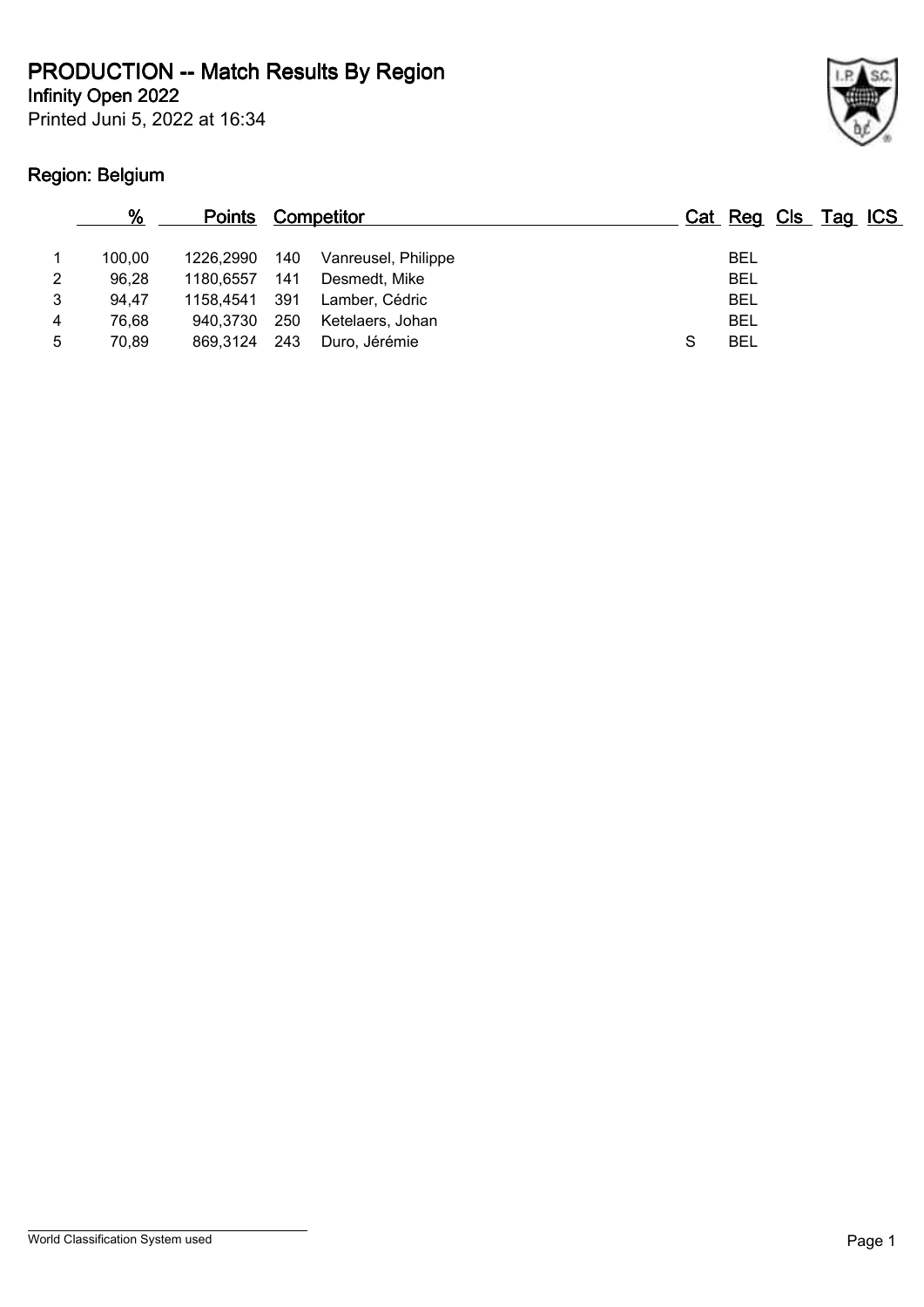**Infinity Open 2022**

Printed Juni 5, 2022 at 16:34



#### **Region: Czech Republic**

| 100.00 |     | Stepan, Michal         |                                                                           | <b>CZE</b> |                     |
|--------|-----|------------------------|---------------------------------------------------------------------------|------------|---------------------|
| 77.65  | 786 | Liehne. Jan            |                                                                           | <b>CZE</b> |                     |
| 70.29  | 785 | Nemcova, Petra         |                                                                           | <b>CZE</b> |                     |
| 61.38  |     |                        |                                                                           | CZE        |                     |
|        |     | 1231,5898<br>1114.9696 | <b>Points Competitor</b><br>1586,1346 684<br>973,5158 683 Najmonova, Hana |            | Cat Reg Cls Tag ICS |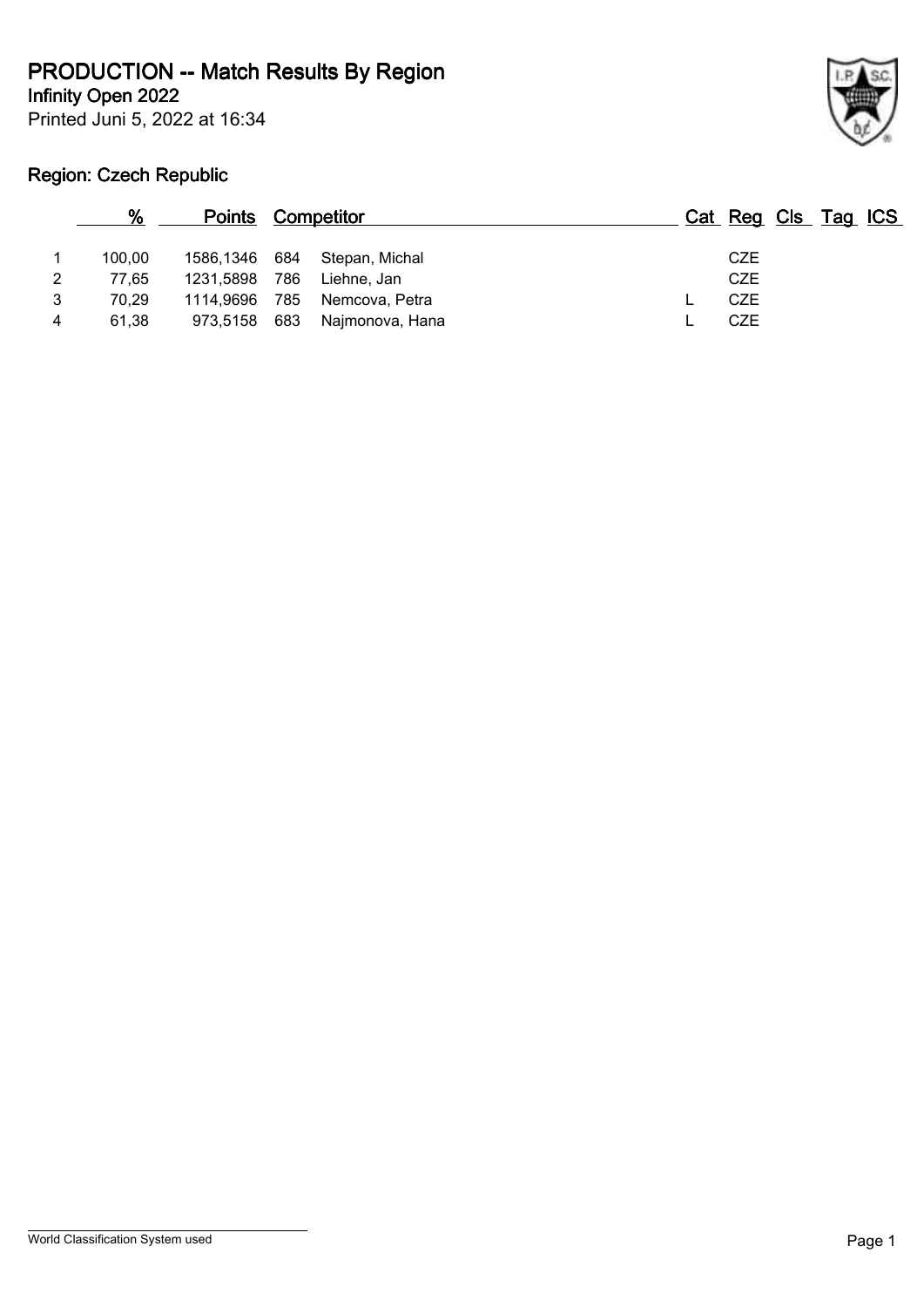Printed Juni 5, 2022 at 16:34

# **Region: Denmark**

|        | <b>Points Competitor</b> |                               | Cat Reg Cls Tag ICS |  |
|--------|--------------------------|-------------------------------|---------------------|--|
| 100.00 |                          | 982,8795 605 Henneberg, Claus | DEN                 |  |

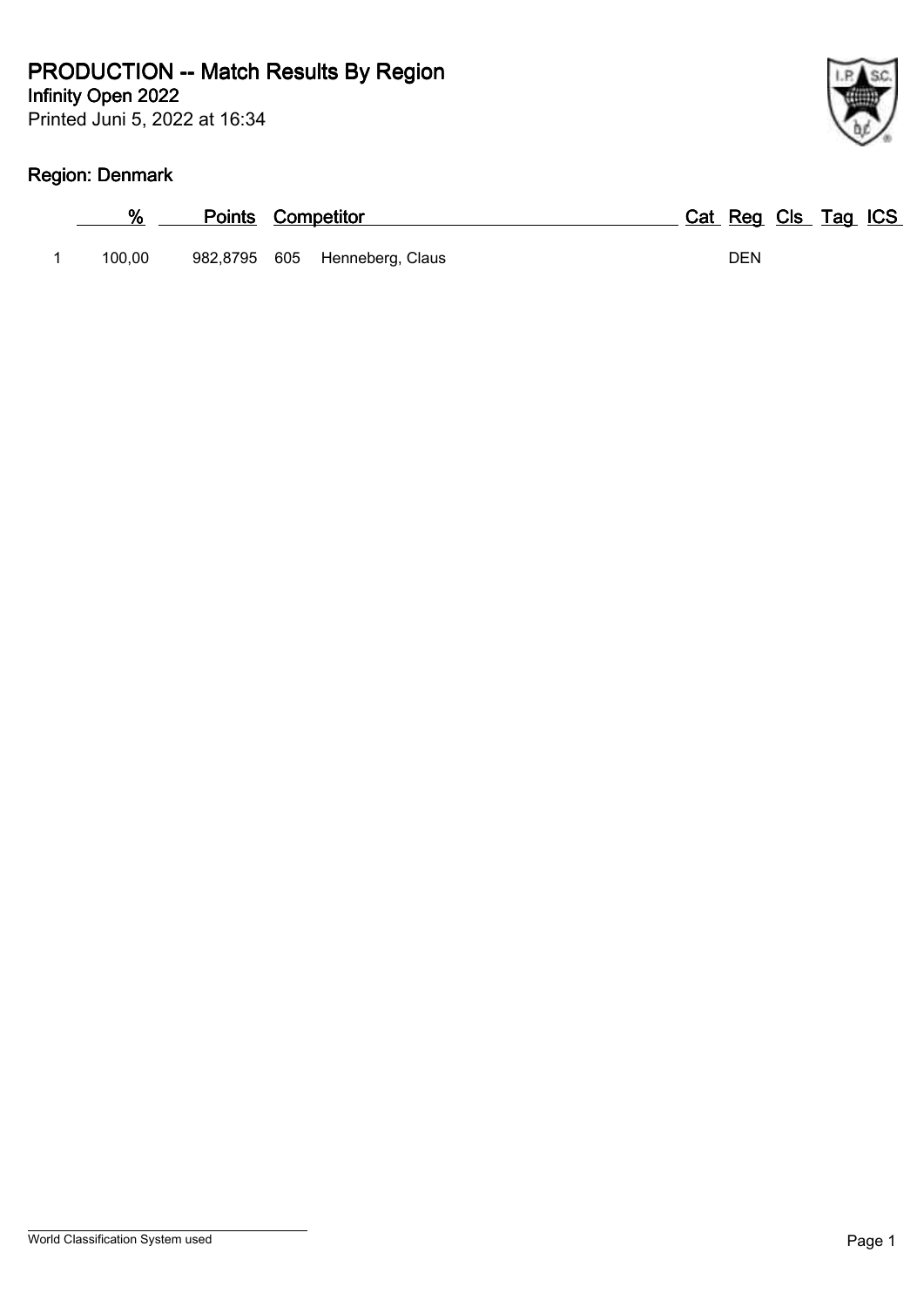**Infinity Open 2022**

Printed Juni 5, 2022 at 16:34

### **Region: France**



|    | %      | <b>Points</b> |     | <b>Competitor</b>        |   |            | Cat Reg Cls Tag ICS |  |
|----|--------|---------------|-----|--------------------------|---|------------|---------------------|--|
| 1  | 100,00 | 1785,4898     | 96  | Grauffel, Eric           |   | <b>FRA</b> |                     |  |
| 2  | 77,17  | 1377,9083     | 220 | Armendariz, Sebastian    |   | <b>FRA</b> |                     |  |
| 3  | 73,77  | 1317,0816     | 149 | Guichard, Louis          |   | <b>FRA</b> |                     |  |
| 4  | 71,16  | 1270,4918     | 151 | Lavergne, Mathieu        |   | <b>FRA</b> |                     |  |
| 5  | 65,78  | 1174,4528     | 219 | Meley, Philippe          |   | <b>FRA</b> |                     |  |
| 6  | 63,63  | 1136,1782     | 381 | Meunier, Pierre          |   | <b>FRA</b> |                     |  |
| 7  | 63,07  | 1126,1423     | 764 | Burgada, Luc             |   | <b>FRA</b> |                     |  |
| 8  | 61,67  | 1101,0702     | 649 | Marchal, Florian         | S | <b>FRA</b> |                     |  |
| 9  | 61,34  | 1095,1736     | 783 | Delannoy, Thibaut        |   | <b>FRA</b> |                     |  |
| 10 | 61,01  | 1089,3592     | 590 | Seguin, Gaetan           |   | <b>FRA</b> |                     |  |
| 11 | 58,44  | 1043,5053     | 484 | Fourré, John             |   | <b>FRA</b> |                     |  |
| 12 | 57,72  | 1030,5660     | 148 | Burgada, Laurent         | S | <b>FRA</b> |                     |  |
| 13 | 57,50  | 1026,6927     | 593 | Legrand, Guillaume       |   | <b>FRA</b> |                     |  |
| 14 | 53,24  | 950,6578      | 221 | Vergobbi, Bastien        |   | <b>FRA</b> |                     |  |
| 15 | 47,94  | 855,9427      | 298 | Lefebvre, Pascal         | S | <b>FRA</b> |                     |  |
| 16 | 47,80  | 853,5431      | 249 | Louis, Christophe        |   | <b>FRA</b> |                     |  |
| 17 | 41,81  | 746,4457      | 415 | Ujevic, Christophe       | S | <b>FRA</b> |                     |  |
| 18 | 37,07  | 661,9643      | 821 | Denoyelles, Marie Claude | L | <b>FRA</b> |                     |  |
| 19 | 25,99  | 463,9657      | 224 | Mouchonnet, Anthony      |   | <b>FRA</b> |                     |  |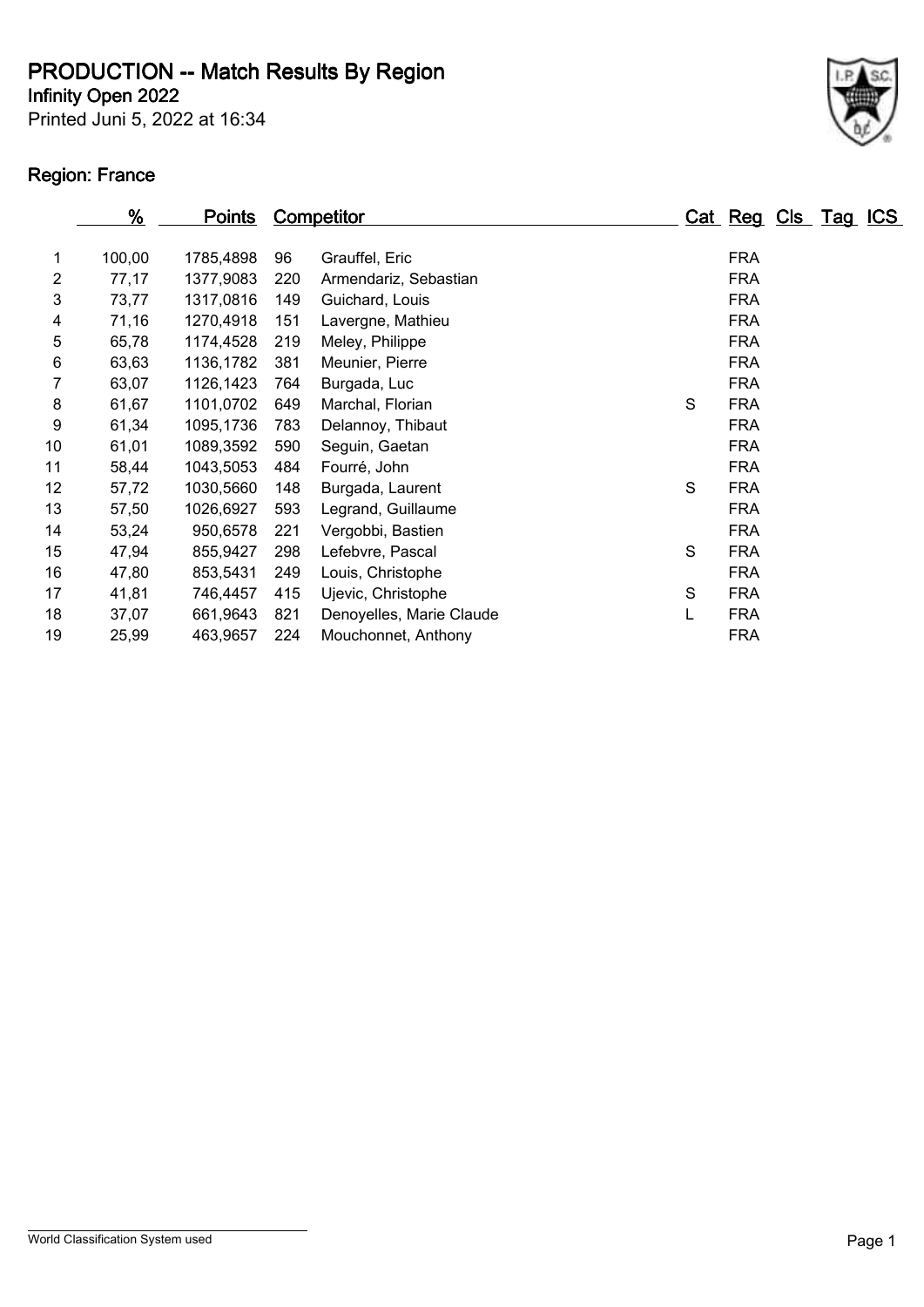**Infinity Open 2022**

Printed Juni 5, 2022 at 16:34

#### **Region: Germany**



|                         | $\frac{9}{6}$ | <u>Points</u> |     | <b>Competitor</b>      |               | Cat Reg Cls Tag ICS |  |  |
|-------------------------|---------------|---------------|-----|------------------------|---------------|---------------------|--|--|
| 1                       | 100,00        | 1328,1483     | 835 | Simon, Kai             |               | <b>GER</b>          |  |  |
| $\overline{\mathbf{c}}$ | 96,78         | 1285,3603     | 807 | Fleischer, Alexander   |               | <b>GER</b>          |  |  |
| 3                       | 88,88         | 1180,5046     | 710 | Stobbe, Markus         | $\mathbf S$   | <b>GER</b>          |  |  |
| 4                       | 84,77         | 1125,8096     | 677 | Winkler, Sebastian     |               | <b>GER</b>          |  |  |
| 5                       | 84,31         | 1119,7324     | 380 | Altmaier, Michael      | S             | <b>GER</b>          |  |  |
| 6                       | 83,53         | 1109,4472     | 78  | Jurczyk, Christian     |               | <b>GER</b>          |  |  |
| 7                       | 79,08         | 1050,2829     | 636 | Merkel, Martin         |               | <b>GER</b>          |  |  |
| 8                       | 78,99         | 1049,1675     | 245 | Ksycki, Andre          |               | <b>GER</b>          |  |  |
| 9                       | 78,23         | 1039,0130     | 310 | Stiegen, Ulf           |               | <b>GER</b>          |  |  |
| 10                      | 77,82         | 1033,5991     | 425 | Richter, Daniel        |               | <b>GER</b>          |  |  |
| 11                      | 77,57         | 1030,3029     | 315 | Frey, Heiko            |               | <b>GER</b>          |  |  |
| 12                      | 76,90         | 1021,3381     | 737 | Burkatovski, Alexander |               | <b>GER</b>          |  |  |
| 13                      | 76,72         | 1018,9266     | 282 | Tust, Michael          |               | <b>GER</b>          |  |  |
| 14                      | 76,11         | 1010,8356     | 262 | Biermann, Sven         |               | <b>GER</b>          |  |  |
| 15                      | 75,65         | 1004,7266     | 732 | Kunzmann, Holger       |               | <b>GER</b>          |  |  |
| 16                      | 74,90         | 994,7393      | 297 | Ergler, Manfred        | SS            | <b>GER</b>          |  |  |
| 17                      | 73,80         | 980,2100      | 585 | Ekinci, Secahattin     |               | <b>GER</b>          |  |  |
| 18                      | 72,24         | 959,3992      | 705 | Hofmann, Michael       | S             | <b>GER</b>          |  |  |
| 19                      | 72,01         | 956,4007      | 257 | Schmidt, Erik          |               | <b>GER</b>          |  |  |
| 20                      | 71,96         | 955,7625      | 637 | Prestel, Stefan        |               | <b>GER</b>          |  |  |
| 21                      | 71,05         | 943,5912      | 279 | Krüger, Henning        |               | <b>GER</b>          |  |  |
| 22                      | 70,23         | 932,7140      | 38  | Knoblauch, Manfred     | $\mathbf S$   | <b>GER</b>          |  |  |
| 23                      | 69,50         | 923,0565      | 625 | Loh, Patrick           |               | <b>GER</b>          |  |  |
| 24                      | 69,16         | 918,5999      | 365 | Vogel, Stefan          | $\mathsf S$   | <b>GER</b>          |  |  |
| 25                      | 68,94         | 915,6400      | 836 | Ohlbrecht, Jan         |               | <b>GER</b>          |  |  |
| 26                      | 68,34         | 907,6845      | 827 | Schnoor, Oliver        |               | <b>GER</b>          |  |  |
| 27                      | 68,29         | 906,9276      | 691 | Ecke, Jakob            |               | <b>GER</b>          |  |  |
| 28                      | 67,74         | 899,7131      | 384 | Brecht, Matthias       | S             | <b>GER</b>          |  |  |
| 29                      | 67,47         | 896,0435      | 354 | Terving, Armin         | ${\mathsf S}$ | <b>GER</b>          |  |  |
| 30                      | 65,48         | 869,6720      | 205 | Wanninger, Helmut      | S             | <b>GER</b>          |  |  |
| 31                      | 63,25         | 840,0876      | 179 | Moser, Viola           | L             | <b>GER</b>          |  |  |
| 32                      | 63,01         | 836,8593      | 339 | Verjans, Esther        | L             | <b>GER</b>          |  |  |
| 33                      | 62,17         | 825,7740      | 711 | Stobbe, Jennifer       | L             | <b>GER</b>          |  |  |
| 34                      | 61,87         | 821,7293      | 552 | Schneider, Sven        |               | <b>GER</b>          |  |  |
| 35                      | 61,09         | 811,4171      | 792 | Burkatovski, Ekaterina | L             | <b>GER</b>          |  |  |
| 36                      | 60,87         | 808,4589      | 830 | Culah, Muamer          |               | <b>GER</b>          |  |  |
| 37                      | 60,16         | 798,9859      | 444 | Sommer, Patrick        |               | <b>GER</b>          |  |  |
| 38                      | 59,36         | 788,4232      | 394 | Hunger, Max            |               | <b>GER</b>          |  |  |
| 39                      | 58,60         | 778,2449      | 813 | Scheu, Florian         |               | <b>GER</b>          |  |  |
| 40                      | 58,09         | 771,5028      | 626 | Gebel, Katharina       | L             | <b>GER</b>          |  |  |
| 41                      | 57,65         | 765,6289      | 854 | Peschkow, Wladislaw    |               | <b>GER</b>          |  |  |
| 42                      | 56,63         | 752,1880      | 142 | Schreiner, Michael     | SS            | <b>GER</b>          |  |  |
| 43                      | 56,41         | 749,1659      | 856 | Wieder, Werner         | S             | <b>GER</b>          |  |  |
| 44                      | 54,59         | 725,0085      | 176 | Gläser, Sven           |               | <b>GER</b>          |  |  |
| 45                      | 54,20         | 719,8883      | 346 | Fießer, Lutz           | SS            | <b>GER</b>          |  |  |
| 46                      | 54,20         | 719,8400      | 226 | Zuber, Christian       | S             | <b>GER</b>          |  |  |

World Classification System used **Page 1**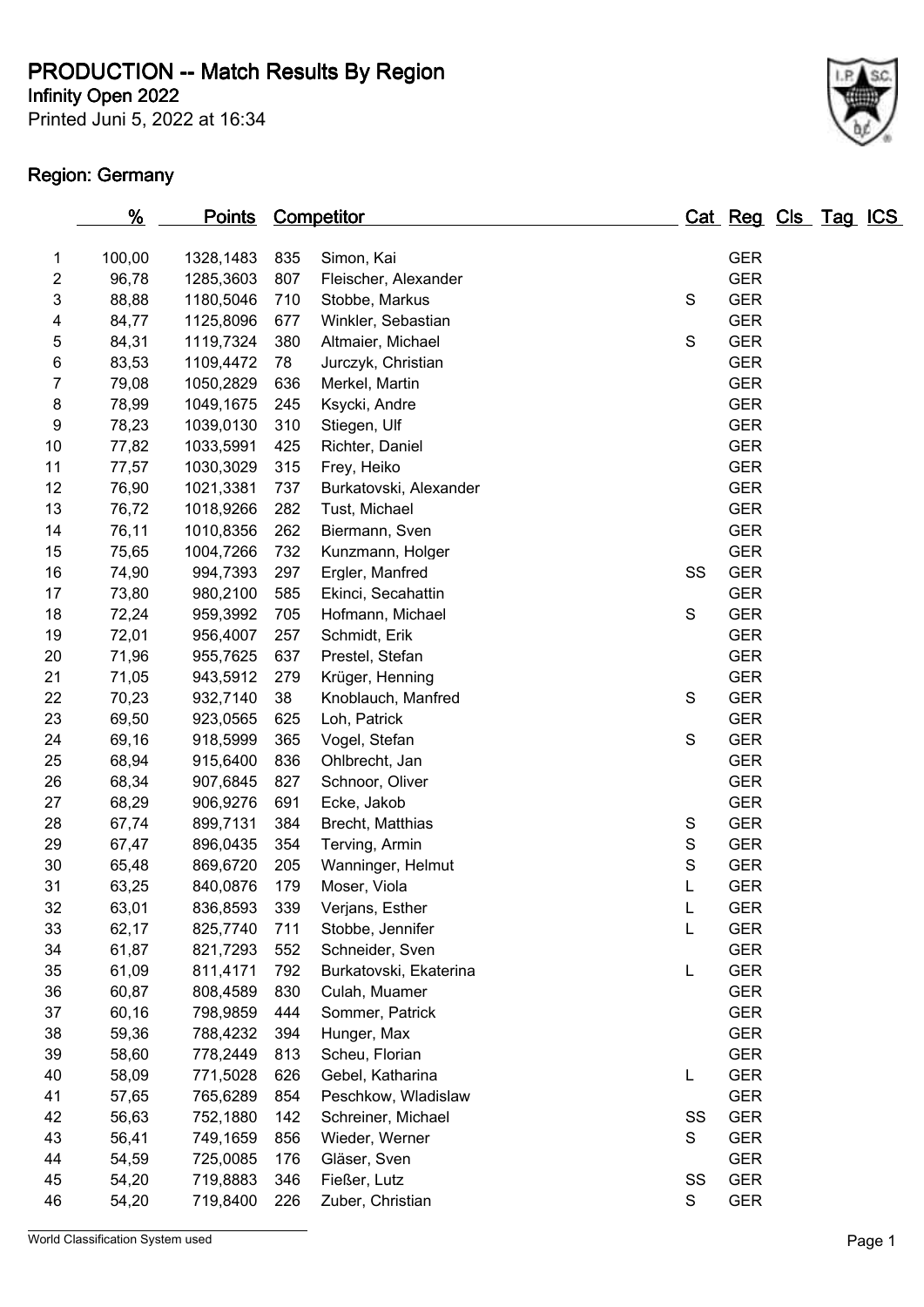**Infinity Open 2022**

Printed Juni 5, 2022 at 16:34

# **Region: Germany**

|    | $\frac{9}{6}$ | <b>Points</b> |     | Competitor         |    | Cat Reg Cls Tag ICS |  |  |
|----|---------------|---------------|-----|--------------------|----|---------------------|--|--|
| 47 | 53,83         | 714,9113      | 800 | Majhenic, Martin   |    | <b>GER</b>          |  |  |
| 48 | 52,57         | 698,1920      | 858 | Zeller, Christian  |    | <b>GER</b>          |  |  |
| 49 | 52,07         | 691,6032      | 303 | Schorr, Christoph  |    | <b>GER</b>          |  |  |
| 50 | 50,05         | 664,7824      | 828 | Schnoor, Olaf      | S  | <b>GER</b>          |  |  |
| 51 | 49,83         | 661,8138      | 672 | Zeilbeck, Markus   |    | <b>GER</b>          |  |  |
| 52 | 47,03         | 624.6521      | 808 | Elmendorf, Andreas |    | <b>GER</b>          |  |  |
| 53 | 46,93         | 623,3065      | 639 | Lätsch, Harald     | SS | <b>GER</b>          |  |  |
| 54 | 45,86         | 609,0389      | 583 | Sänger, Martin     |    | <b>GER</b>          |  |  |
| 55 | 45,28         | 601,3321      | 578 | Schmitt, Jochen    |    | <b>GER</b>          |  |  |
| 56 | 42,30         | 561,7923      | 37  | Knoblauch, Gisela  | L  | <b>GER</b>          |  |  |
| 57 | 42,24         | 561,0337      | 724 | Huwald, Roland     |    | <b>GER</b>          |  |  |
| 58 | 40,81         | 541,9884      | 187 | Oppermann, Ralf    | S  | <b>GER</b>          |  |  |
| 59 | 38,13         | 506,4459      | 313 | Adelhoch, Gunter   | S  | <b>GER</b>          |  |  |
| 60 | 34,56         | 459,0155      | 811 | König, Vera        |    | <b>GER</b>          |  |  |
| 61 | 32,01         | 425,1419      | 318 | Becker, Andreas    | S  | <b>GER</b>          |  |  |
| 62 | 31,17         | 413,9740      | 826 | Betz, Michael      | S  | <b>GER</b>          |  |  |

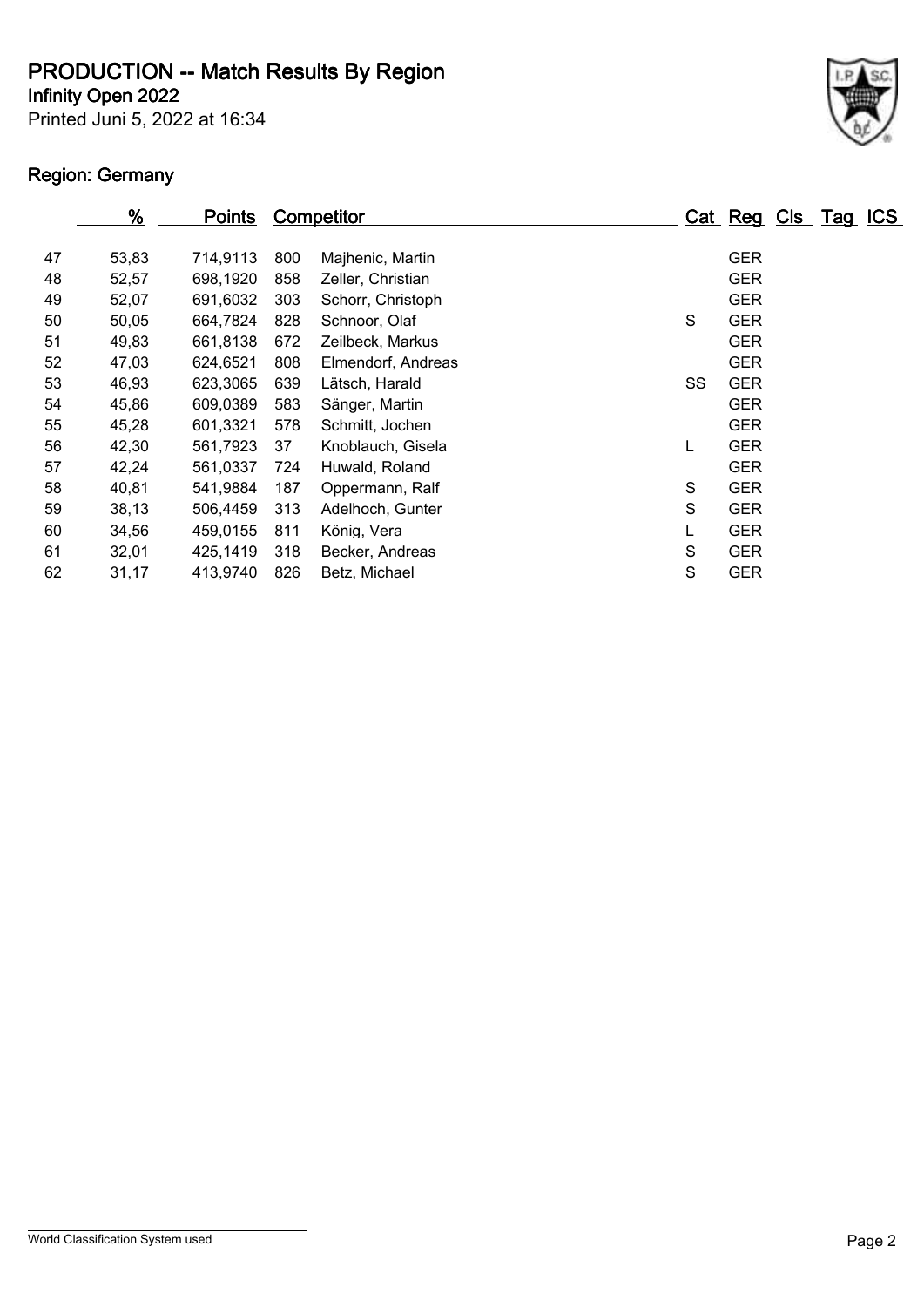Printed Juni 5, 2022 at 16:34 **Infinity Open 2022**

#### **Region: Great Britain**

| %      | <b>Points Competitor</b> |                               | Cat Reg Cls Tag ICS |  |  |
|--------|--------------------------|-------------------------------|---------------------|--|--|
| 100.00 |                          | 771,7964 111 Clifton, Richard | GBR                 |  |  |

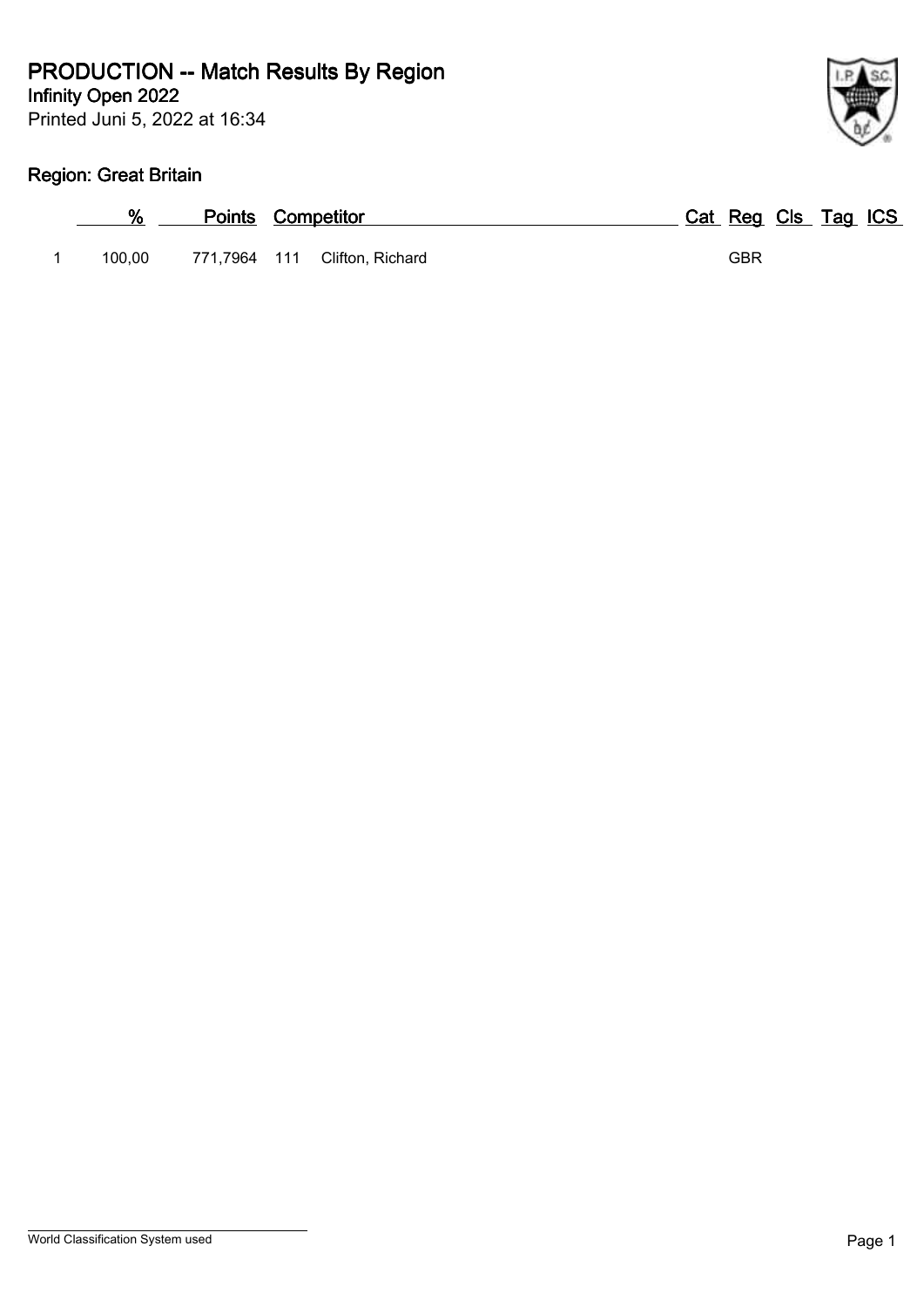Printed Juni 5, 2022 at 16:34

# **Region: Greece**

| ł |
|---|

| ℅      | <b>Points Competitor</b> |                                      |   | Cat Reg Cls Tag ICS |  |  |
|--------|--------------------------|--------------------------------------|---|---------------------|--|--|
| 100.00 |                          | 1360,7326 774 Chatziantoniou, Pavlos | S | <b>GRE</b>          |  |  |
| 71.85  |                          | 977,7144 600 Alexiou, Christina      |   | <b>GRE</b>          |  |  |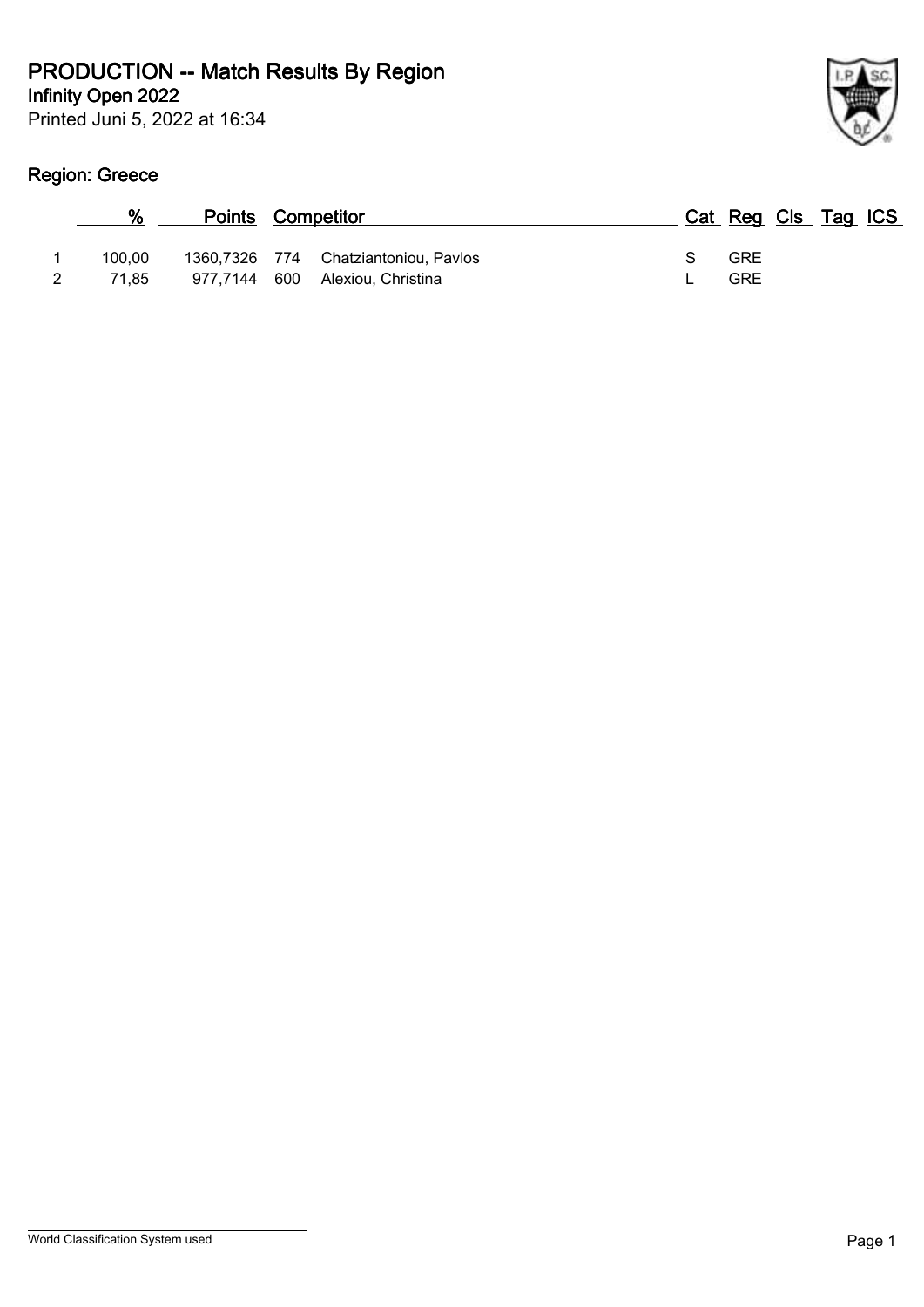Printed Juni 5, 2022 at 16:34

# **Region: Ireland**

|        | <b>Points Competitor</b> |                            |        |  | Cat Reg Cls Tag ICS |  |
|--------|--------------------------|----------------------------|--------|--|---------------------|--|
| 100.00 |                          | 535,5437 110 Keogh, Declan | SS IRL |  |                     |  |

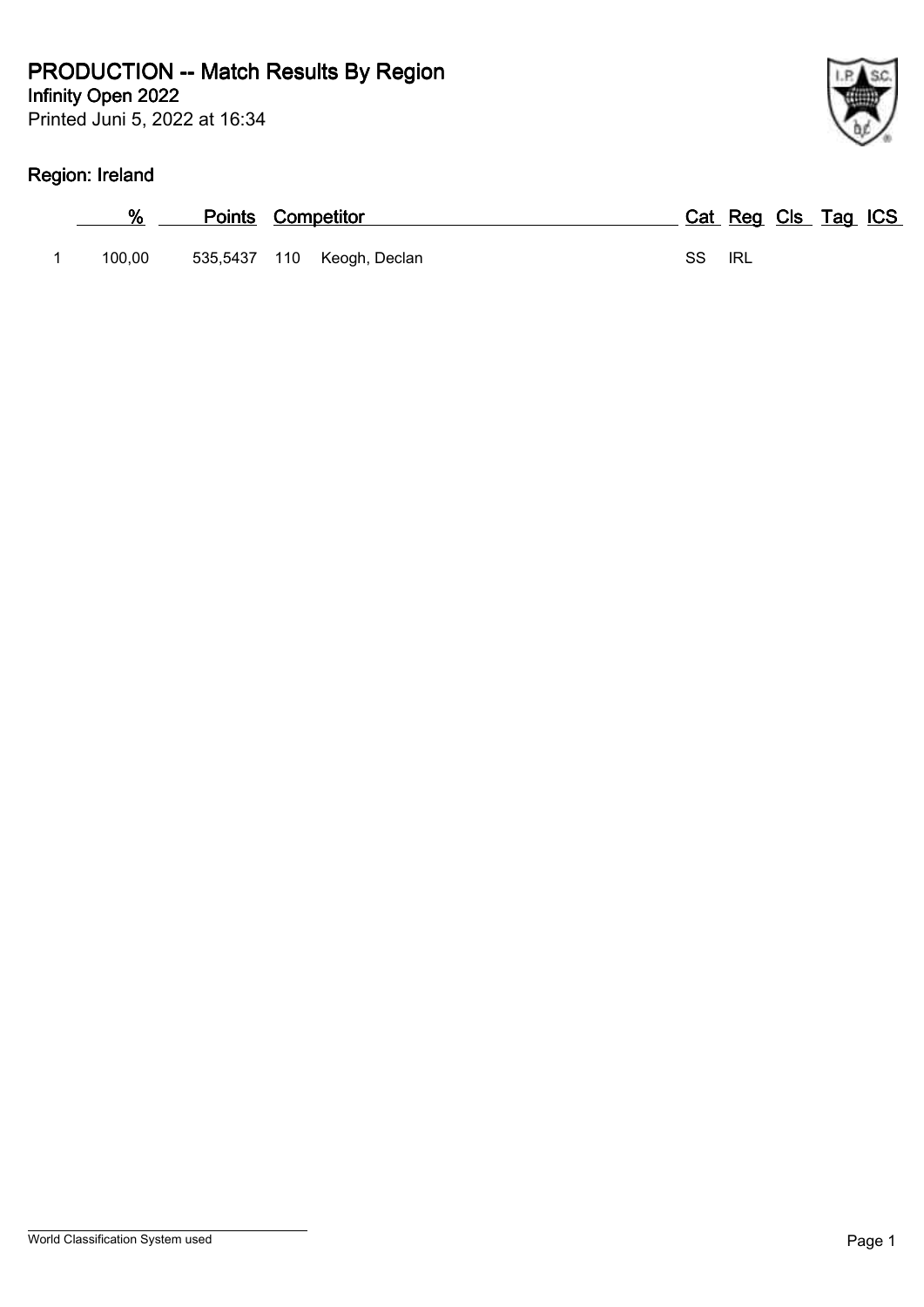Printed Juni 5, 2022 at 16:34

# **Region: Israel**

| %      | <b>Points Competitor</b> |                 |  | Cat Reg Cls Tag ICS |  |  |
|--------|--------------------------|-----------------|--|---------------------|--|--|
| 100.00 | 888.2504 91              | Hollander, Riki |  | <b>ISR</b>          |  |  |

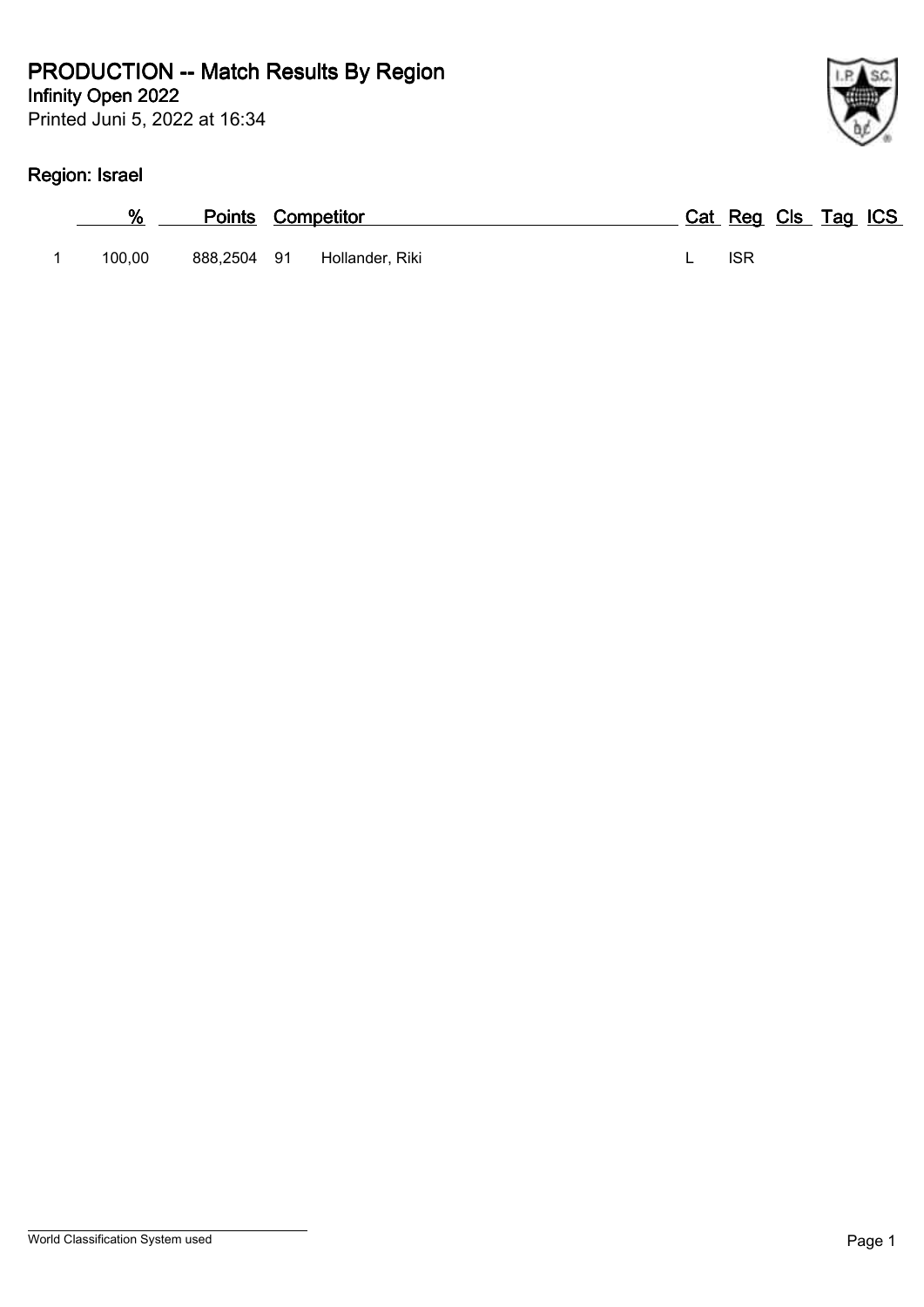**Infinity Open 2022**

Printed Juni 5, 2022 at 16:34

# **Region: Italy**



|   | %      | <b>Points</b> |     | <b>Competitor</b>    |   | Cat Reg Cls Tag ICS |  |  |
|---|--------|---------------|-----|----------------------|---|---------------------|--|--|
|   | 100.00 | 1356.7984     | 53  | Trionfetti, Federico |   | <b>ITA</b>          |  |  |
| 2 | 99,92  | 1355.7247     | 796 | Giacomini, Cristian  |   | <b>ITA</b>          |  |  |
| 3 | 98,48  | 1336.2246     | 797 | Masserdotti, Manuel  |   | <b>ITA</b>          |  |  |
| 4 | 93,81  | 1272,7814     | 84  | Cozzella, Claudio    |   | <b>ITA</b>          |  |  |
| 5 | 89,95  | 1220.4801     | 134 | lorfino, Andrea      |   | <b>ITA</b>          |  |  |
| 6 | 75,92  | 1030,1322     | 244 | Rasi, Monica         |   | <b>ITA</b>          |  |  |
|   | 69,19  | 938.7825      | 533 | Balestrini, Barbara  |   | <b>ITA</b>          |  |  |
| 8 | 64,31  | 872,4990      | 55  | Spina, Luigi Carmine | S | <b>ITA</b>          |  |  |
|   |        |               |     |                      |   |                     |  |  |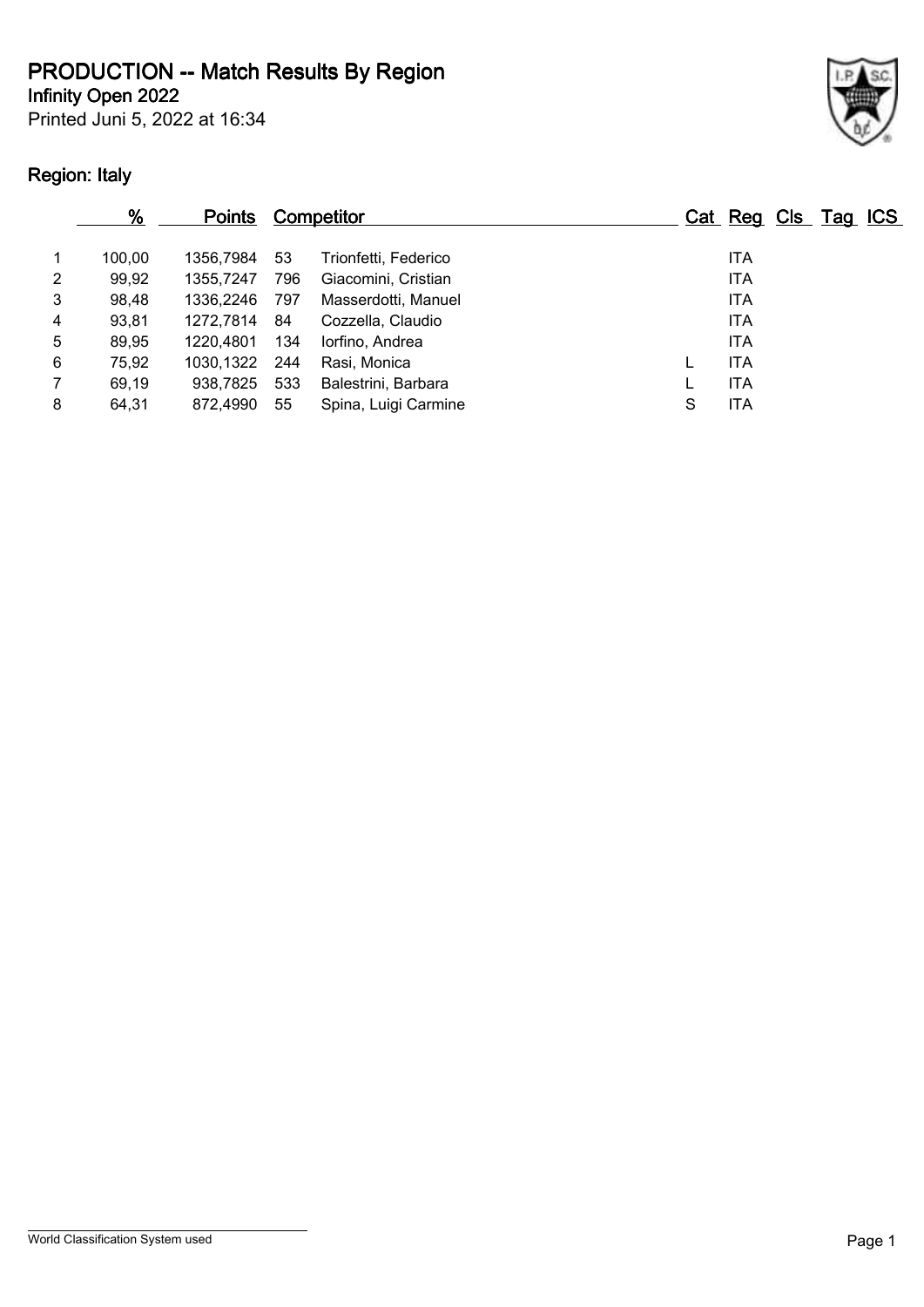Printed Juni 5, 2022 at 16:34

# **Region: Netherlands**

|        | <b>Points Competitor</b> |                                | Cat Reg Cls Tag ICS |  |  |
|--------|--------------------------|--------------------------------|---------------------|--|--|
| 100.00 |                          | 1060,8321 722 Wauben, Cheyenne | <b>NFD</b>          |  |  |

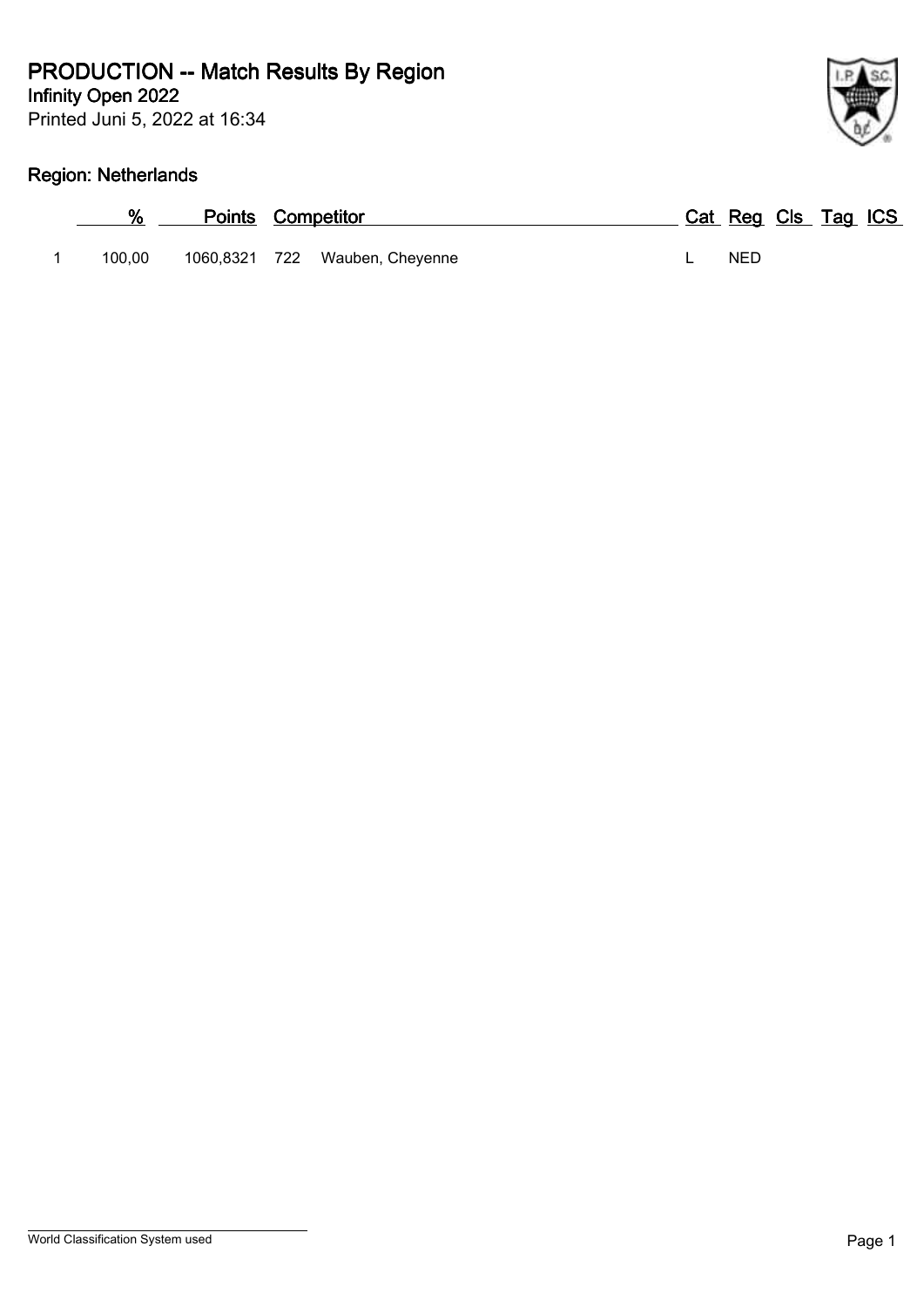**Infinity Open 2022**

Printed Juni 5, 2022 at 16:34



# **Region: Northern Ireland**

| %      |              | <b>Points Competitor</b> | Cat Reg Cls Tag ICS |
|--------|--------------|--------------------------|---------------------|
| 100,00 | 931,7962 101 | Lane, Rudi               | <b>NIR</b>          |
| 71.60  | 667,1366     | 109<br>Burrows, Neil     | <b>NIR</b>          |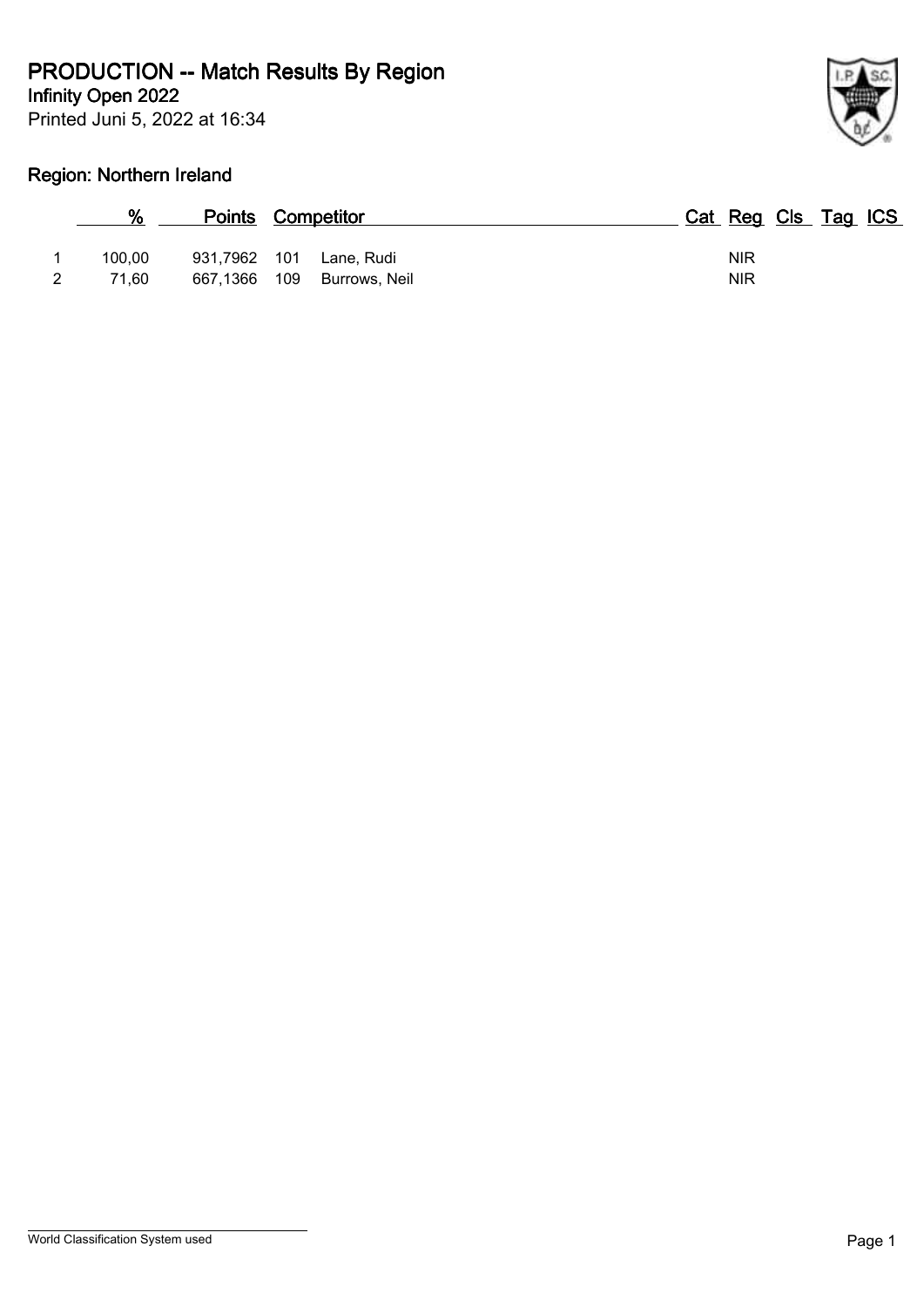Printed Juni 5, 2022 at 16:34

# **Region: Portugal**

| %      | <b>Points Competitor</b>    | Cat Reg Cls Tag ICS |
|--------|-----------------------------|---------------------|
| 100.00 | 1490,8571 548 Ramos, Miguel | <b>POR</b>          |

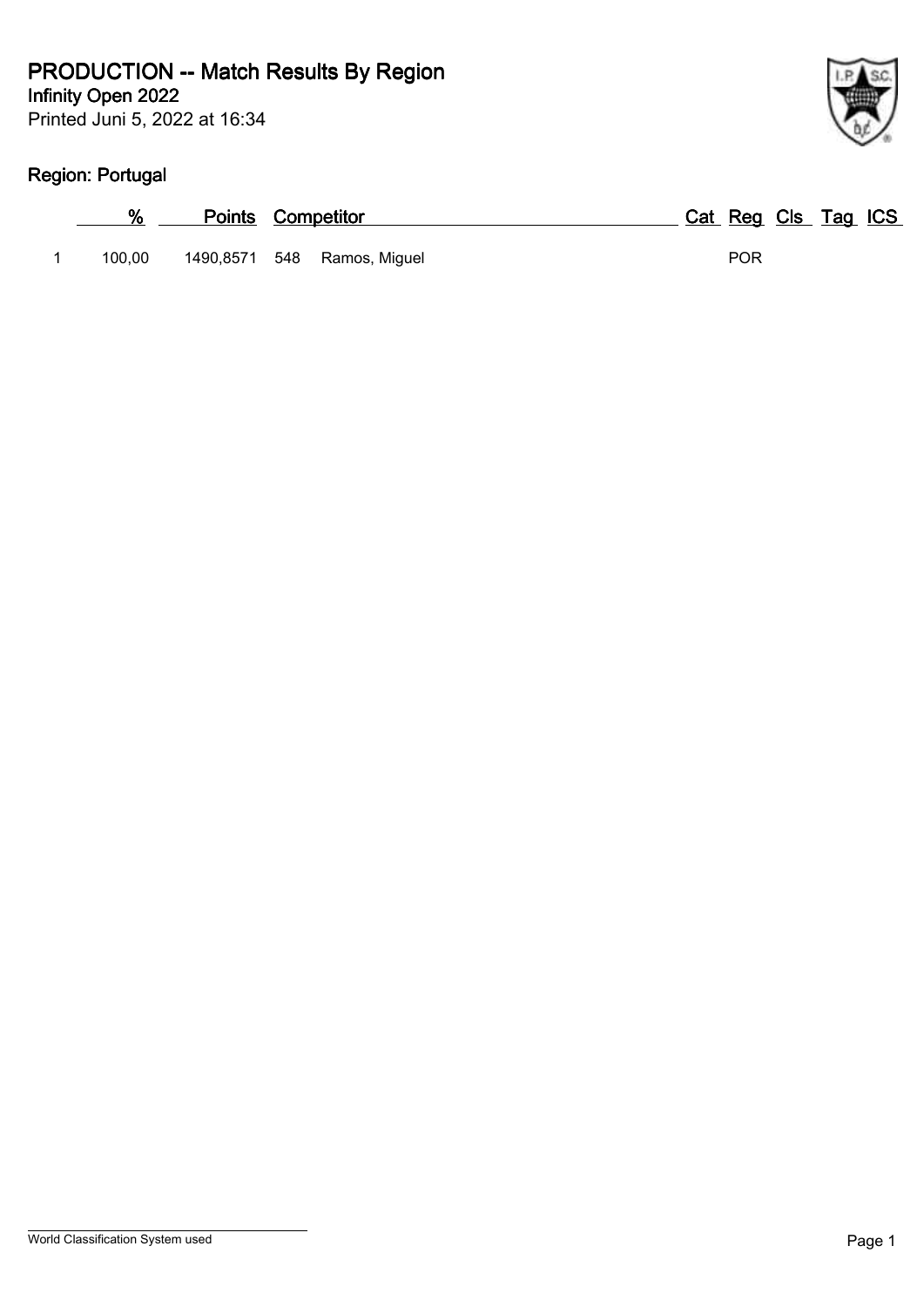Printed Juni 5, 2022 at 16:34

# **Region: Sweden**

| %      | <b>Points Competitor</b> |                            |  |            | Cat Reg Cls Tag ICS |  |
|--------|--------------------------|----------------------------|--|------------|---------------------|--|
| 100.00 |                          | 1202,9704 750 Wirén, Håkan |  | <b>SWE</b> |                     |  |

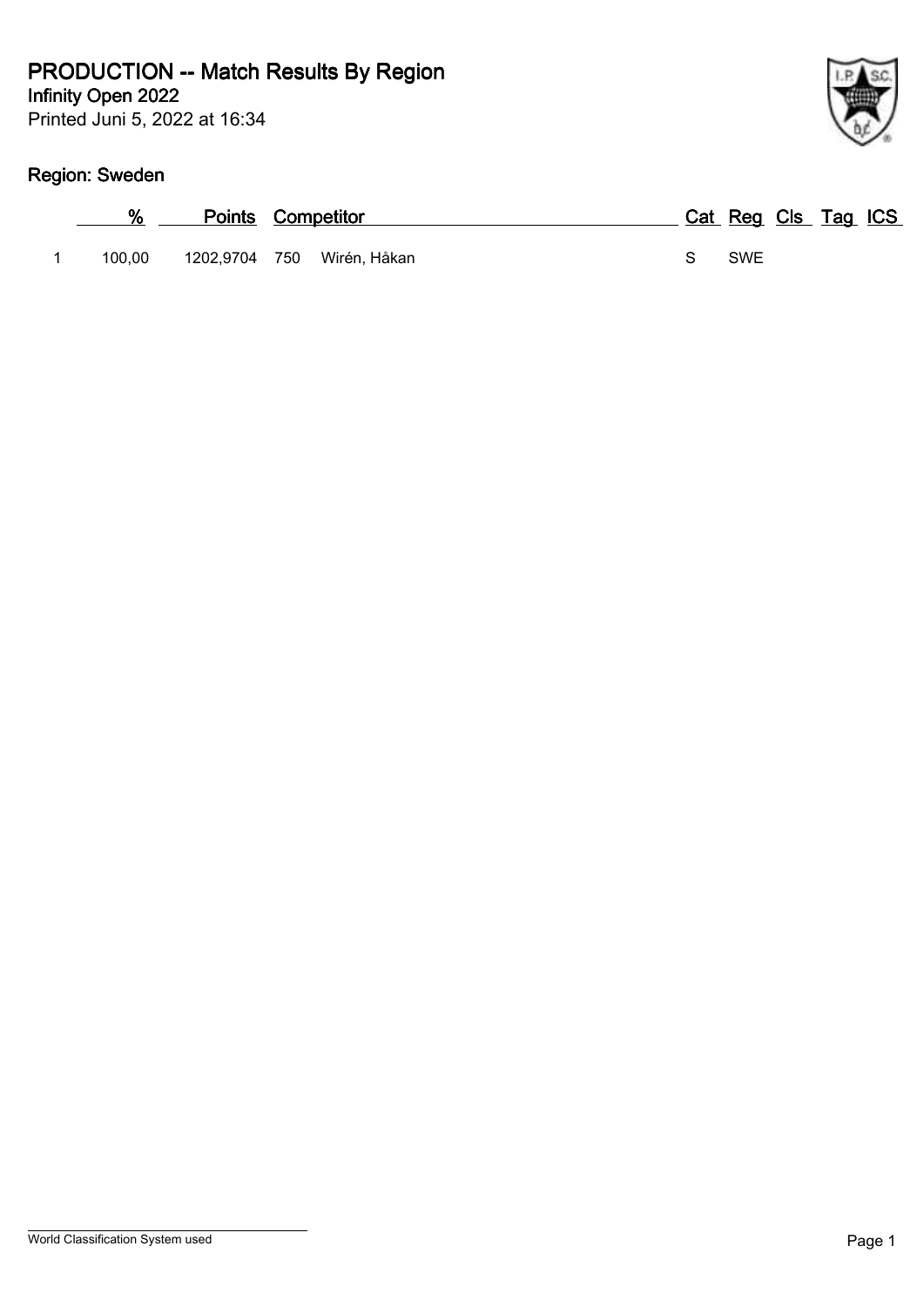**Infinity Open 2022**

Printed Juni 5, 2022 at 16:34

# **Region: Switzerland**



|   | %      | <b>Points</b> |     | <u>Competitor</u>    |   | Cat Reg Cls Tag ICS |  |  |
|---|--------|---------------|-----|----------------------|---|---------------------|--|--|
|   | 100.00 | 1283.0557     | 206 | Schneider, Manuel    |   | SUI                 |  |  |
| 2 | 99.86  | 1281,3112 324 |     | Savic. Bobi          |   | SUI                 |  |  |
| 3 | 91.17  | 1169,7134     | 715 | Zobrist, Roger       | S | SUI                 |  |  |
| 4 | 59.01  | 757,1858      | 46  | Kieninger, Stephanie |   | SUI                 |  |  |
| 5 | 47.79  | 613.2039      | 840 | Lukyanchenko, Anna   |   | SUI                 |  |  |
|   |        |               |     |                      |   |                     |  |  |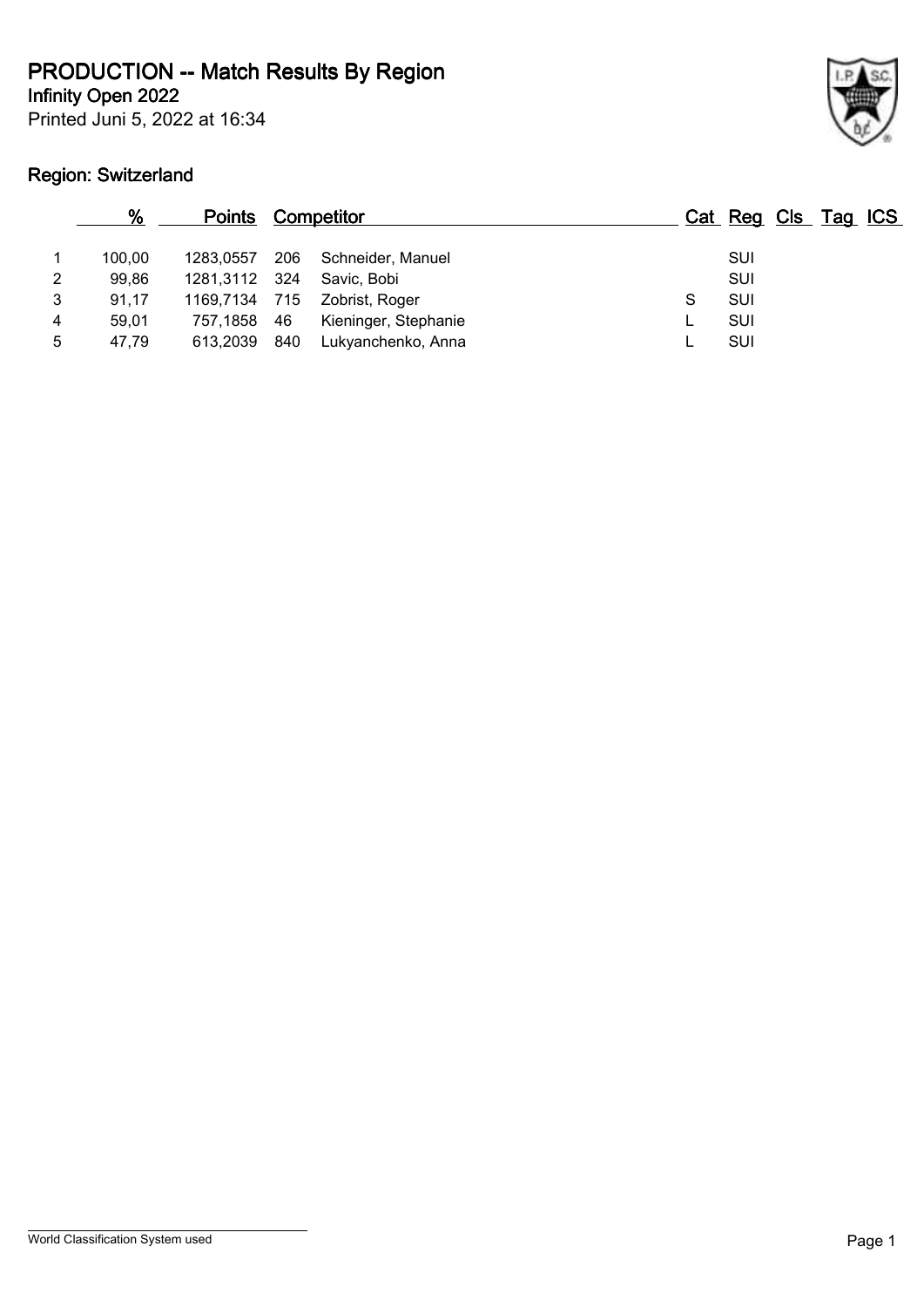Printed Juni 5, 2022 at 16:34



# **Region: Belgium**

| %               | <b>Points Competitor</b>        |                                    | Cat Reg Cls Tag ICS |  |  |
|-----------------|---------------------------------|------------------------------------|---------------------|--|--|
| 100.00<br>90.39 | 985.0444 421<br>789<br>890.3477 | Maerevoet, Rafael<br>Devos, Daniel | BEL<br>BEL          |  |  |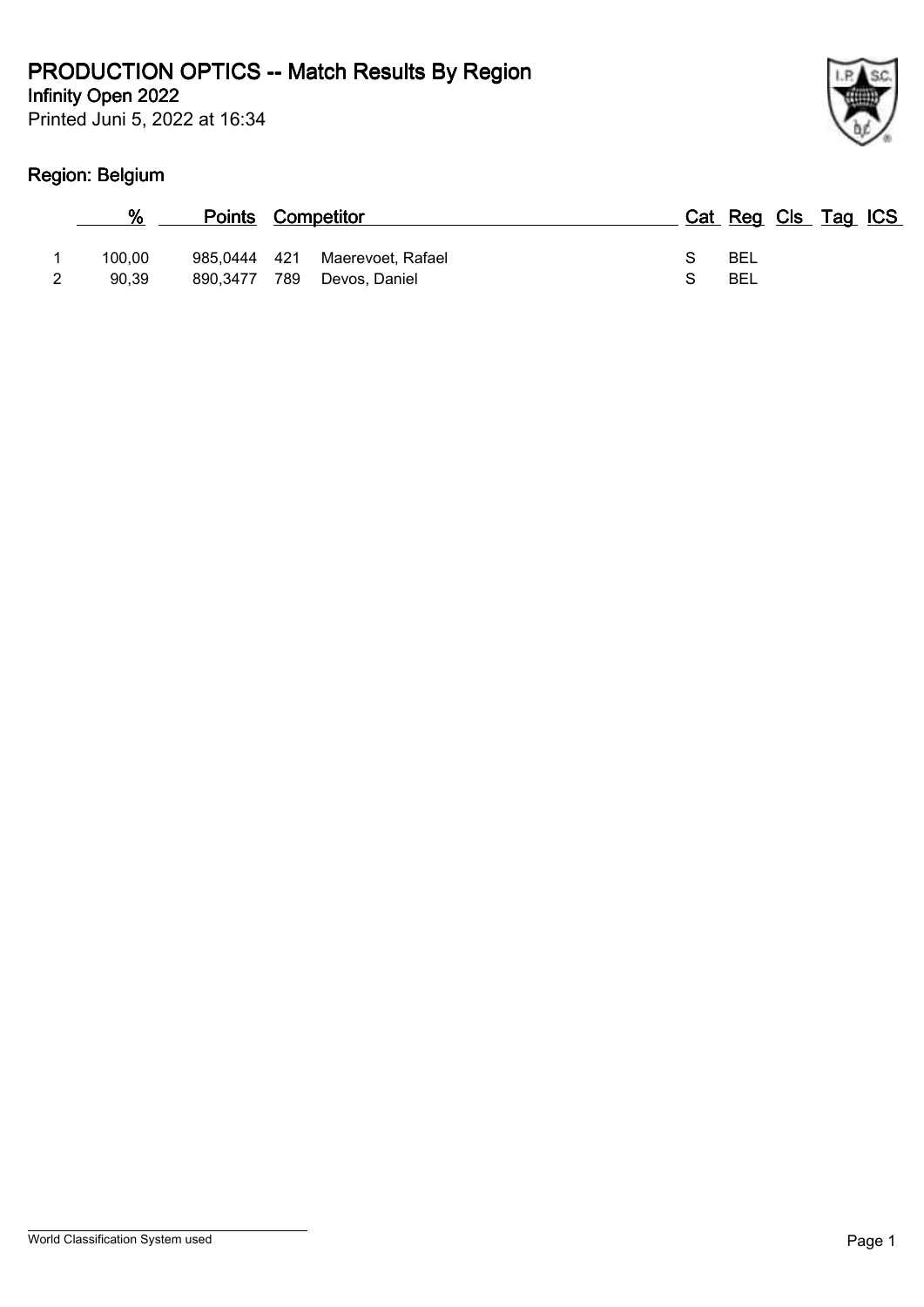Printed Juni 5, 2022 at 16:34

# **Region: Bulgaria**

|        | <b>Points Competitor</b> |                                  | Cat Reg Cls Tag ICS |  |
|--------|--------------------------|----------------------------------|---------------------|--|
| 100.00 |                          | 1615,4525 594 Koussev, Alexander | BUL                 |  |

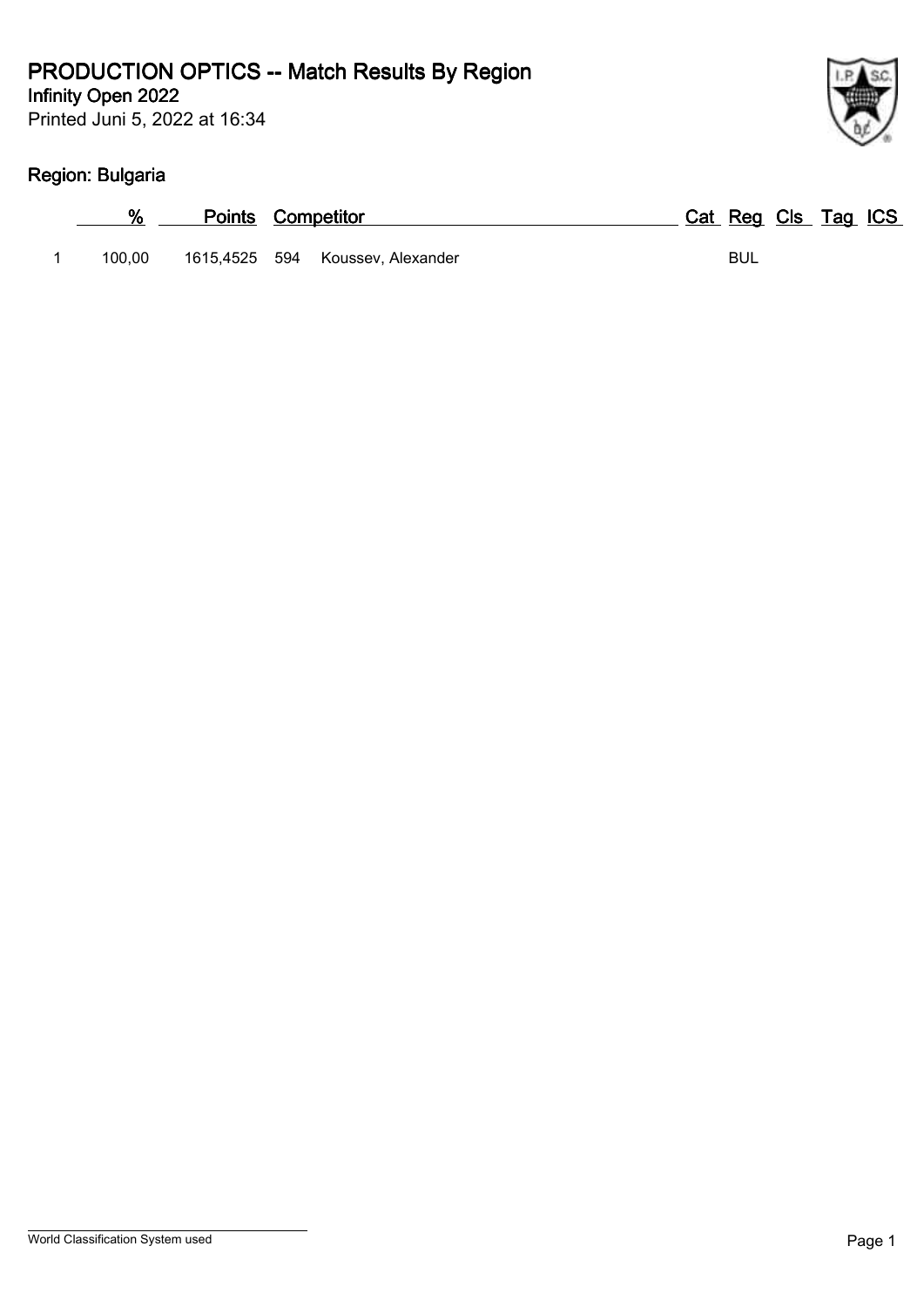Printed Juni 5, 2022 at 16:34 **Infinity Open 2022**



#### **Region: Czech Republic**

|        | <b>Points Competitor</b> |                                  | Cat Reg Cls Tag ICS |  |  |
|--------|--------------------------|----------------------------------|---------------------|--|--|
| 100.00 |                          | 1618,1570 213 Zapletal, Miroslav | CZE                 |  |  |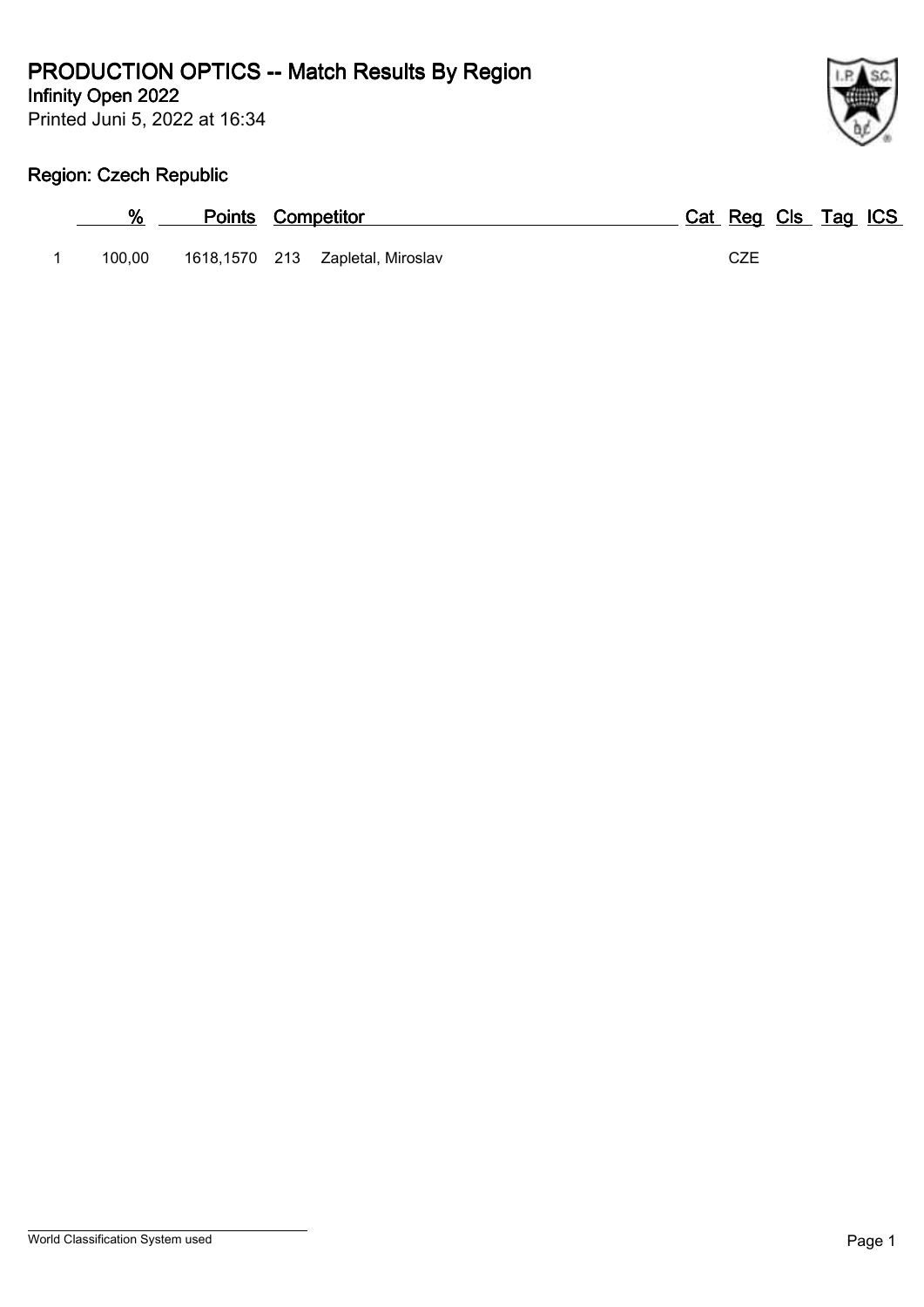Printed Juni 5, 2022 at 16:34



#### **Region: Denmark**

|   | %      | <b>Points Competitor</b> |                      |            | Cat Reg Cls Tag ICS |  |
|---|--------|--------------------------|----------------------|------------|---------------------|--|
|   | 100.00 | 1384,4067 843            | Hagemann, Lars       | <b>DEN</b> |                     |  |
| 2 | 97.94  | 1355,9571 527            | Kahraman, Selcuk     | <b>DEN</b> |                     |  |
|   | 71.35  | 987,7142 822             | Larsen, Søren Wessel | <b>DEN</b> |                     |  |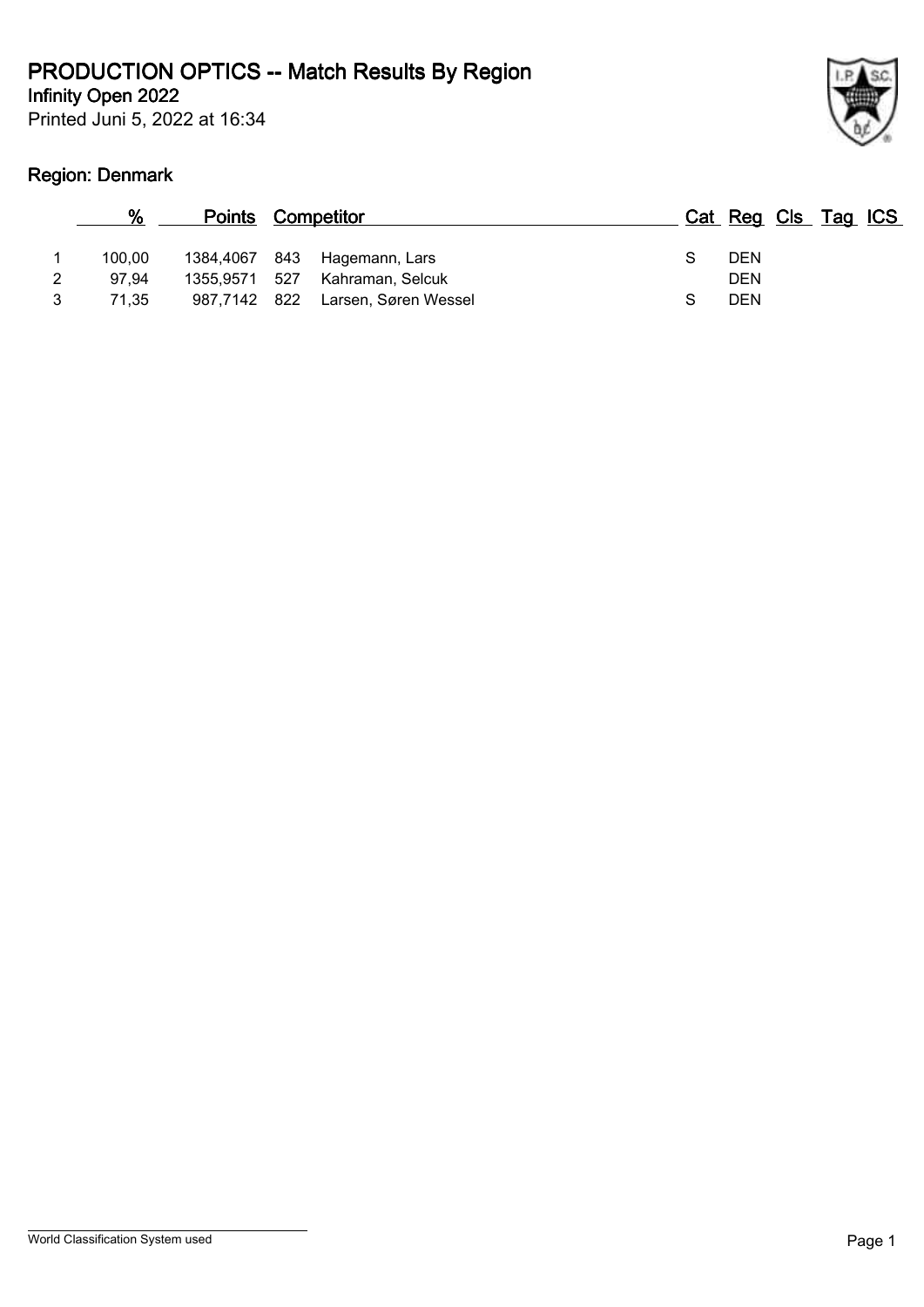Printed Juni 5, 2022 at 16:34 **Infinity Open 2022**



# **Region: France**

|                 | $\frac{9}{6}$ | <u>Points</u> |     | <b>Competitor</b>    |   |    | Cat Reg Cls Tag ICS |  |  |
|-----------------|---------------|---------------|-----|----------------------|---|----|---------------------|--|--|
| 1               | 100,00        | 1539,3773     | 780 | Denoyelles, Morgan   |   |    | <b>FRA</b>          |  |  |
| 2               | 92,55         | 1424,7232     | 540 | Juhel, Julien        |   |    | <b>FRA</b>          |  |  |
| 3               | 87,89         | 1352,9558     | 159 | Becret, Jean Guy     |   |    | <b>FRA</b>          |  |  |
| 4               | 87,65         | 1349,2892     | 411 | de Chessé, Laurent   |   |    | <b>FRA</b>          |  |  |
| 5               | 87,45         | 1346.2267     | 150 | Amaro, Dominique     |   |    | <b>FRA</b>          |  |  |
| 6               | 81,87         | 1260,3260     | 307 | Dhelin, Herve        |   | SS | <b>FRA</b>          |  |  |
|                 | 78,38         | 1206,5297     | 163 | Willmes, Siegfried   | S |    | <b>FRA</b>          |  |  |
| 8               | 72,79         | 1120,4518     | 203 | Stiefer, Joel        | S |    | <b>FRA</b>          |  |  |
| 9               | 64,10         | 986,8069      | 259 | Bailliere, Guillaume | S |    | <b>FRA</b>          |  |  |
| 10              | 60,73         | 934,9235      | 204 | Evesque, Michel      |   | SS | <b>FRA</b>          |  |  |
| 11              | 57,60         | 886,6496      | 511 | Mannino, Sébastien   | S |    | <b>FRA</b>          |  |  |
| 12 <sup>2</sup> | 48,85         | 751,9997      | 114 | Weber, Didier        |   | SS | <b>FRA</b>          |  |  |
|                 |               |               |     |                      |   |    |                     |  |  |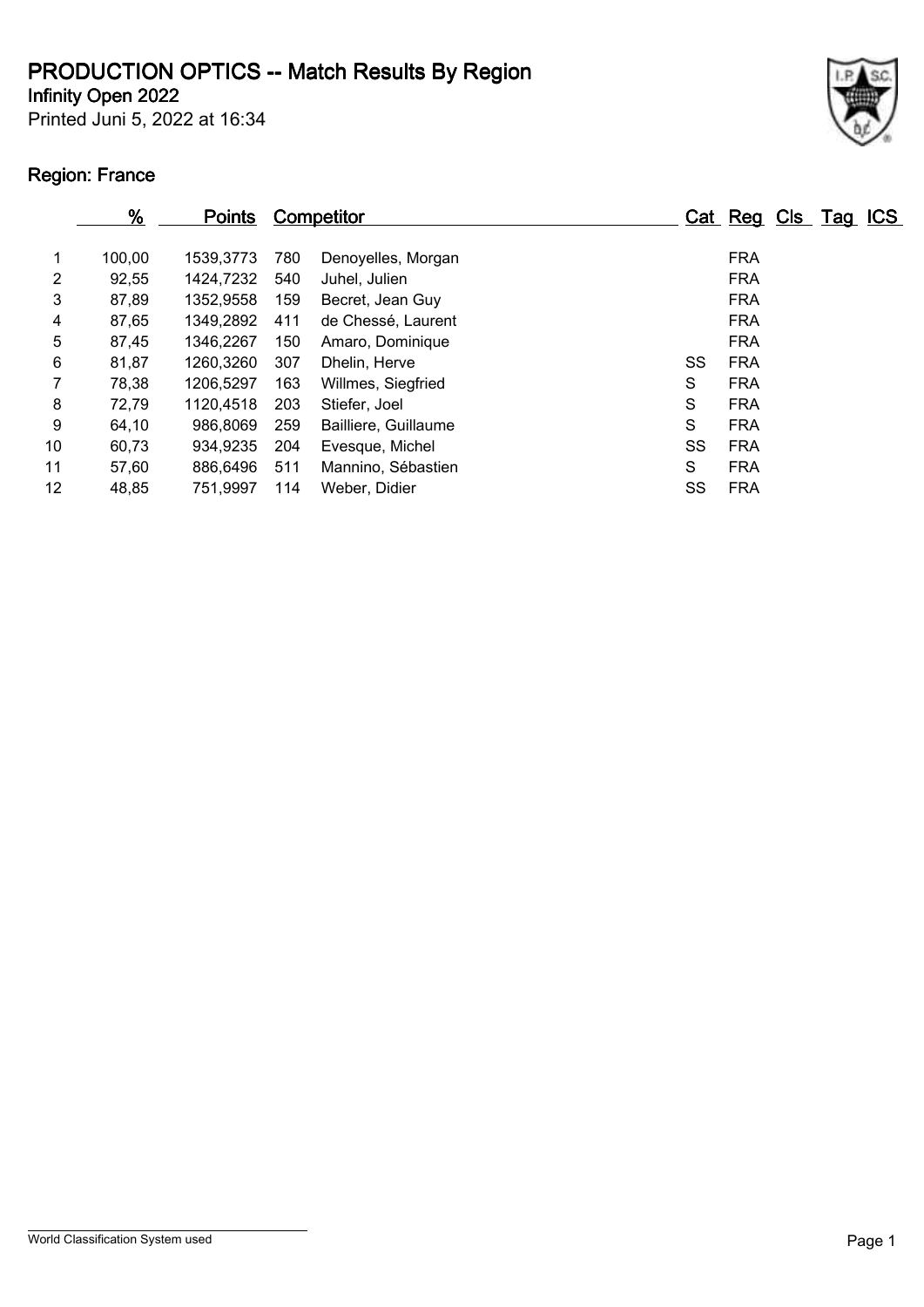Printed Juni 5, 2022 at 16:34 **Infinity Open 2022**

#### **Region: Germany**



|                          | $\frac{9}{6}$ | <u>Points</u> |     | <b>Competitor</b>   |               | Cat Reg Cls Tag ICS |  |  |
|--------------------------|---------------|---------------|-----|---------------------|---------------|---------------------|--|--|
| 1                        | 100,00        | 1627,9857     | 234 | Loch, Marijan       |               | <b>GER</b>          |  |  |
| $\overline{\mathbf{c}}$  | 99,22         | 1615,2279     | 348 | Lentz, Arne         | $\mathsf S$   | <b>GER</b>          |  |  |
| 3                        | 95,38         | 1552,7344     | 182 | Eggert, Timm        |               | <b>GER</b>          |  |  |
| $\overline{\mathcal{A}}$ | 91,72         | 1493,1938     | 728 | Dauphin, Andy       |               | <b>GER</b>          |  |  |
| 5                        | 84,58         | 1376,8719     | 814 | Brändle, Benjamin   |               | <b>GER</b>          |  |  |
| 6                        | 83,60         | 1361,0739     | 629 | Leypoldt, Robin     |               | <b>GER</b>          |  |  |
| 7                        | 80,29         | 1307,0877     | 696 | Henking, Mathias    | S             | <b>GER</b>          |  |  |
| 8                        | 79,87         | 1300,2775     | 261 | Moritz, Simon       |               | <b>GER</b>          |  |  |
| 9                        | 78,06         | 1270,7944     | 410 | Haben, Jörg         | SS            | <b>GER</b>          |  |  |
| 10                       | 77,63         | 1263,8387     | 642 | Kraus, Patrik       |               | <b>GER</b>          |  |  |
| 11                       | 77,15         | 1255,9819     | 340 | Reich, Rolf         | SS            | <b>GER</b>          |  |  |
| 12                       | 75,03         | 1221,5469     | 191 | Siegle, Peter       |               | <b>GER</b>          |  |  |
| 13                       | 68,82         | 1120,4177     | 266 | Stahl, Julian       |               | <b>GER</b>          |  |  |
| 14                       | 68,04         | 1107,6722     | 290 | Schillaci, Salvo    |               | <b>GER</b>          |  |  |
| 15                       | 67,36         | 1096,5758     | 573 | Moebs, Stefan       | SS            | <b>GER</b>          |  |  |
| 16                       | 65,79         | 1071,0469     | 362 | Hirschfelder, Bernd | S             | <b>GER</b>          |  |  |
| 17                       | 65,49         | 1066,1407     | 328 | Remek, Claudia      | L             | <b>GER</b>          |  |  |
| 18                       | 65,10         | 1059,8873     | 432 | Bebber, Cornelius   | SS            | <b>GER</b>          |  |  |
| 19                       | 64,33         | 1047,2139     | 712 | Eggert, Kurt        | SS            | <b>GER</b>          |  |  |
| 20                       | 62,34         | 1014,8209     | 832 | Hillebrand, Michael | S             | <b>GER</b>          |  |  |
| 21                       | 62,13         | 1011,5361     | 40  | Jungkind, Christian |               | <b>GER</b>          |  |  |
| 22                       | 61,94         | 1008,4053     | 143 | Rupp, Rainer        | $\mathsf S$   | <b>GER</b>          |  |  |
| 23                       | 59,47         | 968,1510      | 525 | Sutton, Herbert     | S             | <b>GER</b>          |  |  |
| 24                       | 57,60         | 937,7533      | 644 | Dell, Andreas       | SS            | <b>GER</b>          |  |  |
| 25                       | 56,10         | 913,2564      | 43  | Reinl, Oliver       | S             | <b>GER</b>          |  |  |
| 26                       | 55,07         | 896,4778      | 815 | Mayer, Ralf         | ${\mathsf S}$ | <b>GER</b>          |  |  |
| 27                       | 54,62         | 889,1567      | 144 | Ciupka, Frank       | SS            | <b>GER</b>          |  |  |
| 28                       | 50,59         | 823,6344      | 496 | Burkhart, Helmut    | SS            | <b>GER</b>          |  |  |
| 29                       | 49,81         | 810,8545      | 716 | Keimp, Marco        | ${\mathsf S}$ | <b>GER</b>          |  |  |
| 30                       | 49,38         | 803,9744      | 745 | Lehr, Michael       | ${\mathsf S}$ | <b>GER</b>          |  |  |
| 31                       | 47,72         | 776,9089      | 570 | Büchele, Thomas     | SS            | <b>GER</b>          |  |  |
| 32                       | 47,68         | 776,1642      | 175 | Graf, Tino          | $\mathbf S$   | <b>GER</b>          |  |  |
| 33                       | 47,07         | 766,3731      | 41  | Aures, Detlef       | S             | <b>GER</b>          |  |  |
| 34                       | 42,41         | 690,4220      | 746 | Peitz, Kerstin      | L             | <b>GER</b>          |  |  |
| 35                       | 41,86         | 681,5173      | 439 | Martin, Jörg        | SS            | <b>GER</b>          |  |  |
| 36                       | 35,81         | 583,0057      | 190 | Graf, Harry         | SS            | <b>GER</b>          |  |  |
| 37                       | 35,60         | 579,5058      | 849 | Benzes, Hakan       |               | <b>GER</b>          |  |  |
| 38                       | 33,24         | 541,2233      | 289 | Rupietta, Beate     | L             | <b>GER</b>          |  |  |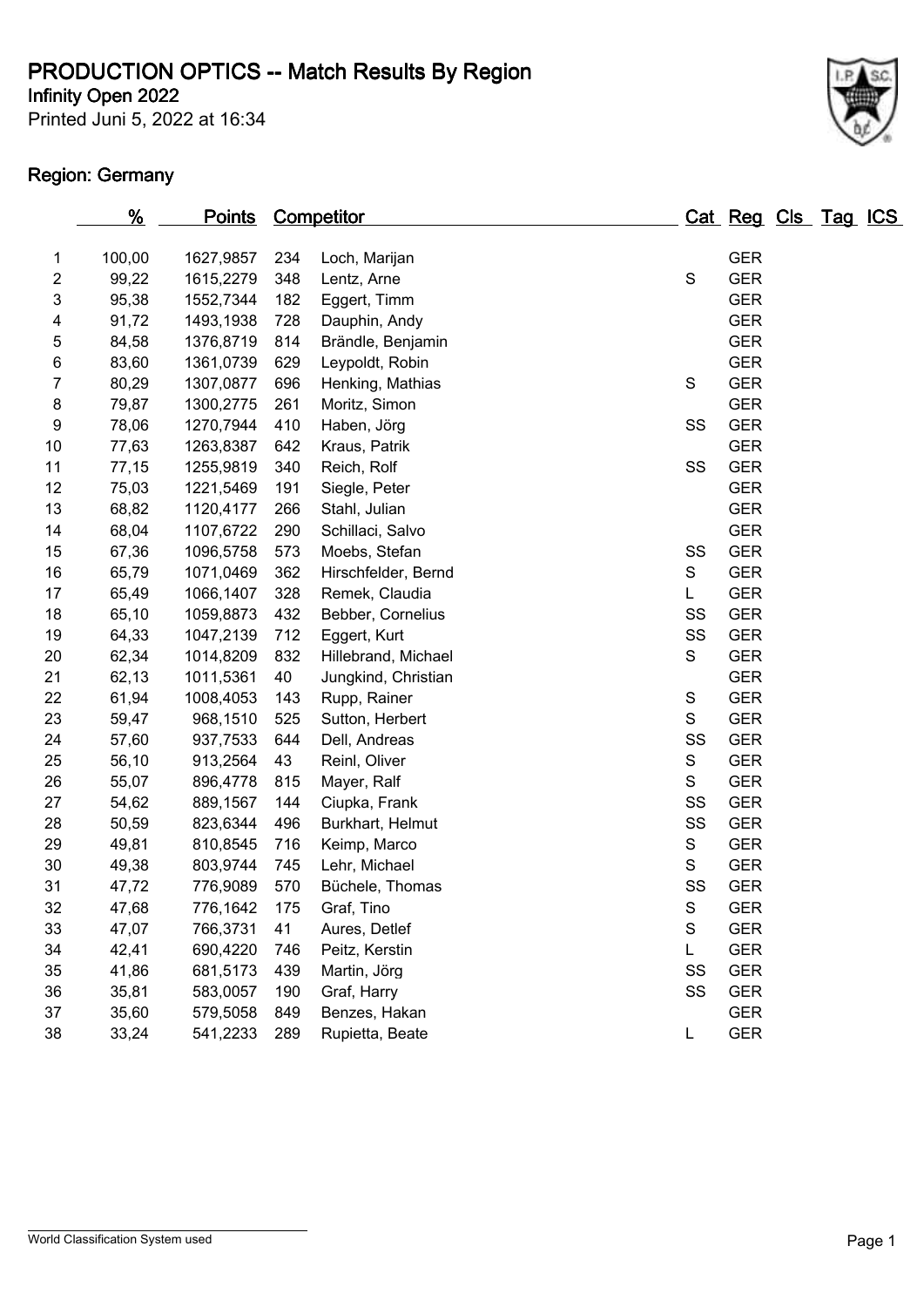Printed Juni 5, 2022 at 16:34



# **Region: Italy**

|                | %      | <b>Points Competitor</b> |      |                        |    | Cat Reg Cls Tag ICS |  |  |
|----------------|--------|--------------------------|------|------------------------|----|---------------------|--|--|
|                | 100.00 | 1579.8883                |      | 133 Finocchiaro, Santo |    | <b>ITA</b>          |  |  |
| $\overline{2}$ | 96,96  | 1531,8209                | 802  | D Angiolillo, Fedele   | S  | <b>ITA</b>          |  |  |
| 3              | 94,16  | 1487.5817                | 798  | Mulazzani, Gianluca    |    | <b>ITA</b>          |  |  |
| 4              | 89,75  | 1417.9251                | 773  | Cerniglia, Francesco   | S  | <b>ITA</b>          |  |  |
| 5              | 85,58  | 1352.0190                | 332  | Facchin, Federico      |    | <b>ITA</b>          |  |  |
| 6              | 68.06  | 1075,1985                | - 80 | Mura. Gavino           | SS | <b>ITA</b>          |  |  |
|                |        |                          |      |                        |    |                     |  |  |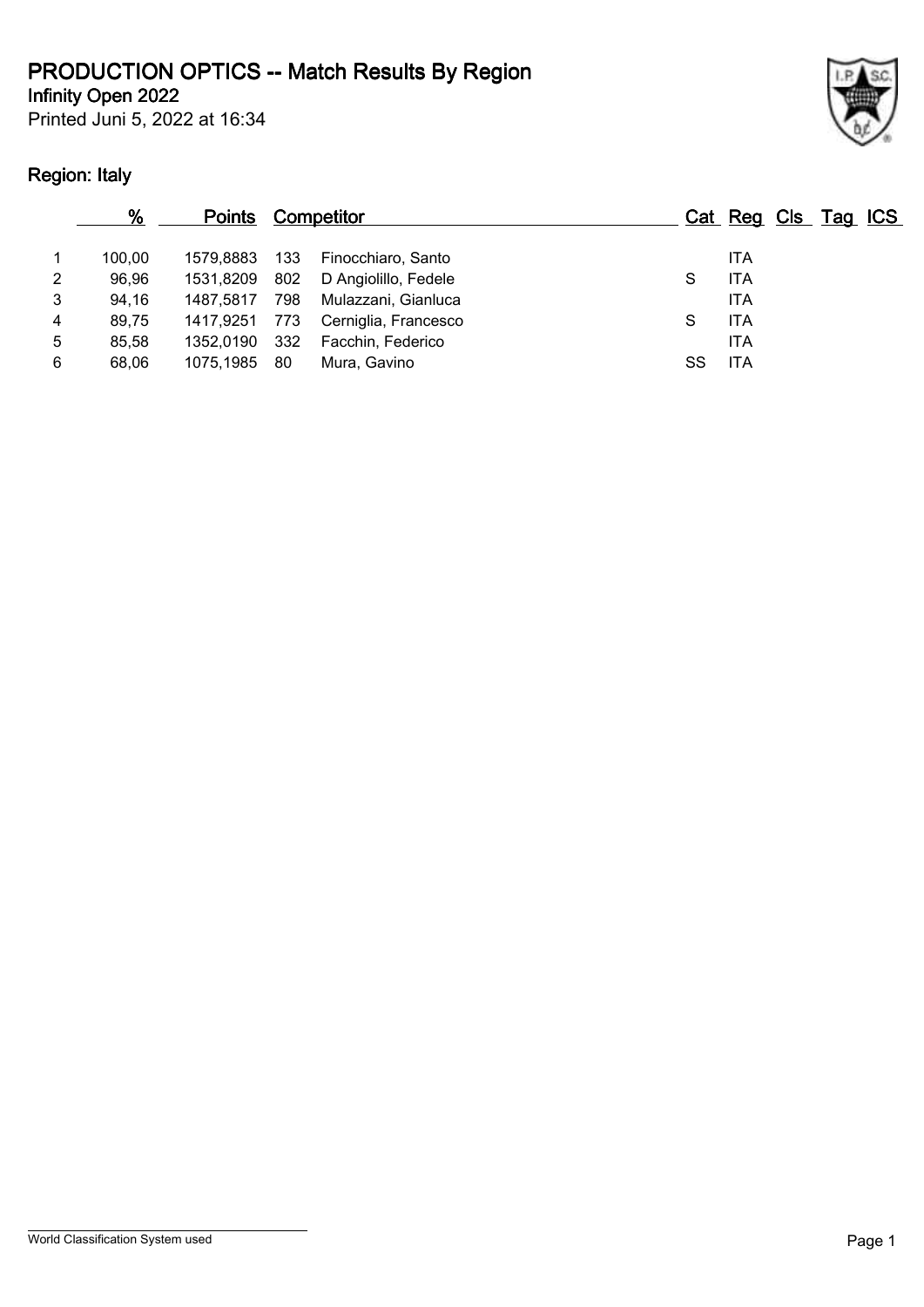Printed Juni 5, 2022 at 16:34 **Infinity Open 2022**



#### **Region: Netherlands**

| %      | <b>Points Competitor</b>          | Cat Reg Cls Tag ICS |
|--------|-----------------------------------|---------------------|
| 100.00 | 1132,4081 302 van Geest, Jeff     | <b>NED</b>          |
|        | 98,79 1118,7453 333 Stelten, Ruud | <b>NED</b>          |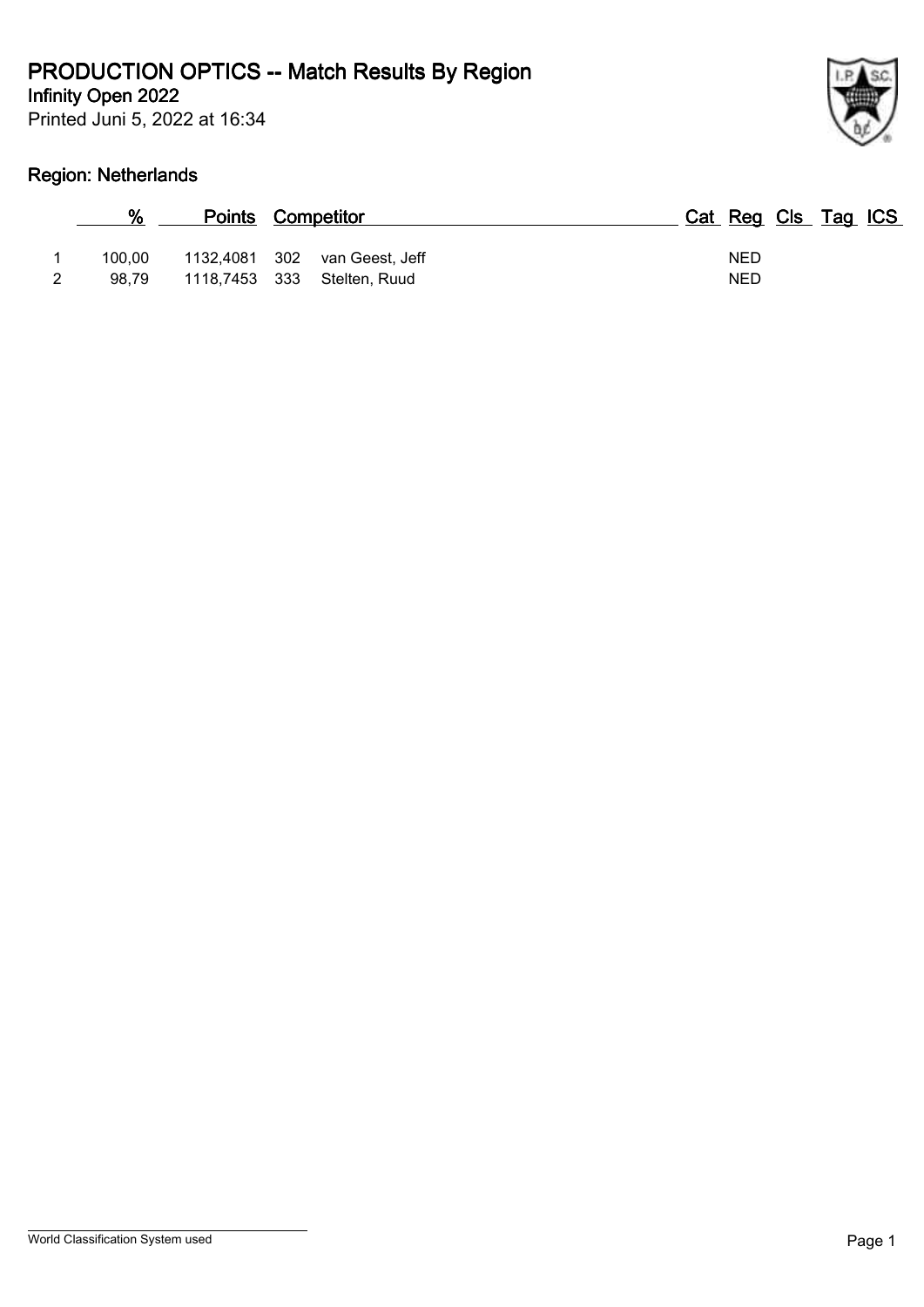Printed Juni 5, 2022 at 16:34 **Infinity Open 2022**



# **Region: Slovak Republic**

|        | <b>Points Competitor</b> |                                 |  | Cat Reg Cls Tag ICS |  |  |
|--------|--------------------------|---------------------------------|--|---------------------|--|--|
| 100.00 |                          | 1623,3892 686 Hrnčiarik, Andrej |  | <b>SVK</b>          |  |  |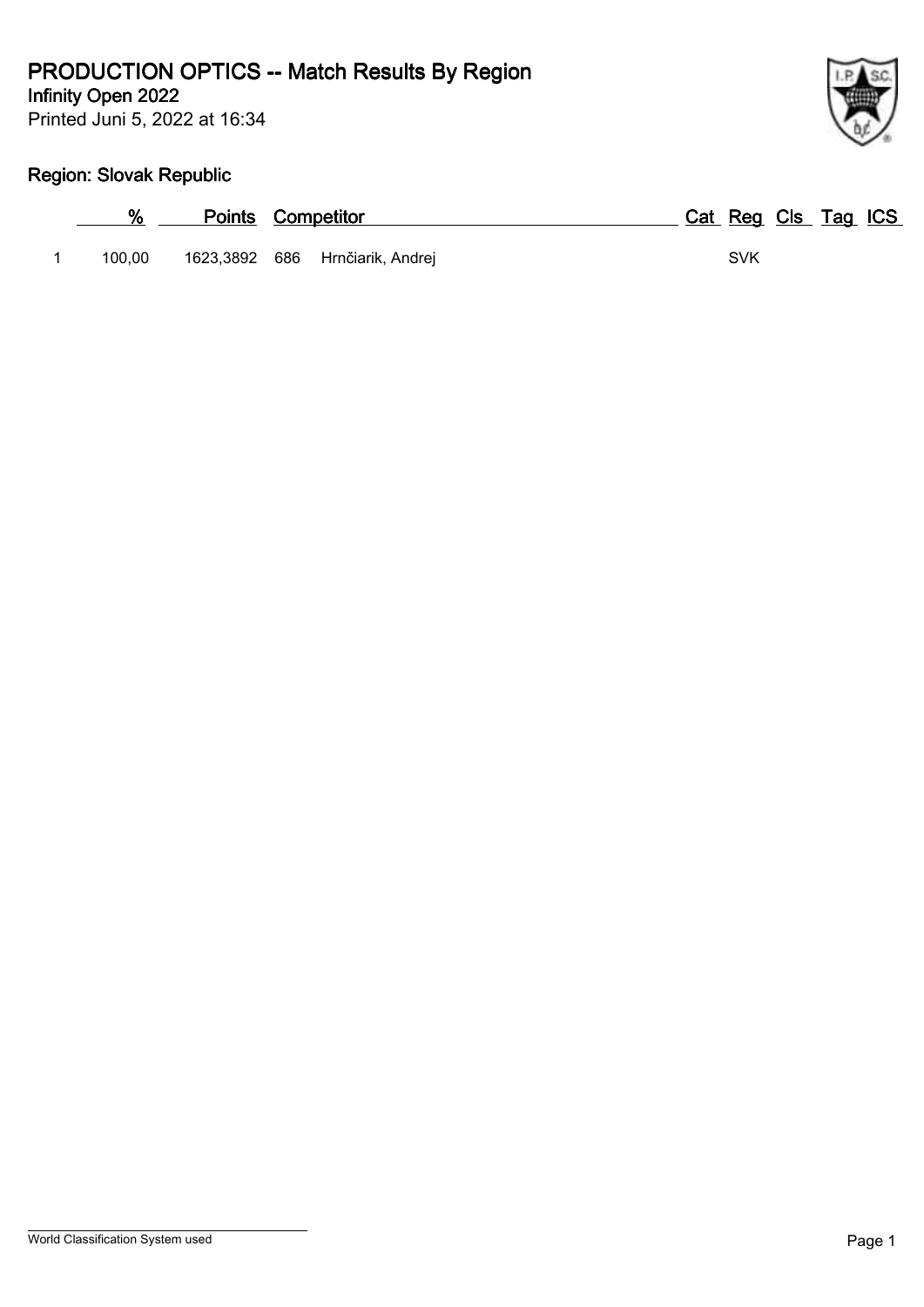Printed Juni 5, 2022 at 16:34

# **Region: Slovenia**

| %      | <b>Points Competitor</b>    | Cat Reg Cls Tag ICS |  |  |
|--------|-----------------------------|---------------------|--|--|
| 100.00 | 1308,2624 829 Mandelj, Žiga | <b>SLO</b>          |  |  |

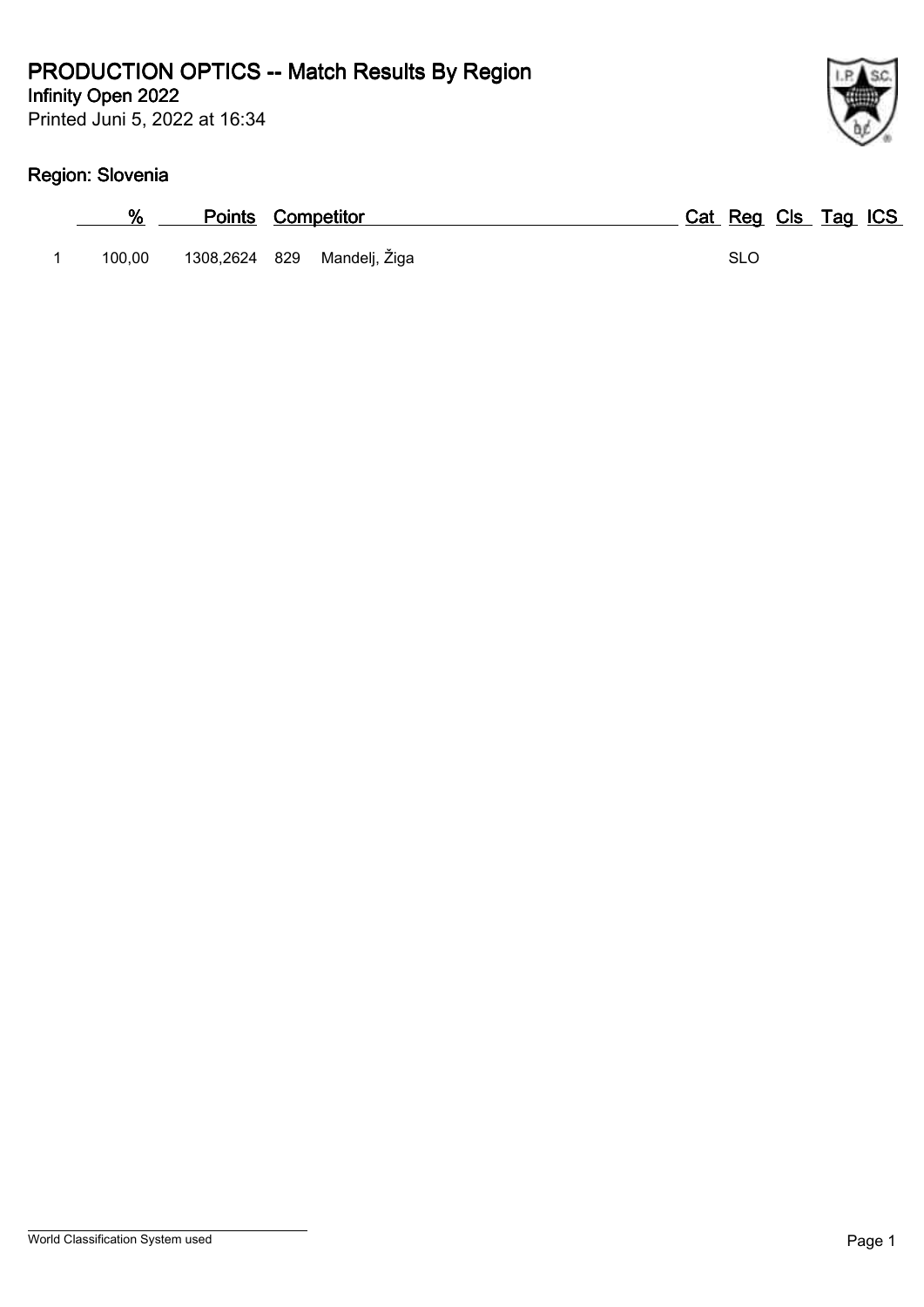Printed Juni 5, 2022 at 16:34

# **Region: Sweden**

|        | <b>Points Competitor</b> |                             | Cat Reg Cls Tag ICS |  |  |
|--------|--------------------------|-----------------------------|---------------------|--|--|
| 100,00 |                          | 1601,1027 270 Åhlenius, Ted | <b>SWE</b>          |  |  |

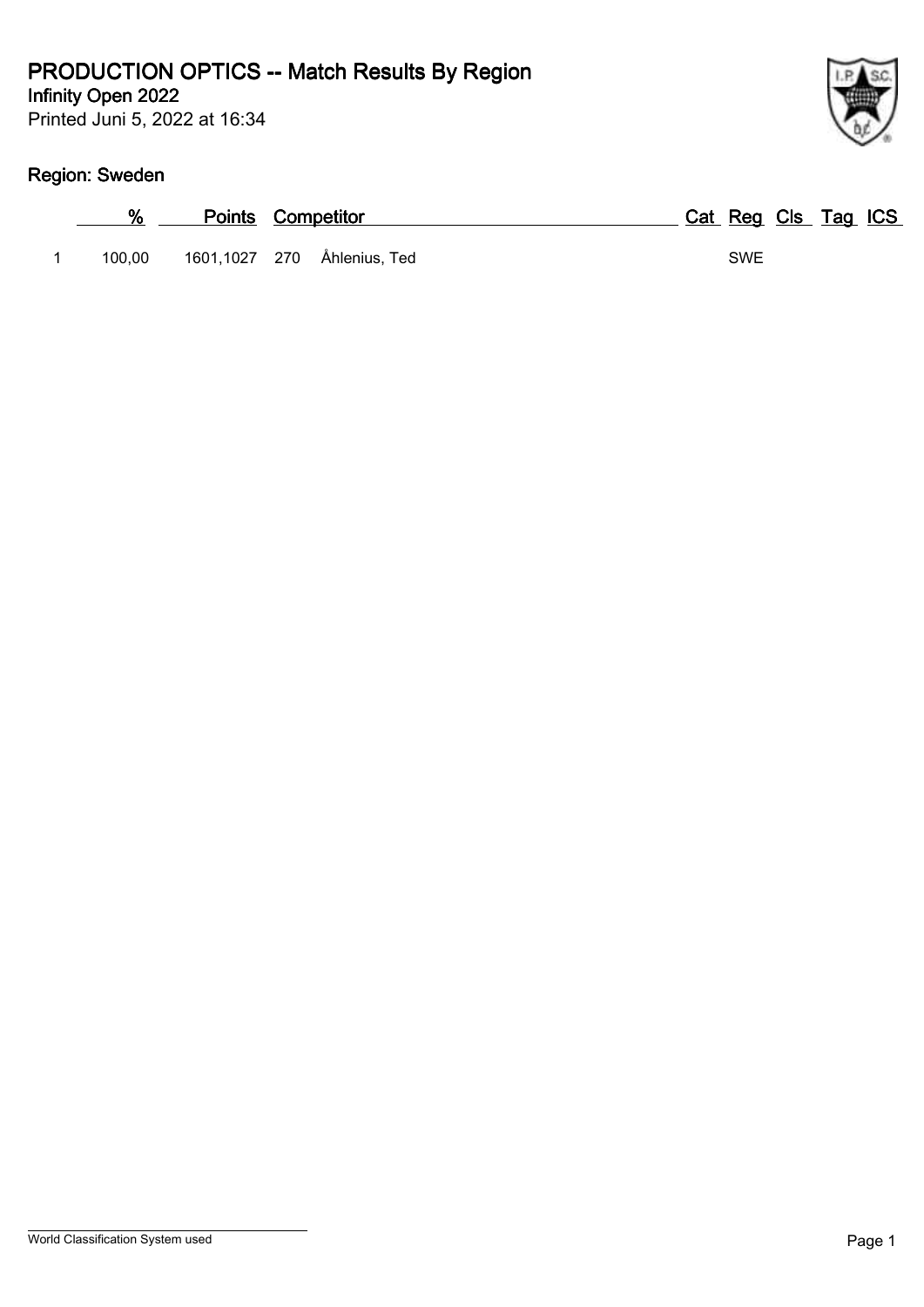Printed Juni 5, 2022 at 16:34



#### **Region: Switzerland**

|                 |                                                           | <b>Points Competitor</b> |  |  | Cat Reg Cls Tag ICS |  |  |
|-----------------|-----------------------------------------------------------|--------------------------|--|--|---------------------|--|--|
| 100.00<br>95.04 | 1371,0152 853 Becker, Axel<br>1302,9462 208 Hubli, Pascal |                          |  |  | SUI<br>SUI          |  |  |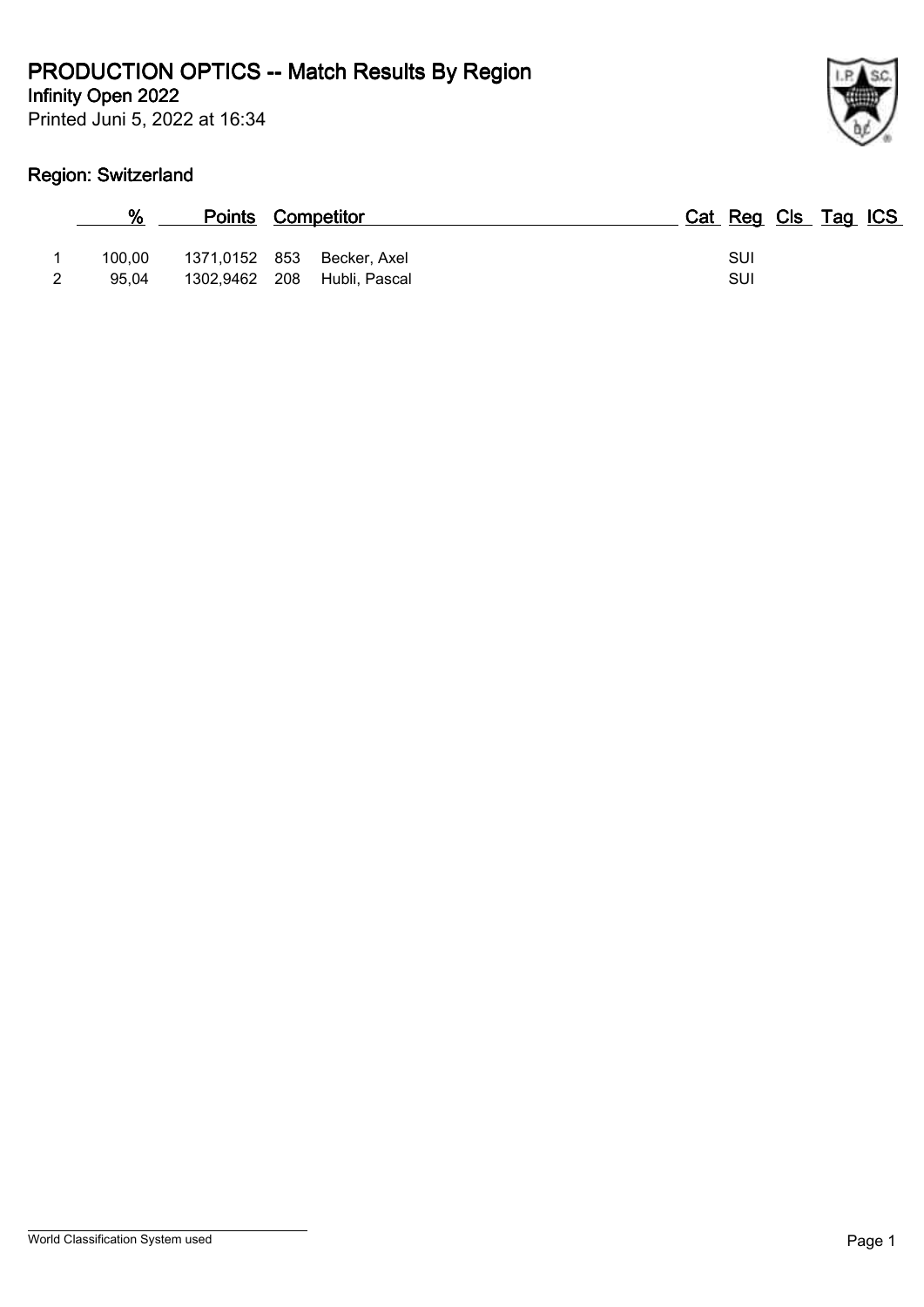# **REVOLVER -- Match Results By Region**

**Infinity Open 2022**

Printed Juni 5, 2022 at 16:34

# **Region: Austria**



|   | %      | <b>Points Competitor</b> |                 |  | Cat Reg Cls Tag ICS |  |  |
|---|--------|--------------------------|-----------------|--|---------------------|--|--|
|   | 100.00 | 1654,0854 793            | Reiter, Gerald  |  | AUT                 |  |  |
| 2 | 89.95  | 1487,8632 795            | Kroiss, Robert  |  | AUT                 |  |  |
| 3 | 77.16  | 1276,3634 794            | Gruber, Andreas |  | AUT                 |  |  |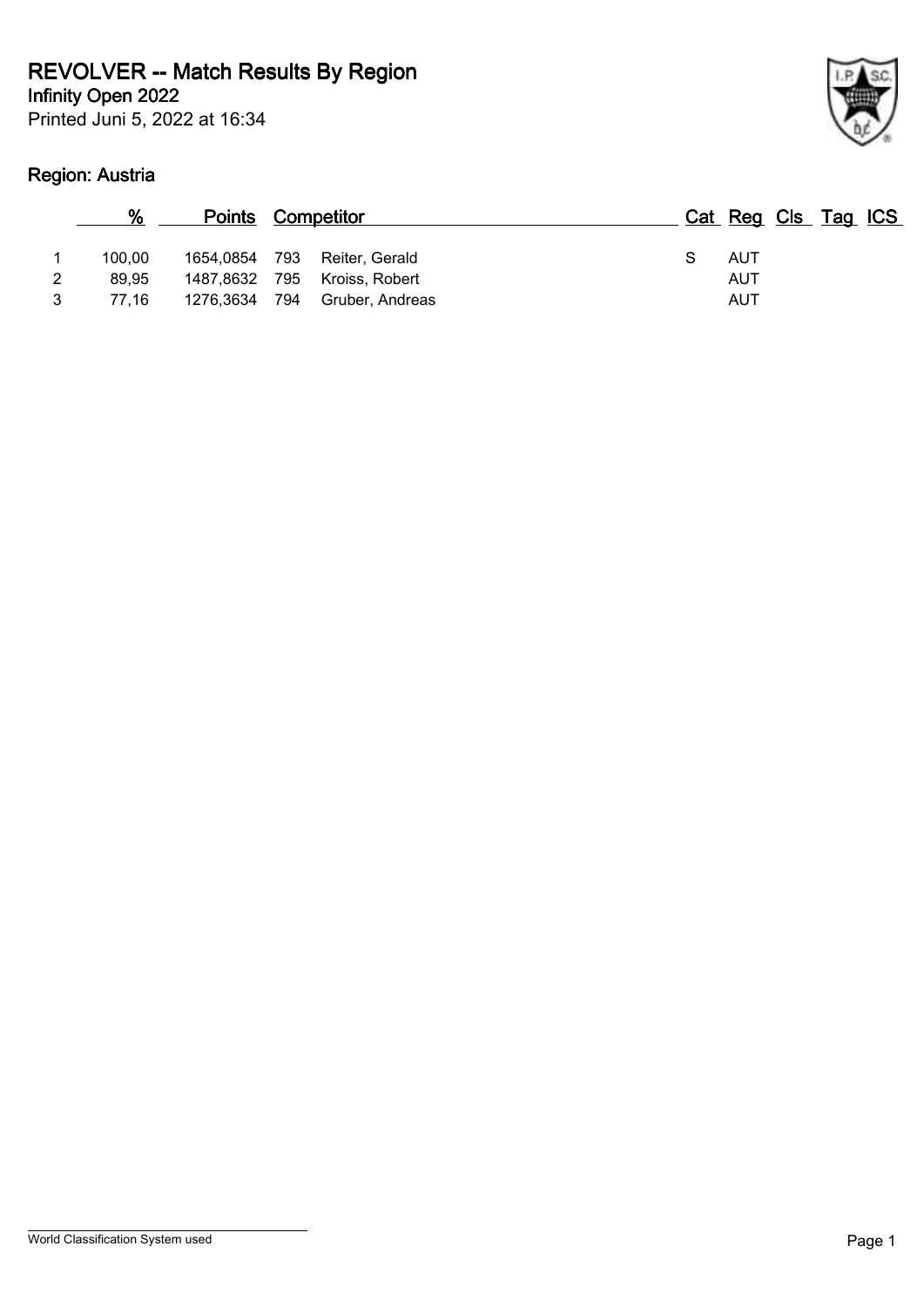### **Infinity Open 2022 REVOLVER -- Match Results By Region**

Printed Juni 5, 2022 at 16:34

# **Region: France**

|        | <b>Points Competitor</b>      | Cat Reg Cls Tag ICS |
|--------|-------------------------------|---------------------|
| 100.00 | 1353,4567 401 Michel, Grégory | FRA                 |

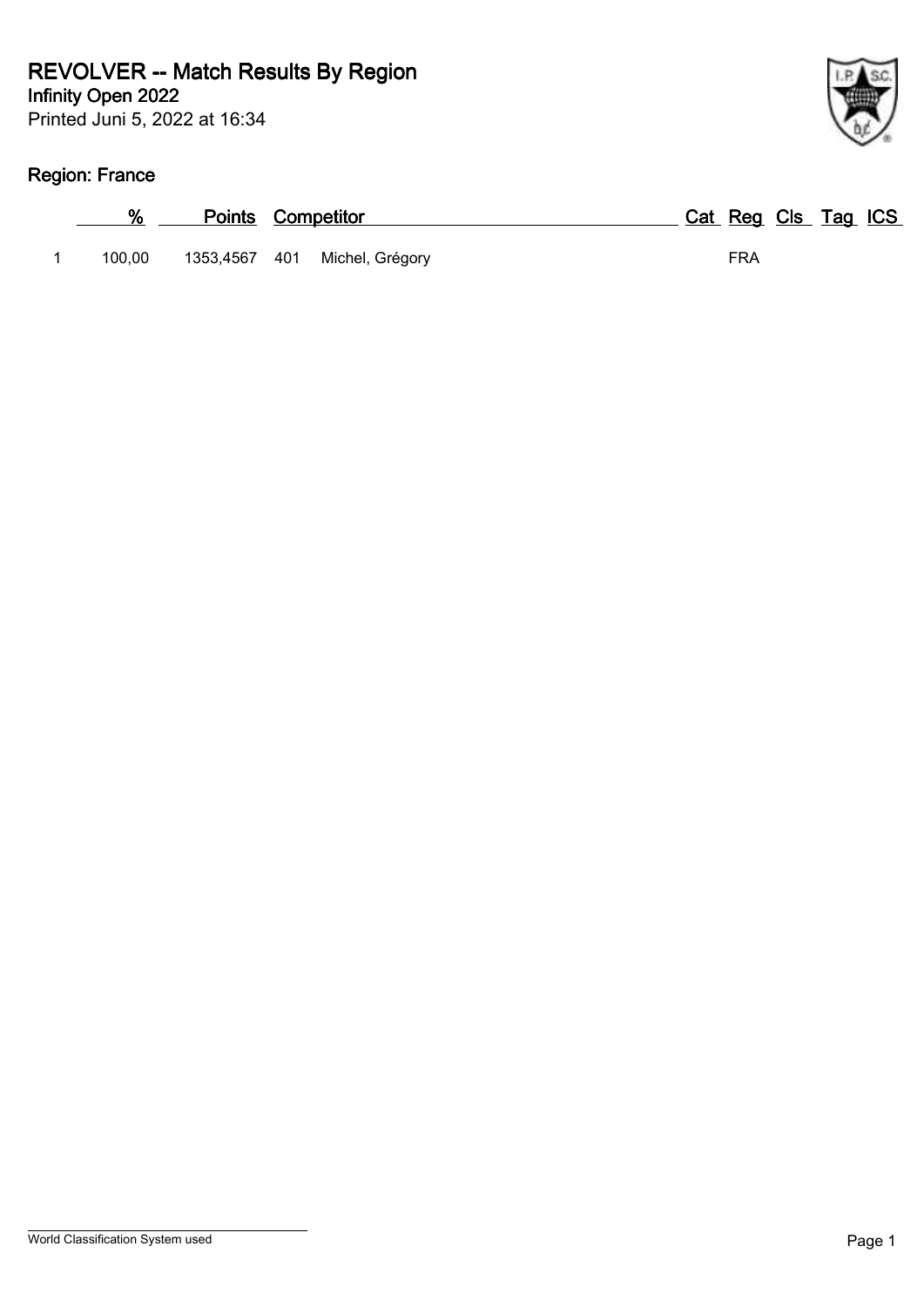**REVOLVER -- Match Results By Region**

**Infinity Open 2022**

Printed Juni 5, 2022 at 16:34

# **Region: Germany**



|   | $\frac{9}{6}$ | <b>Points</b> |     | <b>Competitor</b>    |   | Cat Reg Cls Tag ICS |  |  |
|---|---------------|---------------|-----|----------------------|---|---------------------|--|--|
|   | 100.00        | 1639.1076     | 385 | Back. Sascha         |   | <b>GER</b>          |  |  |
| 2 | 91,83         | 1505.1741     | 866 | Käsberger, Hans-Jörg |   | <b>GER</b>          |  |  |
| 3 | 83,93         | 1375.6596     | 560 | Knaus, Günther       | S | <b>GER</b>          |  |  |
| 4 | 76,73         | 1257,7350     | 135 | Jöst, Holger         | S | <b>GER</b>          |  |  |
| 5 | 60,94         | 998.9229      | 534 | Scheifele, Norbert   | S | <b>GER</b>          |  |  |
| 6 | 60,83         | 997,0234      | 557 | Pfendert, Uwe        | S | <b>GER</b>          |  |  |
|   | 52,44         | 859,5418      | 93  | Isaak, Uwe           | S | <b>GER</b>          |  |  |
| 8 | 31,69         | 519,4727      | 94  | Knodel, Thomas       | S | <b>GER</b>          |  |  |
|   |               |               |     |                      |   |                     |  |  |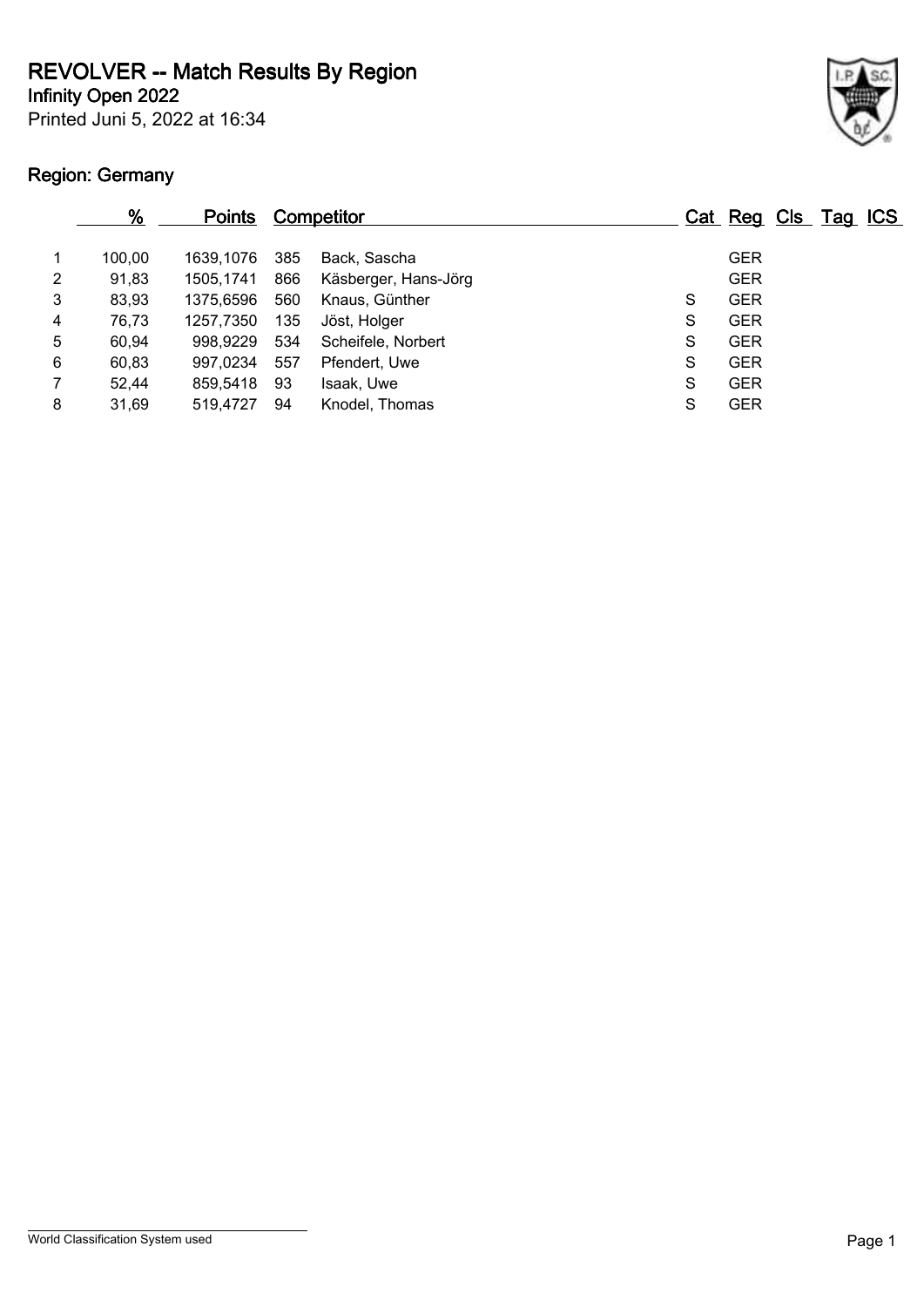### **Infinity Open 2022 REVOLVER -- Match Results By Region**

Printed Juni 5, 2022 at 16:34

# **Region: Italy**

| .      |                                |                     |
|--------|--------------------------------|---------------------|
| ℅      | <b>Points Competitor</b>       | Cat Reg Cls Tag ICS |
| 100.00 | 1260,4599 50 Pattoia, Maurizio | ITA                 |

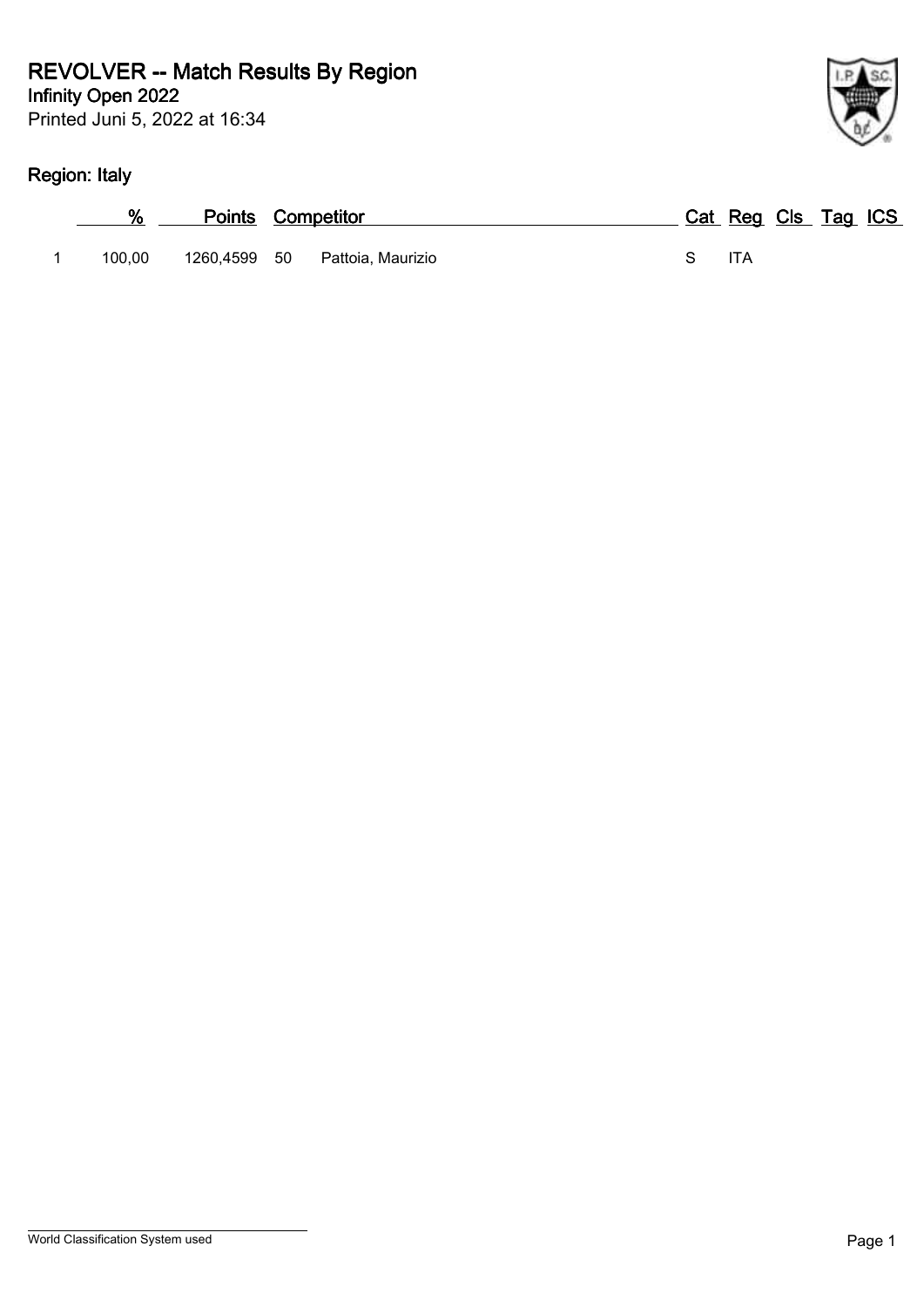# **REVOLVER -- Match Results By Region**

**Infinity Open 2022**

Printed Juni 5, 2022 at 16:34

# **Region: Netherlands**

| %      | <b>Points Competitor</b> |                                 |  | Cat Reg Cls Tag ICS |  |  |
|--------|--------------------------|---------------------------------|--|---------------------|--|--|
| 100.00 |                          | 1496,5478 727 Cornelissen, Eric |  | <b>NED</b>          |  |  |

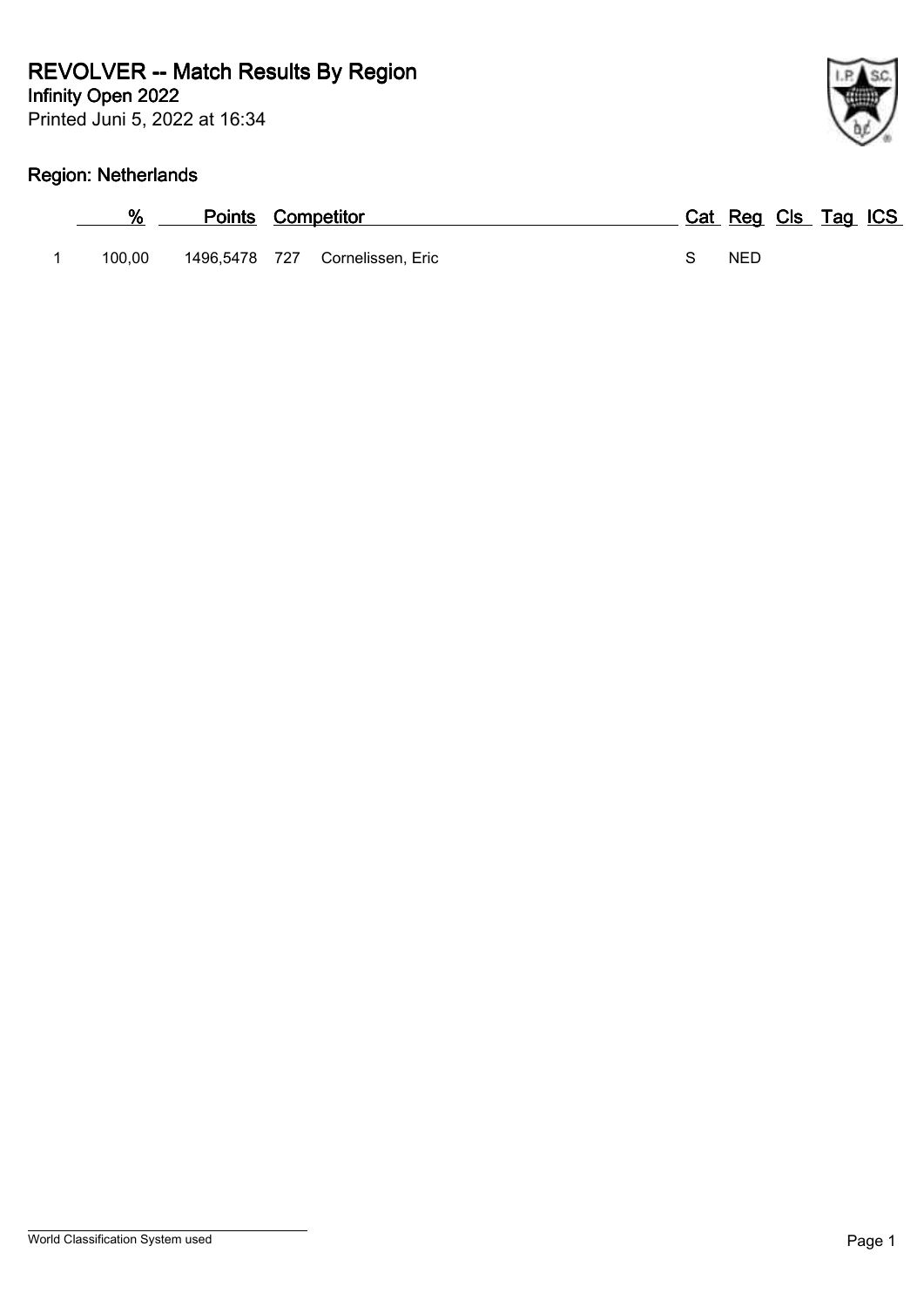# **REVOLVER -- Match Results By Region**

**Infinity Open 2022**

Printed Juni 5, 2022 at 16:34

# **Region: Switzerland**

| ł |
|---|

| %      | <b>Points Competitor</b> |     |                                |    | Cat Reg Cls Tag ICS |  |  |
|--------|--------------------------|-----|--------------------------------|----|---------------------|--|--|
| 100.00 |                          |     | 1070,3546 367 Schmocker, Ernst | S. | -SUI                |  |  |
| 0.00   | 0.0000                   | 791 | Itani, Marwan                  |    | SUI                 |  |  |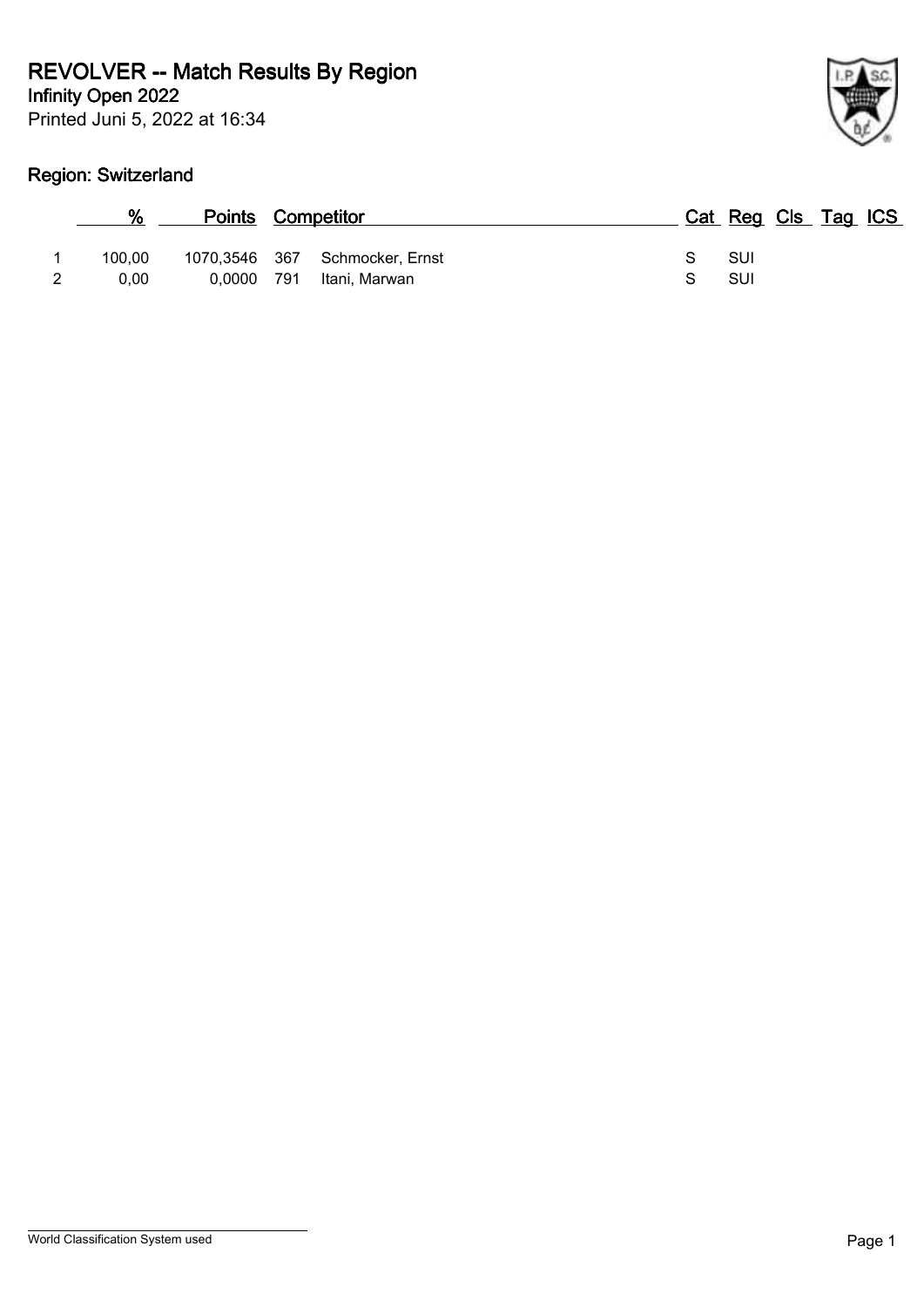Printed Juni 5, 2022 at 16:34 **Infinity Open 2022**

# **Region: Argentina**

| %      | <b>Points Competitor</b> |                                       | Cat Reg Cls Tag ICS |  |
|--------|--------------------------|---------------------------------------|---------------------|--|
| 100.00 |                          | 1602,3367 676 Quindi Vallerga, Gaston | ARG                 |  |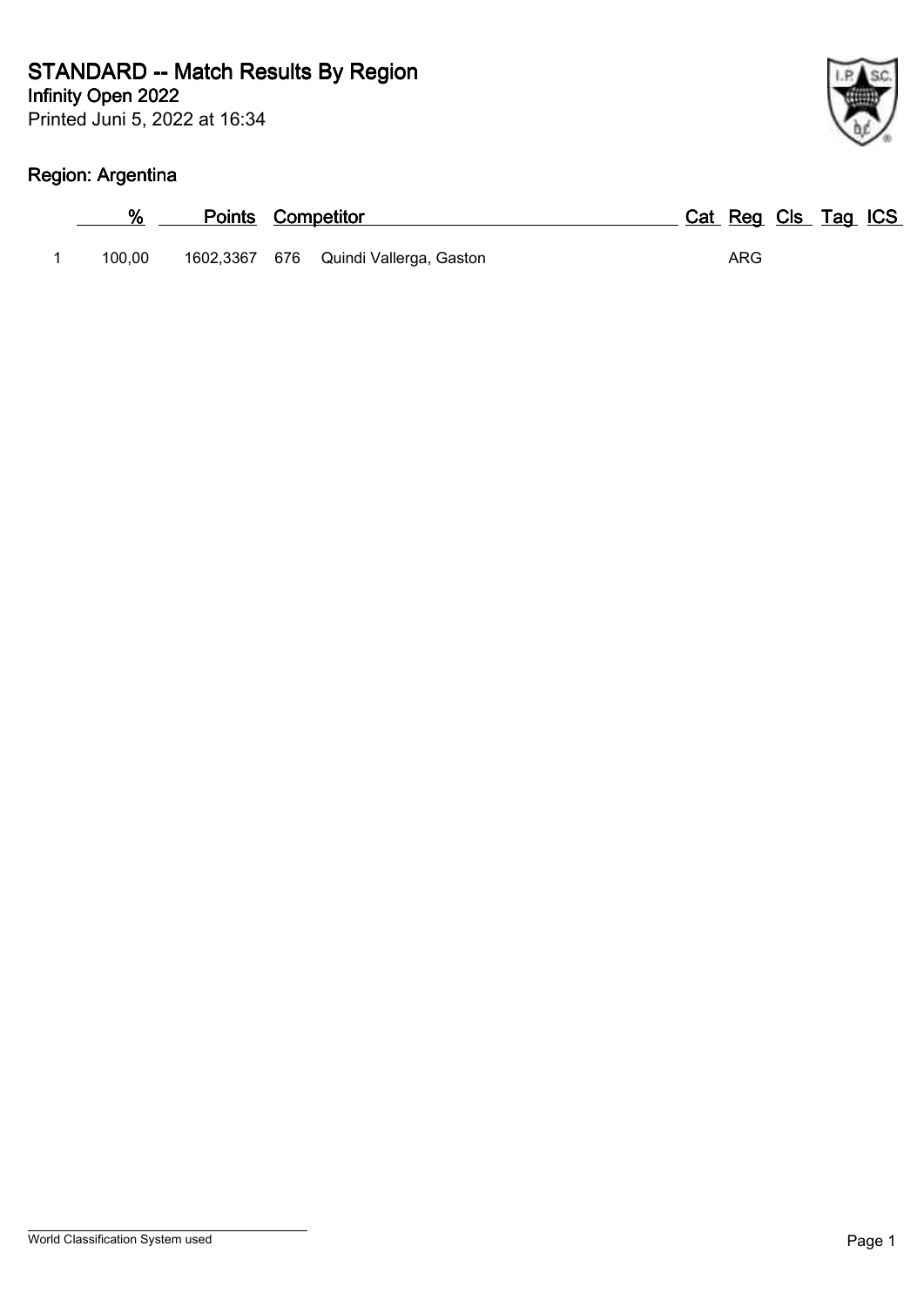**Infinity Open 2022**

Printed Juni 5, 2022 at 16:34

# **Region: Belgium**



|   | %      | <b>Points</b> |     | <b>Competitor</b>     |   | Cat Reg Cls Tag ICS |  |  |
|---|--------|---------------|-----|-----------------------|---|---------------------|--|--|
|   | 100.00 | 1456.2067     | 306 | Saudemont, Tom        |   | <b>BEL</b>          |  |  |
| 2 | 89,68  | 1305.9958     | 273 | Zachariadis, Antonios |   | <b>BEL</b>          |  |  |
| 3 | 85,04  | 1238.3457     | 260 | Margodt, Steve        |   | <b>BEL</b>          |  |  |
| 4 | 78.20  | 1138.7233     | 304 | Van der Eecken, Sam   |   | <b>BEL</b>          |  |  |
| 5 | 70,24  | 1022.8298     | 834 | Crespin, Thierry      | S | <b>BEL</b>          |  |  |
| 6 | 69,28  | 1008.8571     | 137 | Moortgat, Karel       | S | <b>BEL</b>          |  |  |
|   | 56,31  | 820.0214      | 440 | Dury, Stéphane        |   | <b>BEL</b>          |  |  |
|   |        |               |     |                       |   |                     |  |  |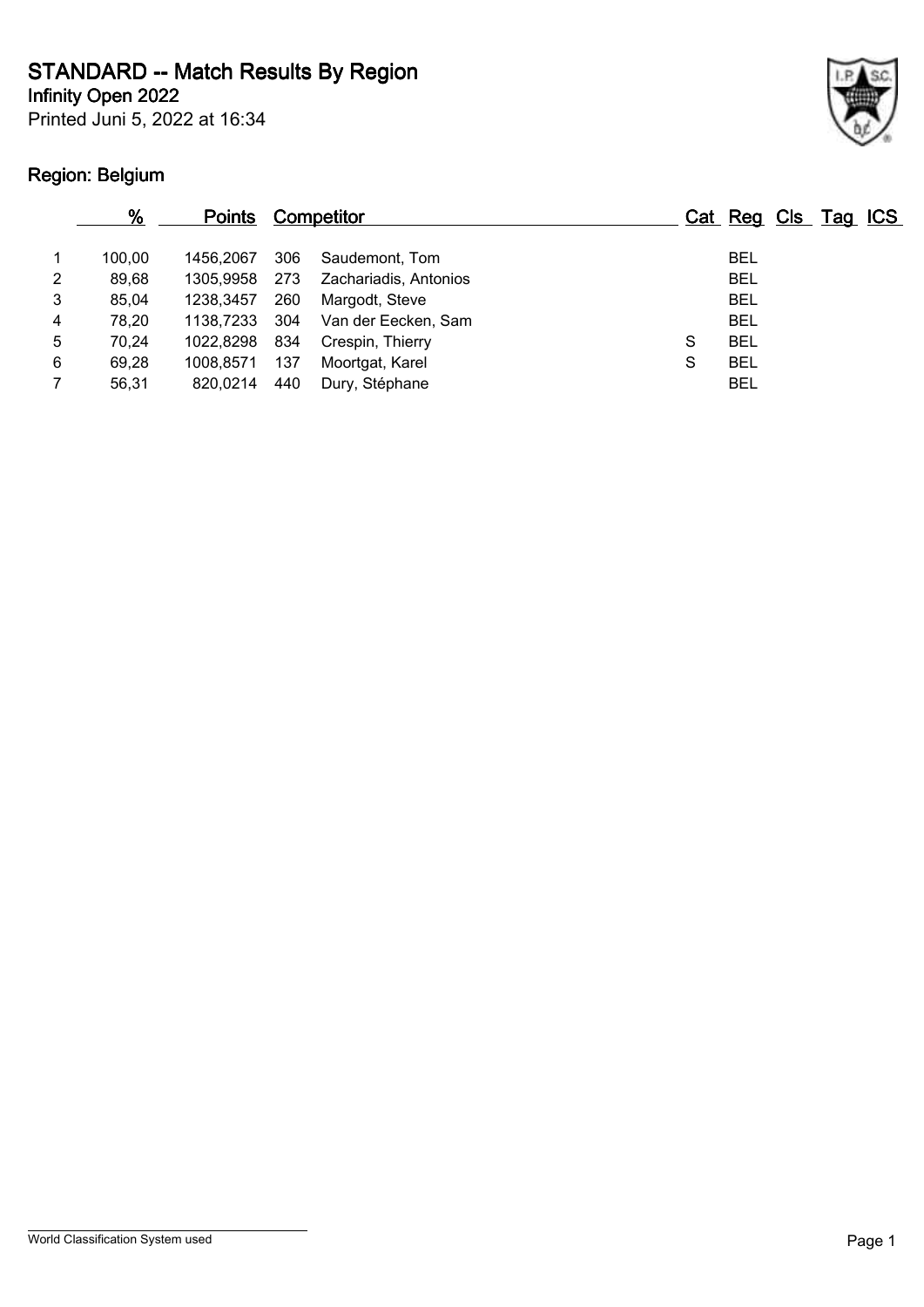**Infinity Open 2022**

Printed Juni 5, 2022 at 16:34

# **Region: Bulgaria**

| %               | <b>Points Competitor</b> |                                                                 | Cat Reg Cls Tag ICS |  |  |
|-----------------|--------------------------|-----------------------------------------------------------------|---------------------|--|--|
| 100.00<br>54.47 |                          | 1304,8826 775 Bliznakov, Tsanko<br>710,7199 790 Pavlov, Tsvetan | BUL<br>BUL          |  |  |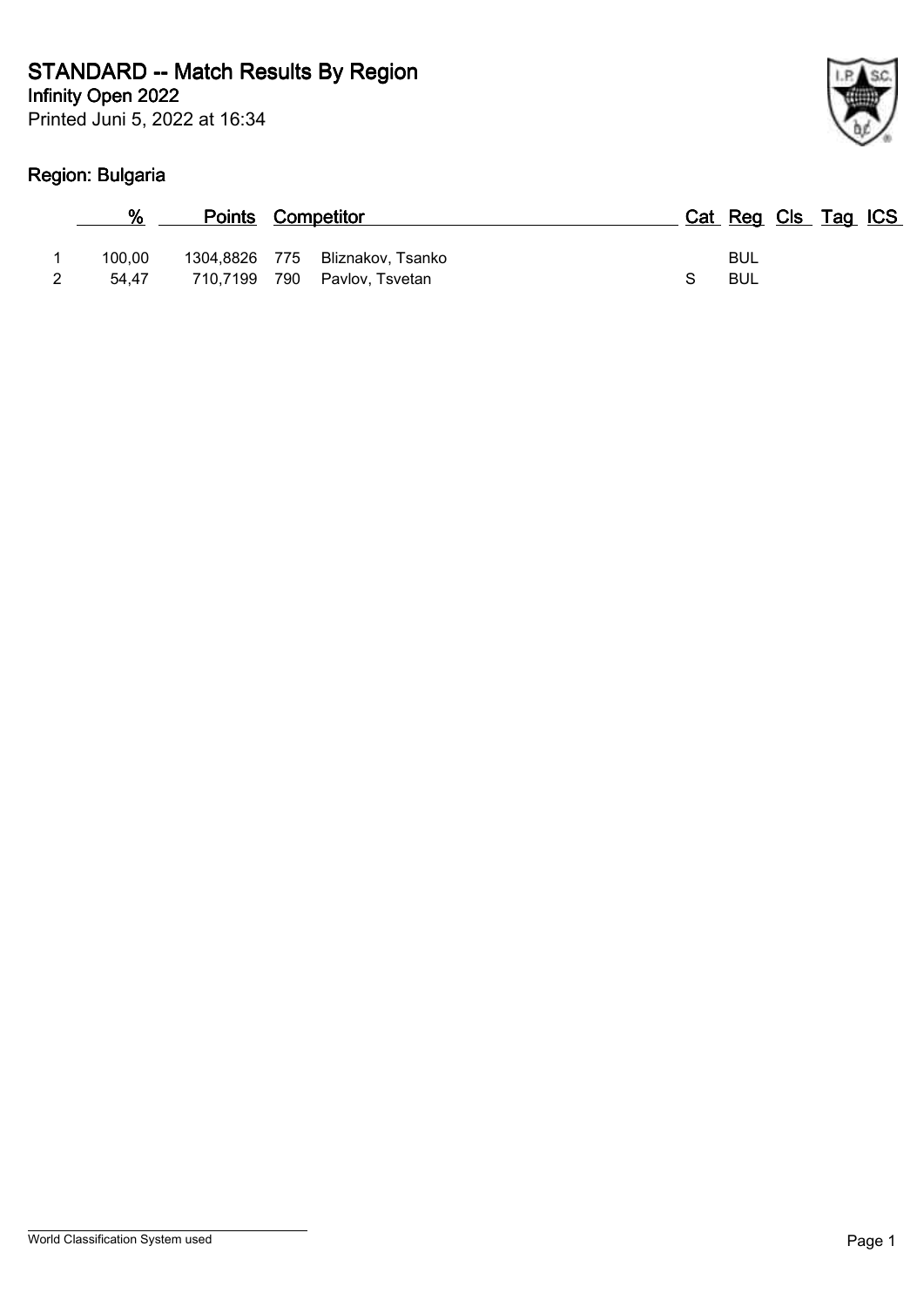**Infinity Open 2022**

Printed Juni 5, 2022 at 16:34



# **Region: Czech Republic**

| $\%$   | <b>Points Competitor</b> |                                                     | Cat Reg Cls Tag ICS |  |  |
|--------|--------------------------|-----------------------------------------------------|---------------------|--|--|
| 100.00 | 1635,6442 688            | Liehne, Zdeněk<br>69,02 1128,8919 214 Fryzek, Lubor | CZE<br>CZE          |  |  |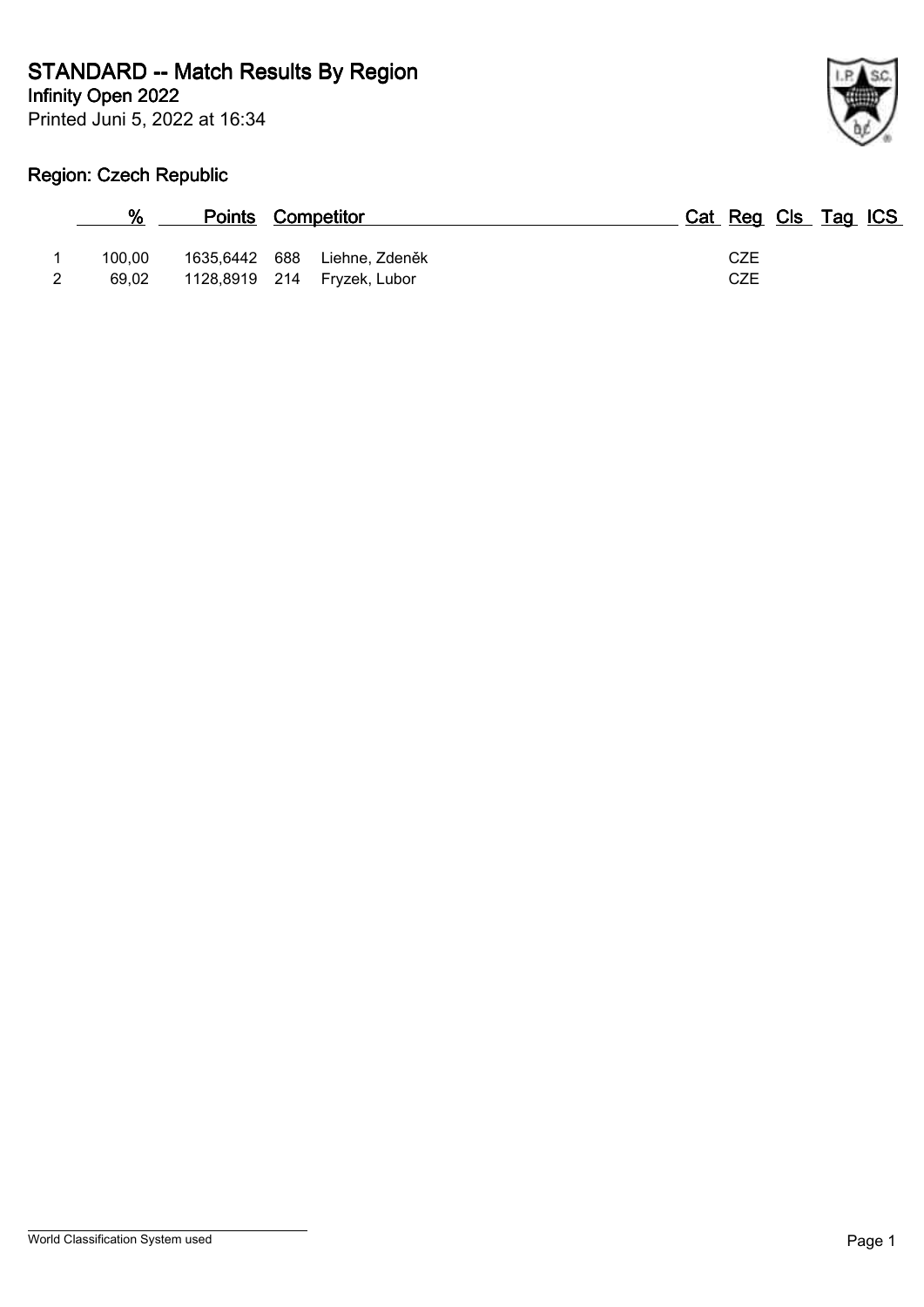Printed Juni 5, 2022 at 16:34 **Infinity Open 2022**

# **Region: Denmark**

| ℅      | <b>Points Competitor</b> |                               | Cat Reg Cls Tag ICS |
|--------|--------------------------|-------------------------------|---------------------|
| 100.00 |                          | 1353,1362 588 Mortensen, Rene | DEN                 |

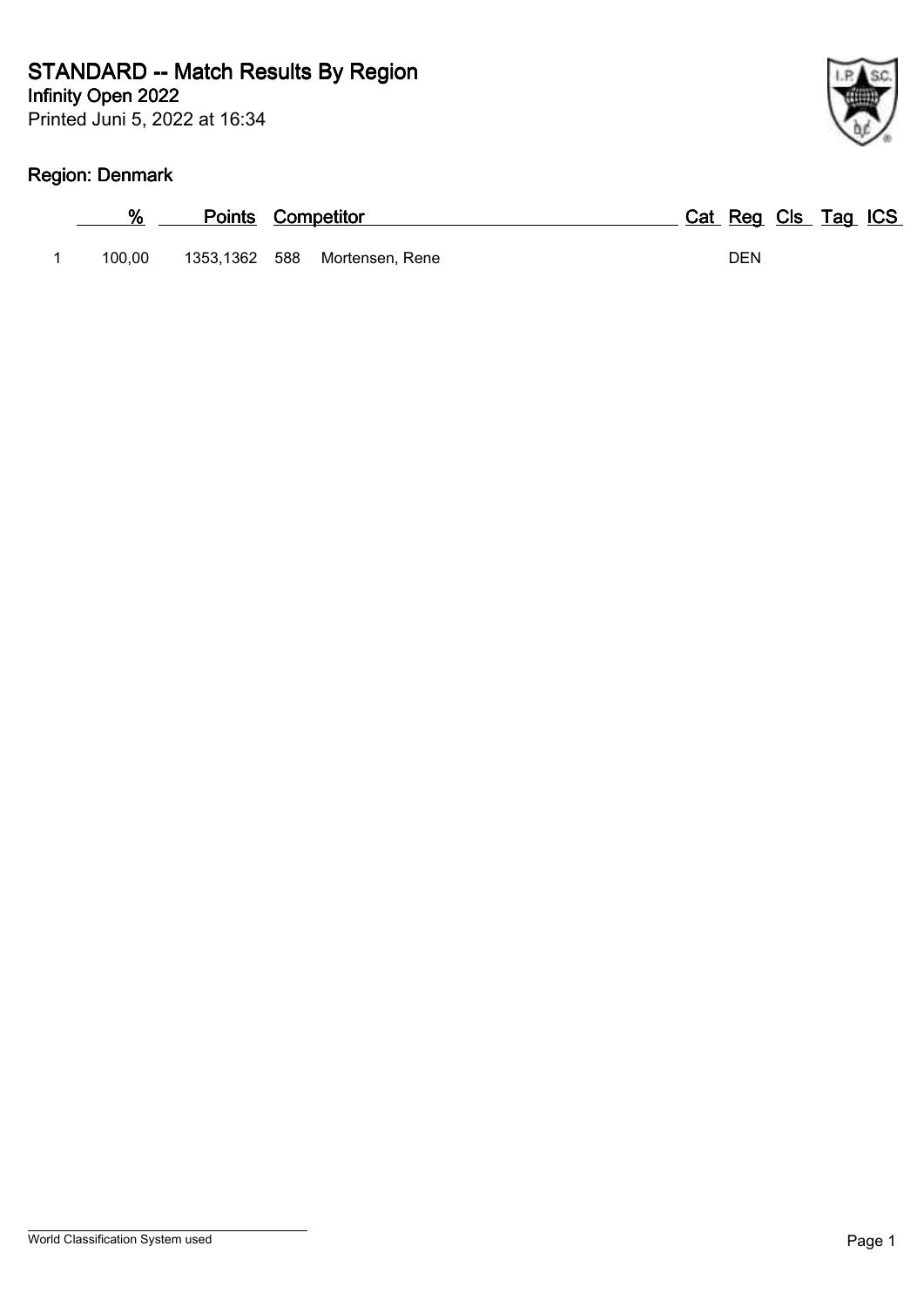**Infinity Open 2022**

Printed Juni 5, 2022 at 16:34

# **Region: France**



|    | %      | <b>Points</b> |     | <b>Competitor</b> |    | Cat Reg Cls Tag ICS |  |  |
|----|--------|---------------|-----|-------------------|----|---------------------|--|--|
| 1  | 100,00 | 1433.6138     | 501 | Nycz, Margaux     |    | <b>FRA</b>          |  |  |
| 2  | 93,45  | 1339,7686     | 161 | Poiret, Jerome    | S  | <b>FRA</b>          |  |  |
| 3  | 87,86  | 1259,6364     | 572 | Perrot, Laurent   |    | <b>FRA</b>          |  |  |
| 4  | 87,44  | 1253,5038     | 57  | Baculard, Patrick |    | <b>FRA</b>          |  |  |
| 5  | 71,58  | 1026,1760     | 532 | Samson, Yannick   | S  | <b>FRA</b>          |  |  |
| 6  | 64,97  | 931,3996      | 398 | Fournier, Anne    |    | <b>FRA</b>          |  |  |
| 7  | 63,47  | 909,9770      | 469 | Clouet, Herve     | SS | <b>FRA</b>          |  |  |
| 8  | 62,26  | 892,6102      | 248 | Baesel, Orianne   |    | <b>FRA</b>          |  |  |
| 9  | 61,86  | 886,8006      | 574 | Perrot, Manuela   |    | <b>FRA</b>          |  |  |
| 10 | 57,39  | 822,6830      | 624 | Truong, Duc Phung | S  | <b>FRA</b>          |  |  |
| 11 | 18,26  | 261,7423      | 117 | Blanquet, Carine  |    | <b>FRA</b>          |  |  |
|    |        |               |     |                   |    |                     |  |  |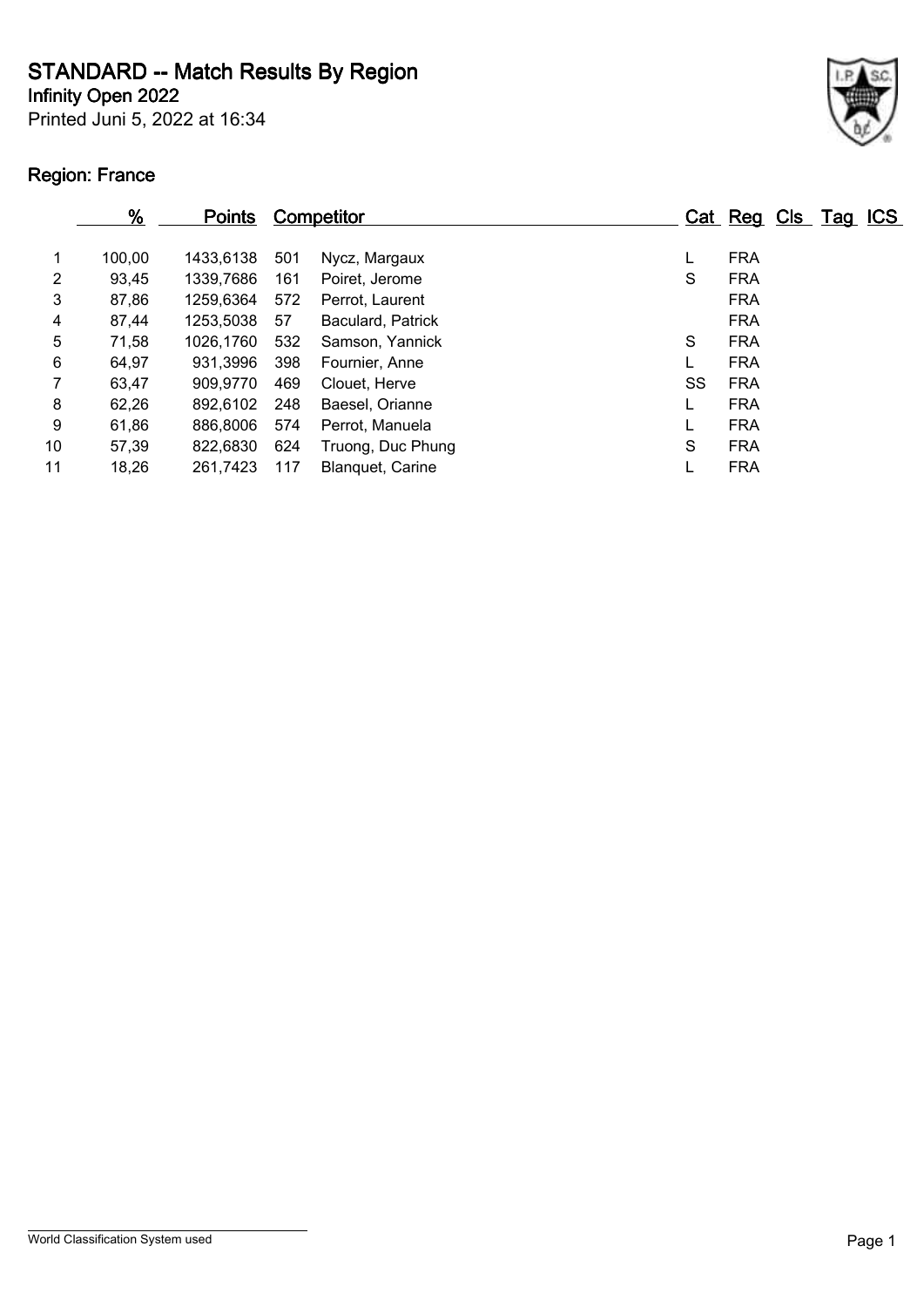**Infinity Open 2022**

Printed Juni 5, 2022 at 16:34

# **Region: Germany**



|                  | <u>%</u> | <u>Points</u> |     | <b>Competitor</b>     |               | Cat Reg Cls Tag ICS |  |  |
|------------------|----------|---------------|-----|-----------------------|---------------|---------------------|--|--|
| 1                | 100,00   | 1369,0032     | 184 | Aschemann, Maik       |               | <b>GER</b>          |  |  |
| $\overline{c}$   | 86,60    | 1185,5487     | 589 | Weuster, Frank        | SS            | <b>GER</b>          |  |  |
| 3                | 85,73    | 1173,6960     | 437 | Mueller, Sergej       |               | <b>GER</b>          |  |  |
| 4                | 84,97    | 1163,1793     | 806 | Müller, Alexander     |               | <b>GER</b>          |  |  |
| 5                | 83,09    | 1137,5590     | 364 | Styra, Lukasz         |               | <b>GER</b>          |  |  |
| 6                | 80,43    | 1101,1397     | 61  | Kahl, Michael         |               | <b>GER</b>          |  |  |
| $\boldsymbol{7}$ | 79,77    | 1092,1113     | 300 | Atanassov, Manuel     |               | <b>GER</b>          |  |  |
| 8                | 79,70    | 1091,1108     | 859 | Trautmann, Ralf       | S             | <b>GER</b>          |  |  |
| 9                | 78,14    | 1069,7811     | 186 | Tutschke, Petra       | L             | <b>GER</b>          |  |  |
| $10$             | 76,33    | 1044,9829     | 263 | Mohr, Phil            |               | <b>GER</b>          |  |  |
| 11               | 76,16    | 1042,5993     | 68  | Bast, David           |               | <b>GER</b>          |  |  |
| 12               | 74,13    | 1014,8916     | 232 | Mohr, Uwe             | SS            | <b>GER</b>          |  |  |
| 13               | 74,10    | 1014,4333     | 274 | Holeschovsky, Jörn    |               | <b>GER</b>          |  |  |
| 14               | 73,15    | 1001,4569     | 701 | Hilbig, Karl-Heinz    | SS            | <b>GER</b>          |  |  |
| 15               | 73,12    | 1000,9630     | 816 | Jahnke, Sebastian     |               | <b>GER</b>          |  |  |
| 16               | 72,22    | 988,6292      | 189 | Mansion, Boris        | $\mathbf S$   | <b>GER</b>          |  |  |
| 17               | 71,81    | 983,1196      | 707 | Dury, Patrick         |               | <b>GER</b>          |  |  |
| 18               | 71,17    | 974,2644      | 495 | Jakob, Frank          |               | <b>GER</b>          |  |  |
| 19               | 71,06    | 972,7677      | 253 | Leischner, Christian  |               | <b>GER</b>          |  |  |
| 20               | 69,40    | 950,1008      | 817 | Racz, Zoltan          |               | <b>GER</b>          |  |  |
| 21               | 69,39    | 949,8934      | 443 | Hopkins, Paul         | S             | <b>GER</b>          |  |  |
| 22               | 65,39    | 895,1362      | 805 | Steinlehner, Peter    |               | <b>GER</b>          |  |  |
| 23               | 65,21    | 892,6761      | 335 | Kraft, Herbert        | SS            | <b>GER</b>          |  |  |
| 24               | 65,09    | 891,0843      | 472 | Sköld, Richard        |               | <b>GER</b>          |  |  |
| 25               | 65,04    | 890,4076      | 227 | Leroux, Florian       |               | <b>GER</b>          |  |  |
| 26               | 64,87    | 888,1138      | 604 | Rupp, Martin          |               | <b>GER</b>          |  |  |
| 27               | 64,16    | 878,3416      | 320 | Michels, Hubert       | S             | <b>GER</b>          |  |  |
| 28               | 63,77    | 872,9981      | 475 | Burkhart, Rita        | L             | <b>GER</b>          |  |  |
| 29               | 63,62    | 871,0134      | 646 | Pillar, Ilko          |               | <b>GER</b>          |  |  |
| 30               | 62,23    | 851,9706      | 662 | Urban, Jonas          |               | <b>GER</b>          |  |  |
| 31               | 62,17    | 851,0971      | 185 | Nettelstroth, Annchen | L             | <b>GER</b>          |  |  |
| 32               | 61,33    | 839,6224      | 308 | Tessmar, Volker       |               | <b>GER</b>          |  |  |
| 33               | 60,32    | 825,7318      | 66  | Dietz, Stefan         | $\mathbf S$   | <b>GER</b>          |  |  |
| 34               | 58,93    | 806,7055      | 178 | Kabatek, Emilia       | L             | <b>GER</b>          |  |  |
| 35               | 58,35    | 798,8679      | 280 | Kellermann, André     |               | <b>GER</b>          |  |  |
| 36               | 57,97    | 793,6583      | 277 | Wünsch, Dietmar       | S             | <b>GER</b>          |  |  |
| 37               | 57,82    | 791,4951      | 824 | Beck, Horst P.        | S             | <b>GER</b>          |  |  |
| 38               | 57,17    | 782,7077      | 852 | Wolf, Hubert          | SS            | <b>GER</b>          |  |  |
| 39               | 57,13    | 782,1360      | 809 | Sirtl, Andreas        |               | <b>GER</b>          |  |  |
| 40               | 56,54    | 774,0013      | 361 | Layer, Alexander      |               | <b>GER</b>          |  |  |
| 41               | 56,50    | 773,4412      | 865 | Gepperth, Friedrich   | SS            | <b>GER</b>          |  |  |
| 42               | 56,17    | 768,9949      | 295 | Schurz, Andreas       | ${\mathsf S}$ | <b>GER</b>          |  |  |
| 43               | 55,68    | 762,2922      | 581 | Gerl, Erwin           | S             | <b>GER</b>          |  |  |
| 44               | 54,74    | 749,4176      | 321 | Kasper, Volker        |               | <b>GER</b>          |  |  |
| 45               | 54,34    | 743,8901      | 733 | Weiss, Sabine         | L             | <b>GER</b>          |  |  |
| 46               | 53,95    | 738,5897      | 848 | Hein, Nils            |               | <b>GER</b>          |  |  |

World Classification System used **Page 1**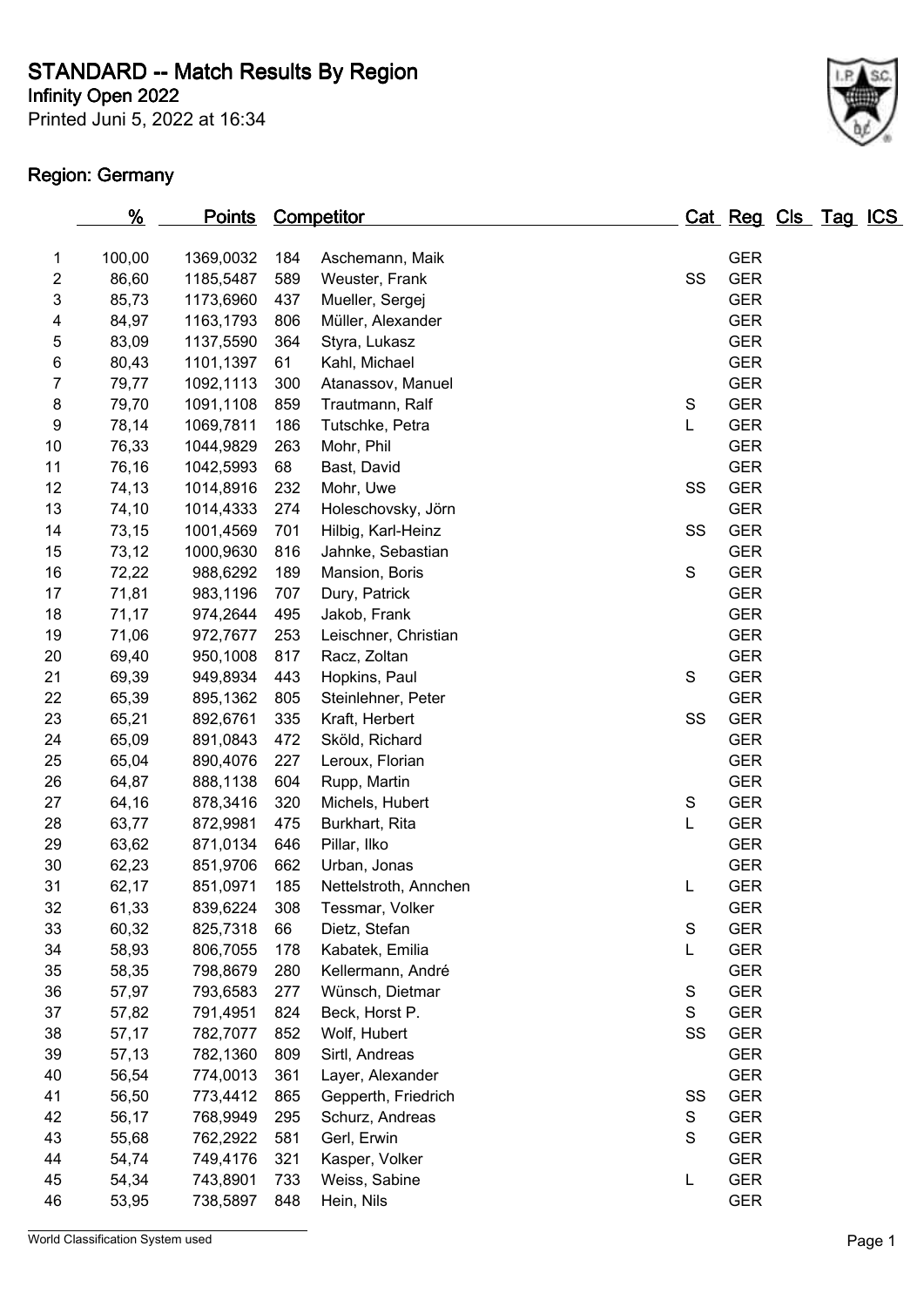**Infinity Open 2022**

Printed Juni 5, 2022 at 16:34

# **Region: Germany**



|    | <u>%</u> | <u>Points</u> |     | Competitor         |    | Cat Reg    | Cls Tag | <u>ICS</u> |
|----|----------|---------------|-----|--------------------|----|------------|---------|------------|
|    |          |               |     |                    |    |            |         |            |
| 47 | 52,99    | 725,4383      | 400 | Hane, Andreas      |    | <b>GER</b> |         |            |
| 48 | 52,98    | 725,2902      | 823 | Bühler, Arnold     | SS | <b>GER</b> |         |            |
| 49 | 51,83    | 709,6122      | 347 | Anschütz, Gerald   | S  | <b>GER</b> |         |            |
| 50 | 51,47    | 704,6140      | 188 | Mansion, Frauke    | L  | <b>GER</b> |         |            |
| 51 | 51,14    | 700,0574      | 337 | Langenhan, Sven    | S  | <b>GER</b> |         |            |
| 52 | 50,26    | 688,0923      | 258 | Heil, Manfred      |    | <b>GER</b> |         |            |
| 53 | 45,29    | 620,0124      | 231 | Karbaumer, Rainer  | SS | <b>GER</b> |         |            |
| 54 | 44,38    | 607,6268      | 768 | Weigele, Marco     |    | <b>GER</b> |         |            |
| 55 | 44,18    | 604,7590      | 265 | Reiher, Wolfgang   | S  | <b>GER</b> |         |            |
| 56 | 44,16    | 604,5708      | 603 | Obländer, Matthias | S  | <b>GER</b> |         |            |
| 57 | 43,69    | 598,1666      | 803 | Grünaug, Gerd      | SS | <b>GER</b> |         |            |
| 58 | 42,43    | 580,9113      | 390 | Schweig, Guido     | S  | <b>GER</b> |         |            |
| 59 | 40,98    | 561,0574      | 312 | Hipp, Bastian      |    | <b>GER</b> |         |            |
| 60 | 40,81    | 558,7265      | 322 | Krämer, Sascha     |    | <b>GER</b> |         |            |
| 61 | 36,26    | 496,4215      | 841 | Terving, Theo      | S  | <b>GER</b> |         |            |
| 62 | 33,23    | 454,9211      | 819 | Stephani, Markus   |    | <b>GER</b> |         |            |
| 63 | 31,28    | 428,1628      | 820 | Baumann, Tanja     |    | <b>GER</b> |         |            |
| 64 | 17,82    | 243,9079      | 268 | Schumacher, Georg  |    | <b>GER</b> |         |            |
| 65 | 11,56    | 158,2888      | 739 | Lehmann, Othmar    |    | <b>GER</b> |         |            |
|    |          |               |     |                    |    |            |         |            |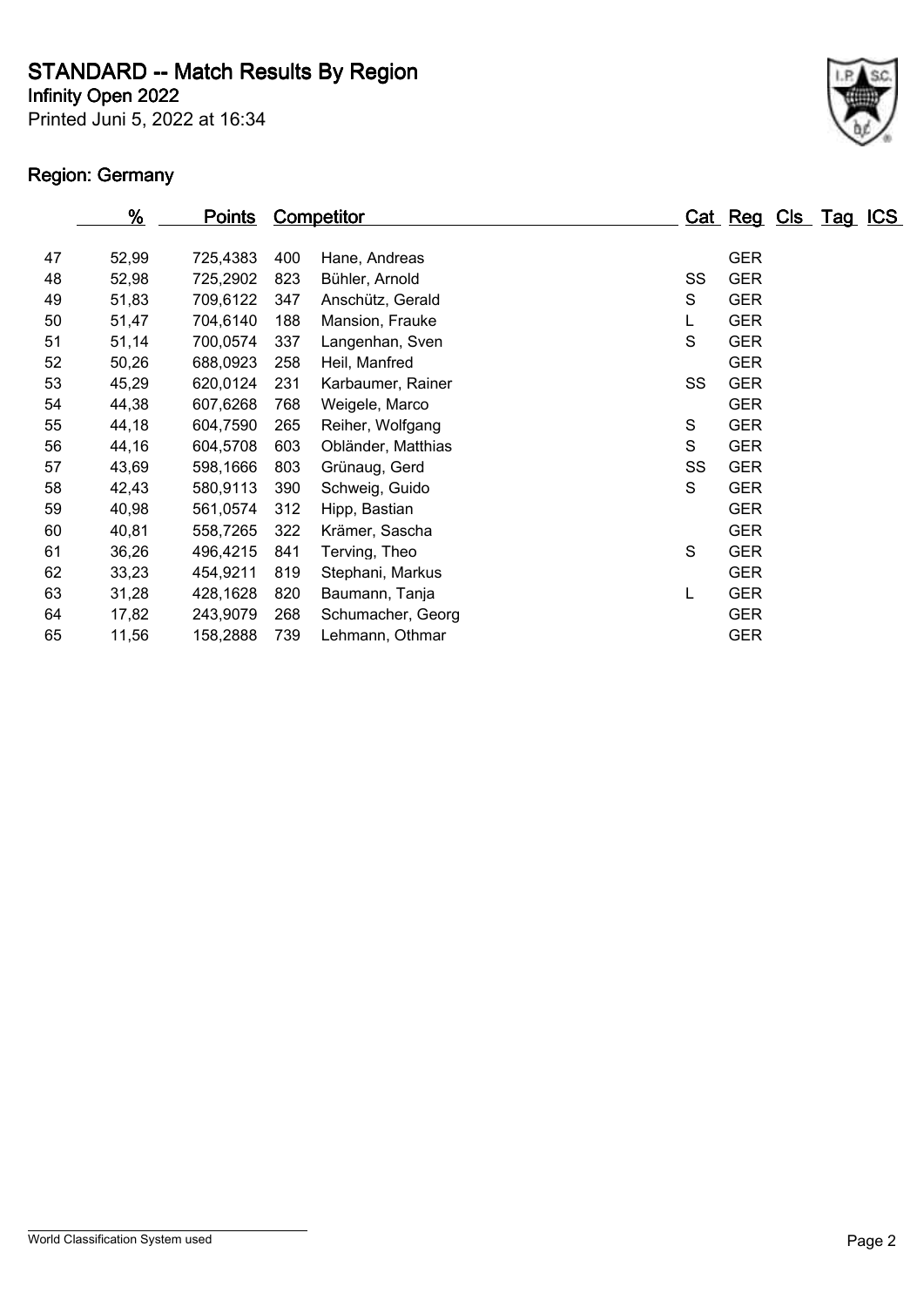### **Infinity Open 2022 STANDARD -- Match Results By Region**

Printed Juni 5, 2022 at 16:34

# **Region: Ireland**

| %      | <b>Points Competitor</b> |                         |  | Cat Reg Cls Tag ICS |  |  |
|--------|--------------------------|-------------------------|--|---------------------|--|--|
| 100.00 |                          | 894,0986 100 Daly, Hugh |  | IRL                 |  |  |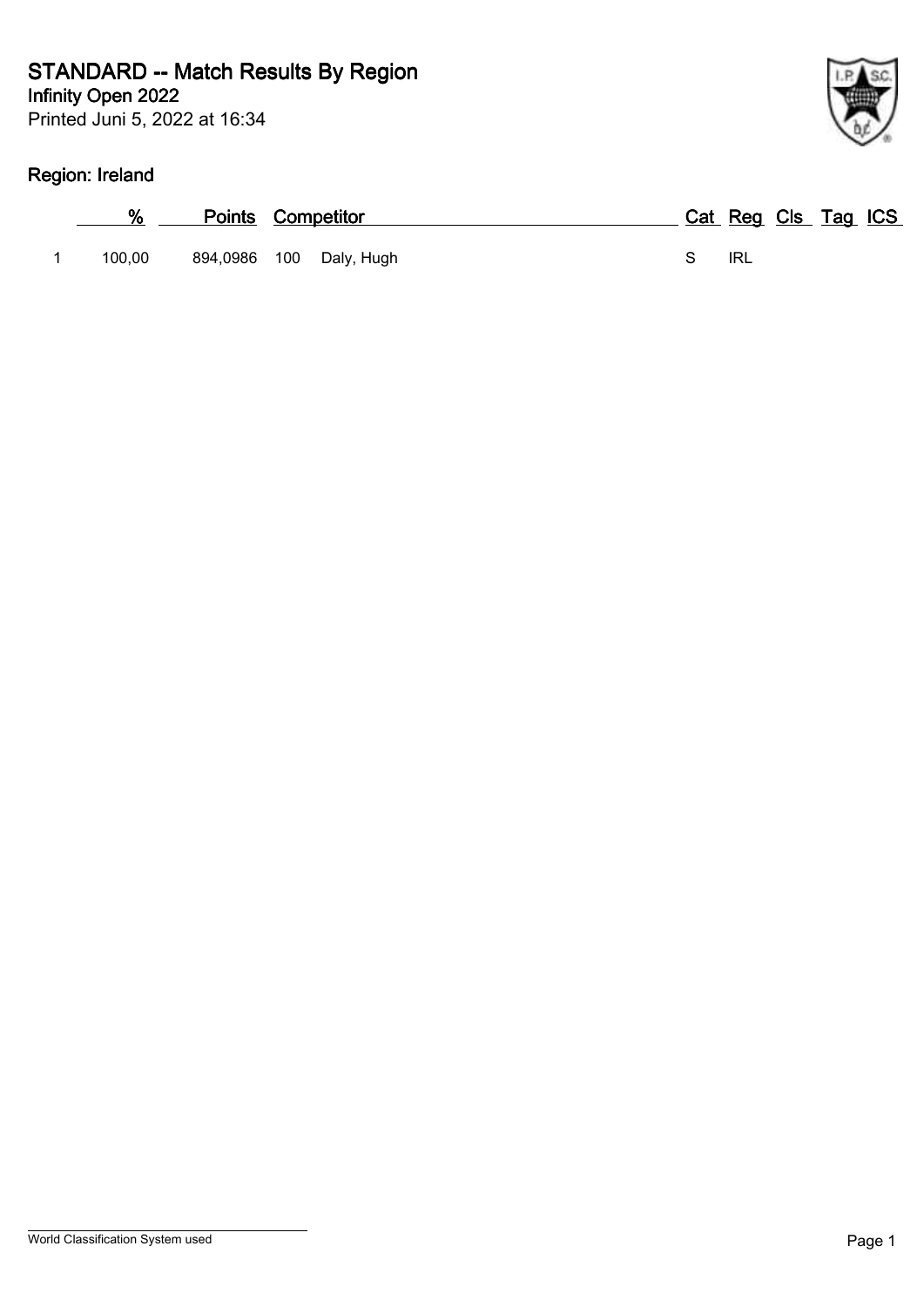### **Infinity Open 2022 STANDARD -- Match Results By Region**

Printed Juni 5, 2022 at 16:34

# **Region: Italy**

| ł |
|---|

|                 | <b>Points Competitor</b> |                                                       |  |                   | Cat Reg Cls Tag ICS |  |
|-----------------|--------------------------|-------------------------------------------------------|--|-------------------|---------------------|--|
| 100.00<br>96.99 | 1298,3223 291            | 1338,6349 747 Limarova, Marianna<br>Marcato, Emanuele |  | <b>ITA</b><br>ITA |                     |  |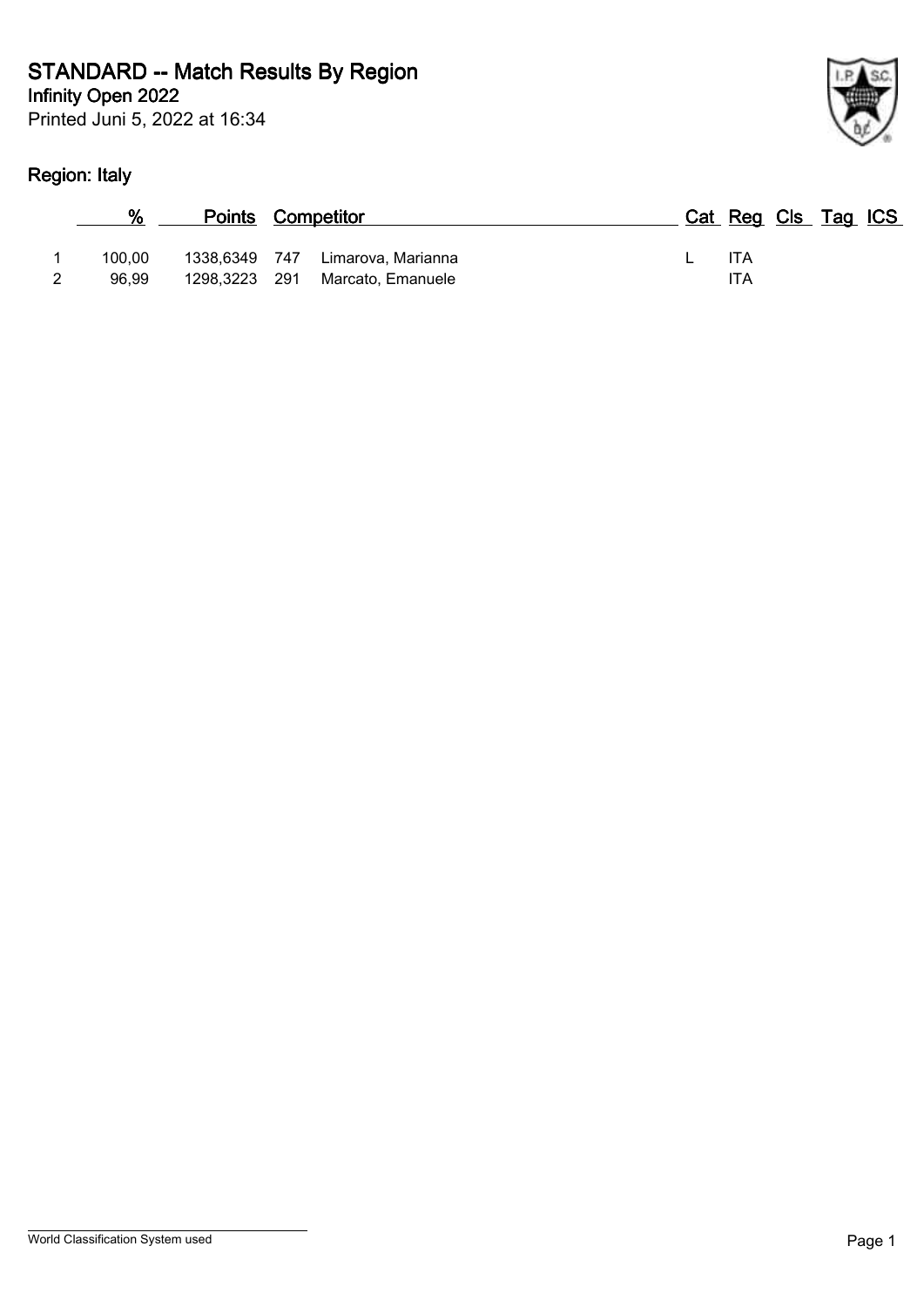**Infinity Open 2022**

Printed Juni 5, 2022 at 16:34

# **Region: Netherlands**



|   | %               |                              | <b>Points Competitor</b>           | Cat Reg Cls Tag ICS      |
|---|-----------------|------------------------------|------------------------------------|--------------------------|
| 2 | 100.00<br>97.05 | 640,4462 481<br>621,5580 426 | Janssen, Rick<br>Raaijmakers, Inge | <b>NED</b><br><b>NED</b> |
| 3 | 97.01           | 621.3061                     | 669<br>Bos. Leon                   | <b>NED</b>               |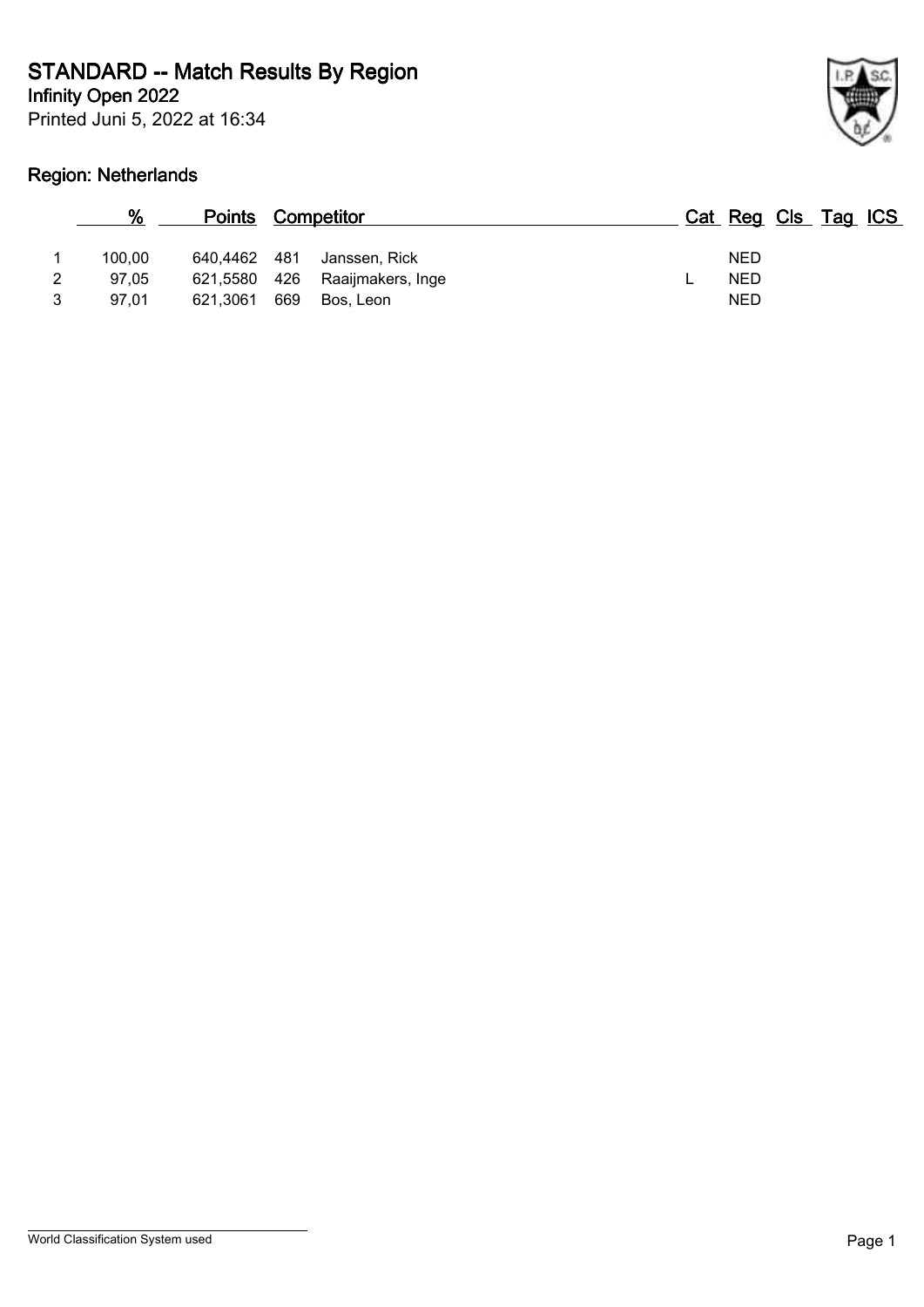**Infinity Open 2022**

Printed Juni 5, 2022 at 16:34

# **Region: Switzerland**



|   | %      | <b>Points</b> |     | <b>Competitor</b>     |   | Cat Reg Cls Tag ICS |  |  |
|---|--------|---------------|-----|-----------------------|---|---------------------|--|--|
|   | 100.00 | 1643,7226     | 166 | Midgley, Gregory      |   | SUI                 |  |  |
| 2 | 75,92  | 1247,9881     | 60  | Burkhalter, Christine |   | SUI                 |  |  |
| 3 | 72,61  | 1193,5788     | 284 | Mayer, Norbert        | S | SUI                 |  |  |
| 4 | 65.37  | 1074.4540     | 670 | Coppens, Jasper       |   | SUI                 |  |  |
| 5 | 59,05  | 970,5587      | 228 | Horvath, Robert       |   | SUI                 |  |  |
| 6 | 55,95  | 919,6906      | 671 | Wruss, Peter          | S | SUI                 |  |  |
|   |        |               |     |                       |   |                     |  |  |